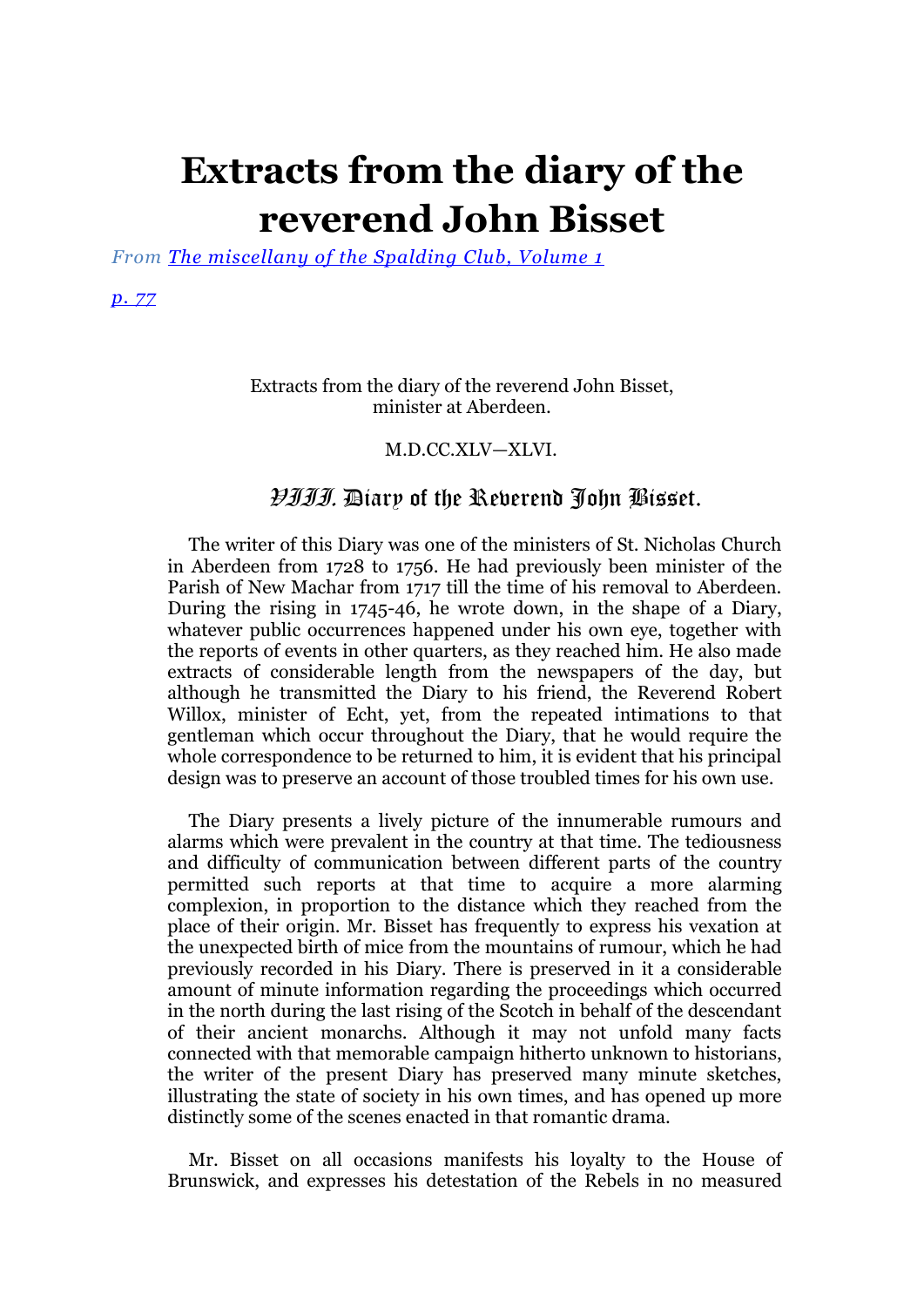terms. His keenness, on this and other points, seems to have prevented much sympathy between him and his brethren of the clergy, and he declined an interview with the Duke of Cumberland as a member of the Synod of Aberdeen. He, however, obtained that honour as an individual clergyman, and he describes the particulars of his interview in the Diary.

The Editor has selected the portions of the Diary which appeared to him most likely to prove interesting, and he has to return his best thanks to the Reverend Alexander Thom at Nigg, to whom it now belongs, for his permission to print these extracts for the Club.

*(continued [p. 345\)](http://books.google.com/books?id=QVoJAAAAIAAJ&pg=PA345#v=onepage&q&f=false)*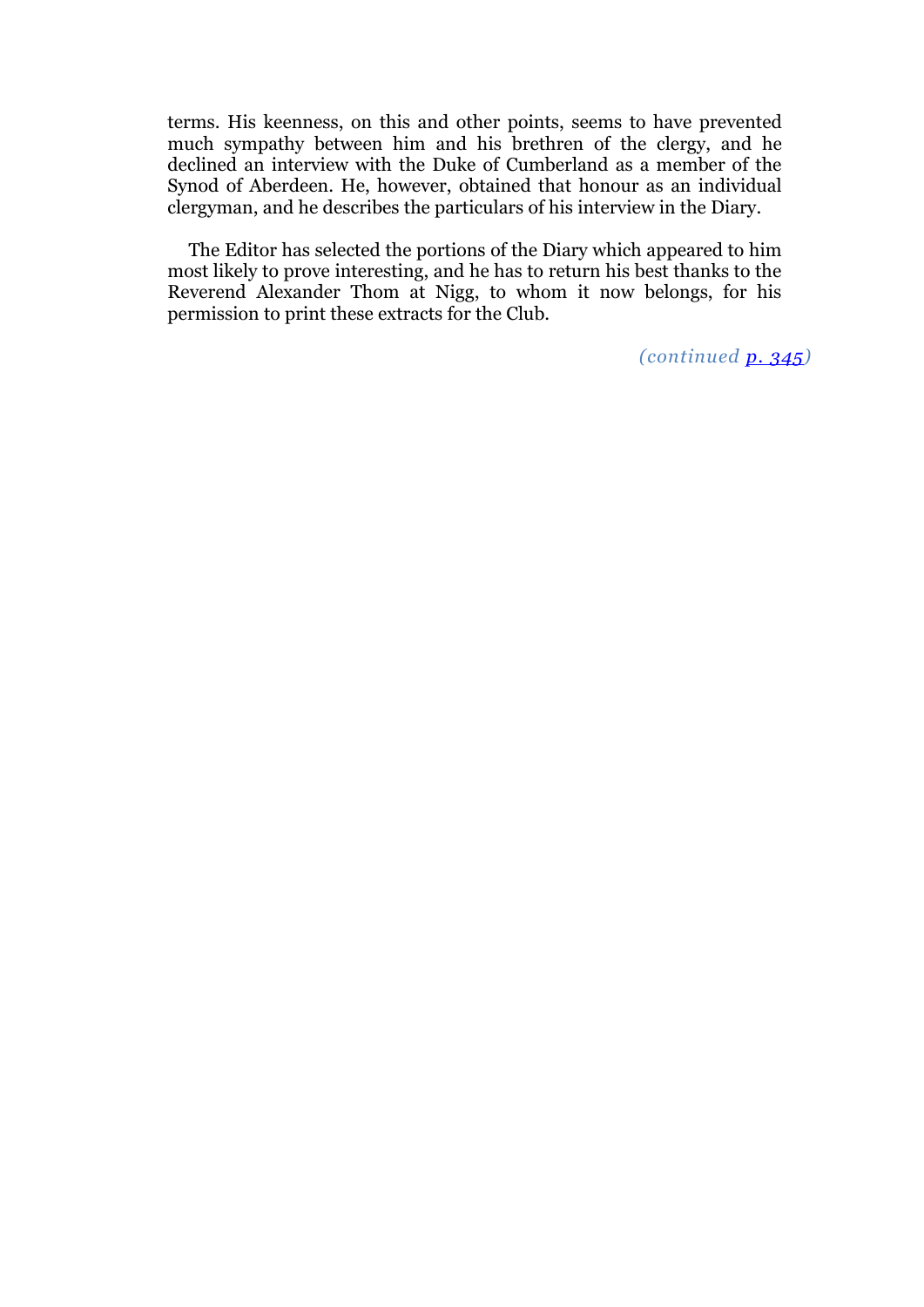# DIARY OF THE REVEREND JOHN BISSET.

#### M.D.CC.XLV— XLVI.

# To THE REVEREND MR. ROBERT WILLOCK, MINISTER

# OF THE GOSPELL ATT ECHT.

Reverend and very dear Brother,

After all our compliments to you, *etc.,* I have hardly any news to send you, after what you got on Thursday night. The news of the rebellion, in the prints, is either like men that have not due intelligence, or who perhaps think not fitt to publish all they know. In the prints there is really nothing in the least worth the writting concerning the rebels, as ye will see, and to write you a rapsodee would serve no purpose. If I thought not that you will have the news by the bearer, I should write you some things in the prints, but that is needless.

Some say General Cope, with the forces under his command, will be here at farthest on Munday, and are to incamp on the level ground beside the Windmill. I am told some officers came yesterday to town, to pitch out the place of their incampment, but how long they will stay here I cannot tell. Every thing here is ransomed. Our bakers are vastly busy, they tell me, at the first instance, baking above an hundred bolls of meal.

I hear many of our countrey gentry are not at home, but people know not where they are. There is an imbargo laid yesterday on the shipping here. There are vast clubbings and caballings among our people. The Pretenders manifesto is in town; I have not yet been able to obtain a sight of it; if I get it this night, as promised, I shall indeavour to send you a coppy of it.

Our people, who think themselves the heads of witt, I see making a jest of the whole. I am none of these, though, blessed be God, as yet I find much inward quiet and composure. I must break of, after I have written you nothing; I would not have blotted paper, if it had not been to gratify you.

Tell Johnie to come home on Tuesday. It would be stupid in him not to incline to see a camp. In haste, I am,

Very reverend dear Brother,

Your, *etc., etc.,*

JOHN BISSET.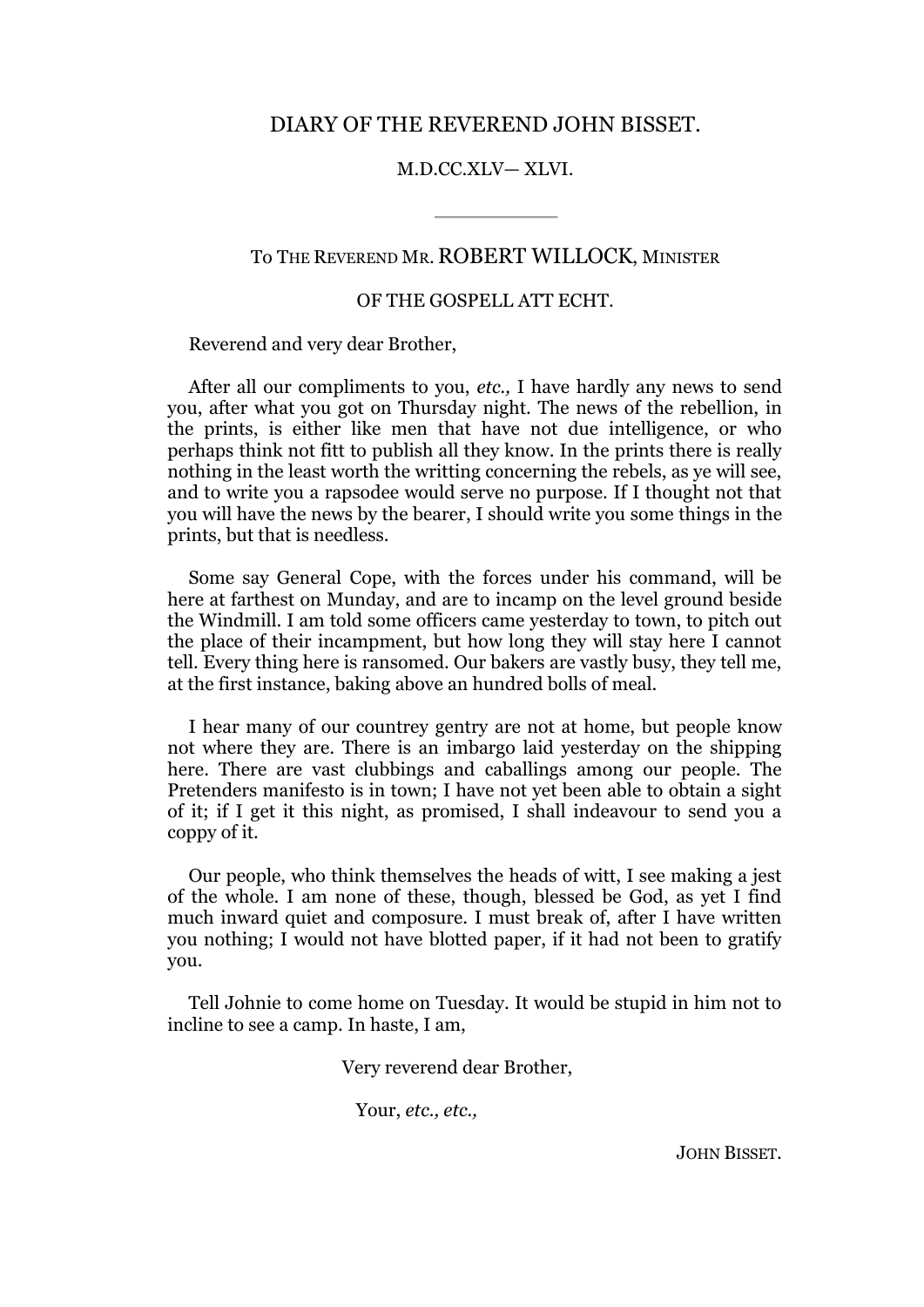Aberdeen, September 6, 1745.

I see a strange story from Edinburgh, that, when the presbytery to which Stromness on [ ] belongs, were going to settle a minister,

the ministers and gentlemen, as it is worded, were forced by the people, who shut up access to the church. A party of thirty soldiers got from Cathness, where I thought there were none, the opposition continuing. Severals of the people are wounded, and a woman is killed.

Reverend and very dear Brother,

No Scotch news come, and therefore I can write you nothing but what I pick up, and cannot bid you depend on the truth of every story, which I give you as I get them, without improving upon them.

We are told that one Hickson, the popish vintner in Perth, is apprehended at Newcastle, with letters in the heads of big gloves; that, after a night in prison, he cut his throat, but not mortally. If this be true, great discoveries are expected.

General Guest, governor of the castle, threatens to bombard Edinburgh, if they send not in provisions to him. The Edinburghers laid the case before the P[retender], who sent them the following answer, which some body or other sent me a coppy of yesternight:

#### Gentlemen,

I am equally surprised and concerned at the barbarity of the orders that have been sent you from the castle, and which they who command in it say they have received from the Elector of Hanover, at the same time that they own they have six weeks provision left. If he looked upon as his subjects, he would never exact from you what is not in your power to give; and should we, out of compassion to you, comply with this extravagant demand of his, he might as well summon us to quite the town, and abandon those advantages which Providence has granted us, by crowning the valour of our troops with such signal success. I shall be heartily sorry for any mischief that may befall the city, and shall make it my peculiar care to indemnify you, in the most ample manner. In the meantime, I shall make full reprisals upon the estates of those who are now in the castle, and even upon all who are known to be open abettors of the German government, if I am forced to it by a continuation of such inhumanities.

C. P. R.

Holyroodhouse, September 30, 1745.

The difficulty of getting any news makes me incapable of telling you what motions the Government are making. The governour of the castle,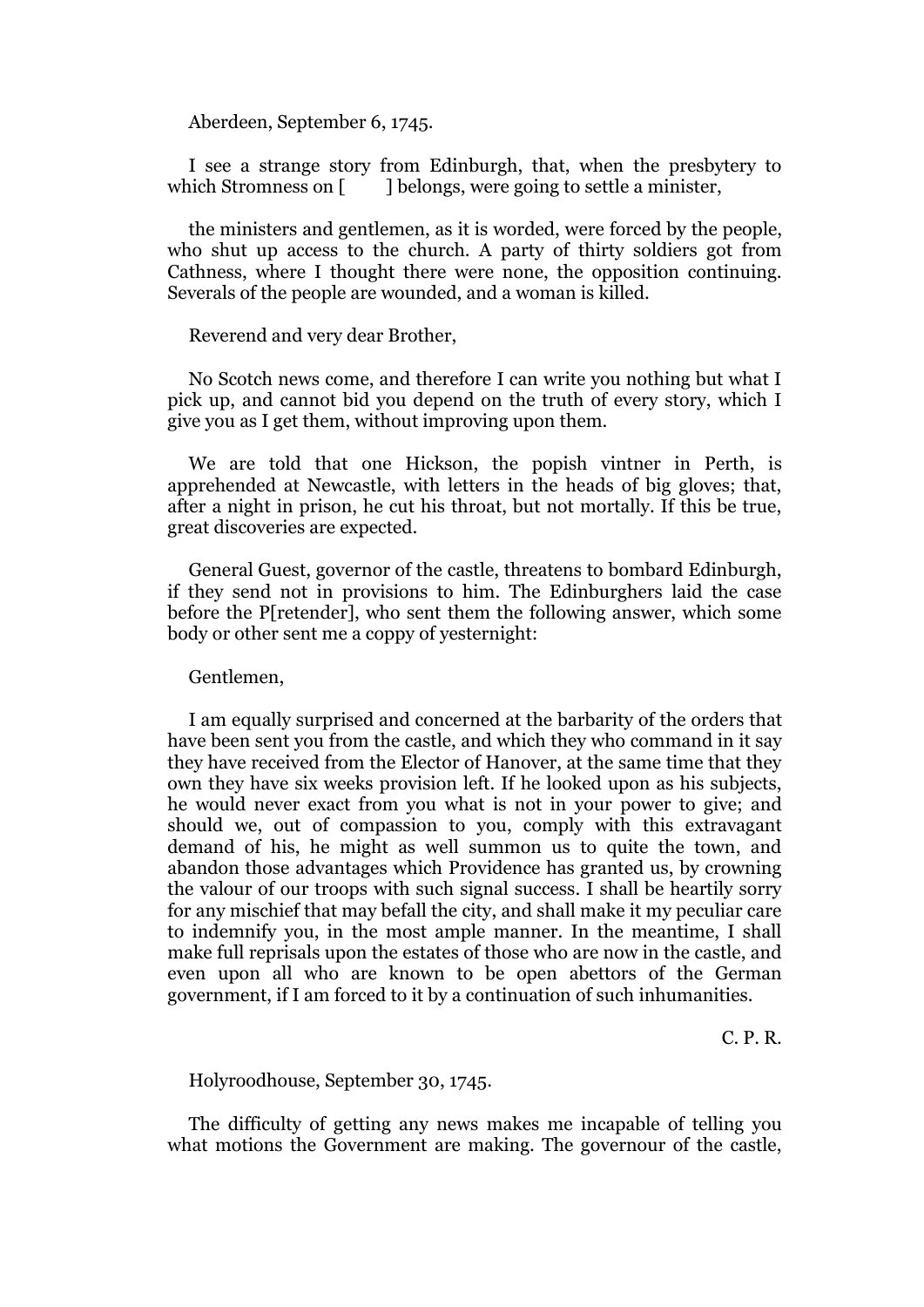they say, hath delayed bombarding Edinburgh till Munday, that the city have word from London.

All the men that have yet gone from the shires of Bamf, Aberden, and Merns, by the best information I can have, come not as yet up to six hundred; but the Lord can do his work, whether in a way of mercy or judgement, by most unlikely means. The rebels, as yet, are not by far so numerous as given out, and at the late battell are said to have lost ten times the number they gave out.

Lord Pitsligo, *etc. etc.* came here on Sabbath last; went from us on Tuesday, horse and foot, including a few who followed after, and many of them boys, not one hundred and fifty, or not above that number. John Hamilton, *etc.* who went before, one hundred. Glenbucket, *etc.* not two hundred, or not above it.

There was no sermon Sabbath last in the chappel, or families. I knew nothing to hinder it, unless it was the presence of the enemy, who gave us no trouble. All of us prayed express as before, and [against] the troubler of Israel; [and] ever since this work began, hath preached and prayed more express, if more could be, than before.

The synod have recommended to all their members to pray *nominatim*  for King George, and have addressed him, at the present conjuncture, with strong enough expressions of loyalty.

Every day they speak of landings in England; but the truth is, I do not remember all the stories that are talked, nor have I time, being Saturday, to write you more, though I had ought to write. I think you and I need not be afraid of troubles that may never happen; sufficient for the day is the evil thereof. I wish I may be fitted at last to seal the testimony, if called to it. I assure you all my care and fear at present is for that time, though I cannot promise how soon other cares and fears may overwhelm, but hitherto hath the Lord helped. AU our compliments as before from

Very reverend and very dear Brother,

Your, *etc. etc.*

Aberdeen, October 5, 1745.

*October* [ ]. Glenbucket and John Hamilton are got to the camp with their several troops.

The castle fired till Munday, when seven or eight houses were burnt, then desisted. Communication from the town being opened, the Highlanders keeping guard at the [Town] house, below the cross, and retiring by Bells Wynd. It is reported that in the [time of] the firing on some house, by the falling of a stone, Lochell is mortally wounded.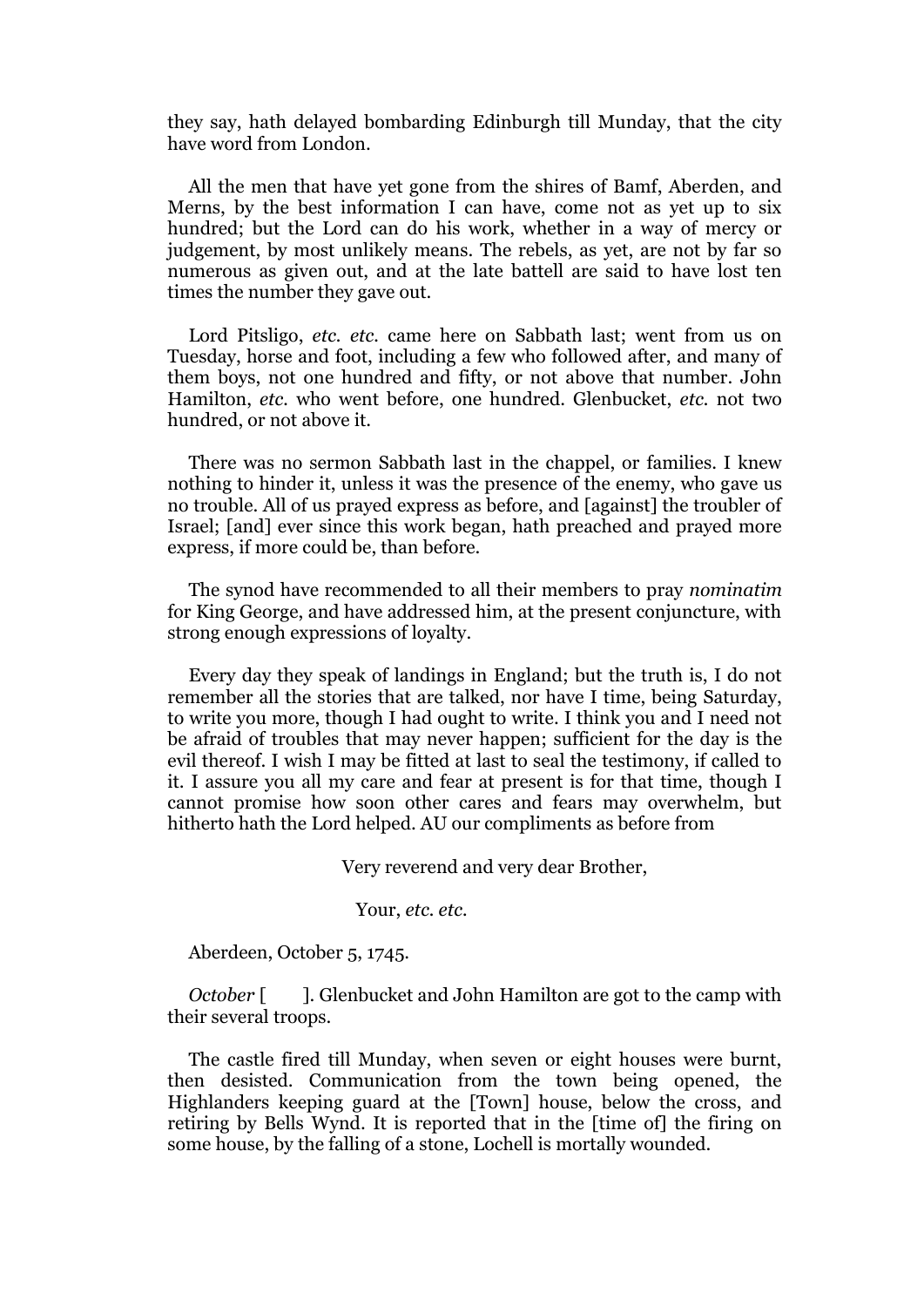We were amused here on Tuesday, of the landing of one hundred and sixty men at Montrose [that] day from a French privateer of sixteen guns, with five hundred chests of arms, four chests of  $\begin{bmatrix} \cdot & \cdot \\ \cdot & \cdot \end{bmatrix}$ ; but the 10<sup>th</sup> instant, it is come down to the Master of Strathallan. two Irish officers, a French Count, ambassador to Charles, and if you will believe some, it is Henry –– ––; the old gossip, with Earl of M––––l, is to follow; now, only fifteen or sixteen hundred stand of arms, ---- pistols, swords, bayonets, three thousand weight of lead, fifty thousand pounds sterling, loading eighty carts all trussed the way of Brichen for the camp; but in the opinion of others, nothing but smugling goods.

The Fox man of warr is a great grevance in the Firth to the rash adventurers. We hear that many Highland men are deserting, and that the armaments of militia in England continue, besides the Dutch, and troops from Flanders. Field Marishal [ ] remains in South Britain, commander in chief there. The forces cannot be soon in Scotland, considering the long march; and as the rebels are not moving from Edinburgh, there is not such accessions to them as are talked of.

The President is fortifying and garrisoning his house of Culloden. It is said the Frasers, with Mackinnans, and others west of them, are rising for the Pretender, but not the Mackenzies; however, they are not very quick in their motions.

I hear Laird of Grant, Earl of Finlater, and Lord Braco are garisoned in Castle Grant. O what a pity that Scotland brings such just disgrace upon itself as to be doing nothing for the Government, especially, that had they who pretend to be well affected to the Government done their part, they might have stopped the progress of this rebellion; for by the best and surest accounts I can make, I do not find, including gentlemen, and jackmen, and raw boyes, as yet, at least not above six hundred men, from Bamf, Aberden, and Merns shires.

I cannot tell what progress Marishal Wade hath yet made, but General Oglethorpe is said now, many days ago, to be come to York, amidst the loud acclamations of many friends he hath there. His Georgian expeditions have not raised his military character nigh to what it is for virtue and probity; which last, if true, I hope shall fitt him to be the best soldier. Sir John Ligonier comes for Scotland; he is much talked of. I wish there be not too great a dependence on such things.

[*October.*] Lord Presidents house of Culloden hath been attacked by two hundred men. Those in garison fleing in the night time, raised that seige. The besiegers left a good deal of blood on the road, with one man sore wounded, who, it is said, tells that the party was commanded by Lovats son, or his order.

Earl of Lowdon hath been north in a man of warr with money; and the Earl of Sutherlands, Lord Rays men, the Rosses, and Monros, *etc.,* are like to make such an appearance, as at least to hinder any more from going out of the Highlands to the south countrey.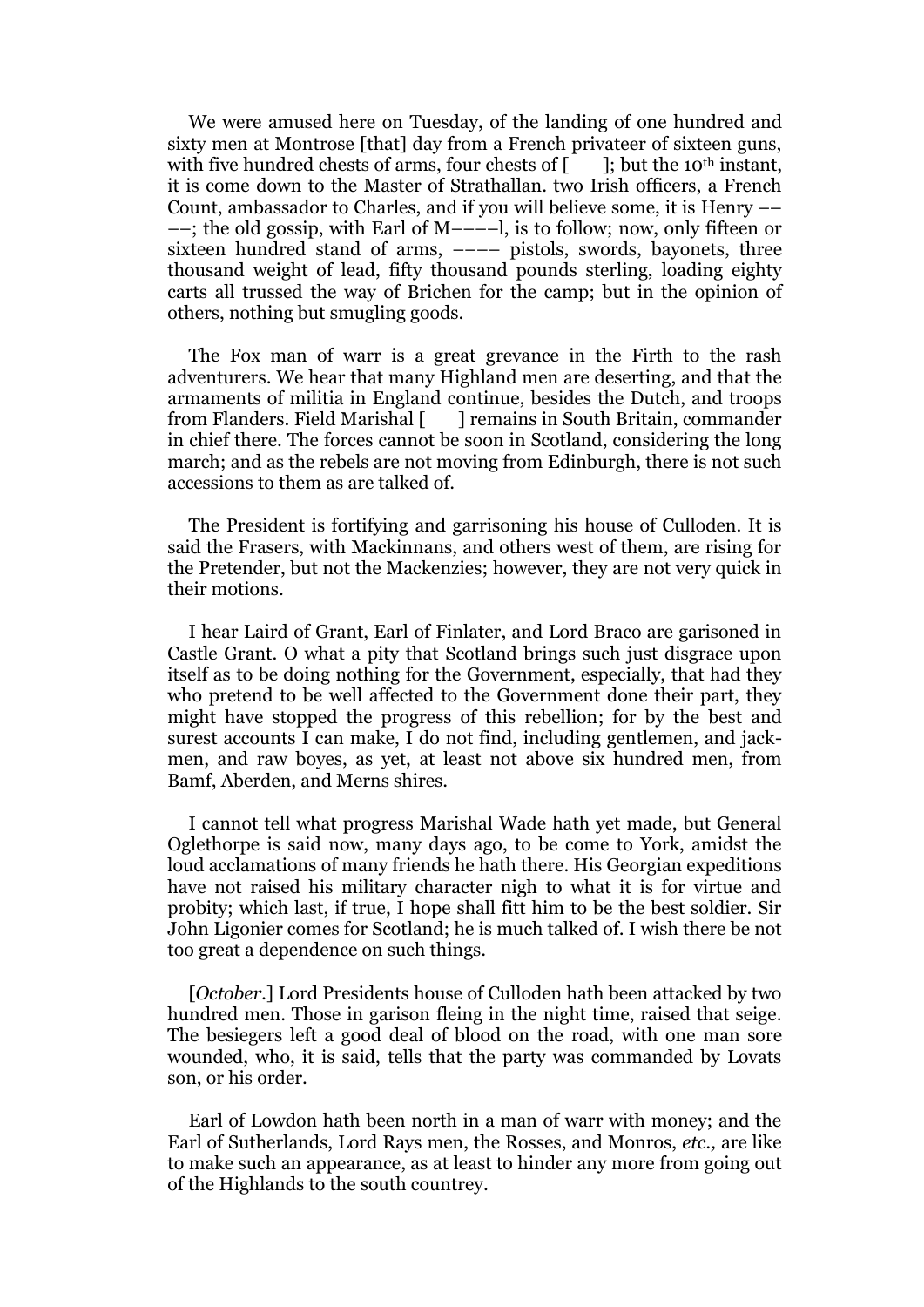The ship that came in at Stonehaven brought for the rebels use some of the canon taken from the English at Fontenoy. Another ship is yet at Stonehaven, the master and the sailers British, came to Aberden on Sabbath night, burnt then the custom house boat; went of on Munday.

James Chalmers is fled for it, refusing to print any more of their declarations. I am afraid we shall have no more of his news schedules.<sup>1</sup>

Crighton of Auchingoul, a papist, in the parish of Forgue, now a captain in the Duke of Perths regiment, it here recruiting.

*October* 21. Two men of war went by Aberden with arms and ammunition for the Highlanders in the north, to be commanded by Earl of Lowdon, and, it is said, four thousand marines are to be sent him north, how to act I know not.

The vегу mob in London are high against the Pretender, and a Scotchman is lookt ill on, because of our rebellion, and no wonder.

Seven brass cannon for the rebels were landed at Stonehaven.

*October* 24. This day, there was a beating up for recruits to Lord Lewis Gordon, for the Pretender. Stonnywood is also at Aberdeen recruiting; they come little speed. I am ravished to hear that, when the drum beats, not a few of the boys cry God save King George. I love an early seasoning against the spirit of Jacobitism.

I have heard of a Whig lady in Aberdeen, stiled Talisker, who, with her two daughters, have been at Edinburgh, who, being kissed by the young Pretender, are returned, proclaiming his praise; were Absalune living, and among us, he was like to do great execution among the Whig ladies, though, if I remember right, his claim was very unnatural.

# *November 1st.*

The rebels are not as yet 6000 men, or above it, for all their boastings; the desertion among them is great, and I am told of a gentleman among them who writes that they are in great confusion, and at the last point what part to act; they boast of a battery of cannon on each side the Forth, at Alloa, by which their convenient passage is secured; they talk every other day of French landings; but all these stories have had such ridiculous issues, that we are hardened with them. I hear, indeed, that on Wednesday last another ship, with arms for them, from France, is landed at Montrose; some say that this is a sign they are to get no other help from France.

**.** 

<sup>&</sup>lt;sup>1</sup> [Probably handbills containing the news of the day. They were succeeded in 1748, by the Aberdeen Journal, printed by Mr. Chalmers, being the first newspaper in Scotland of the Forth.]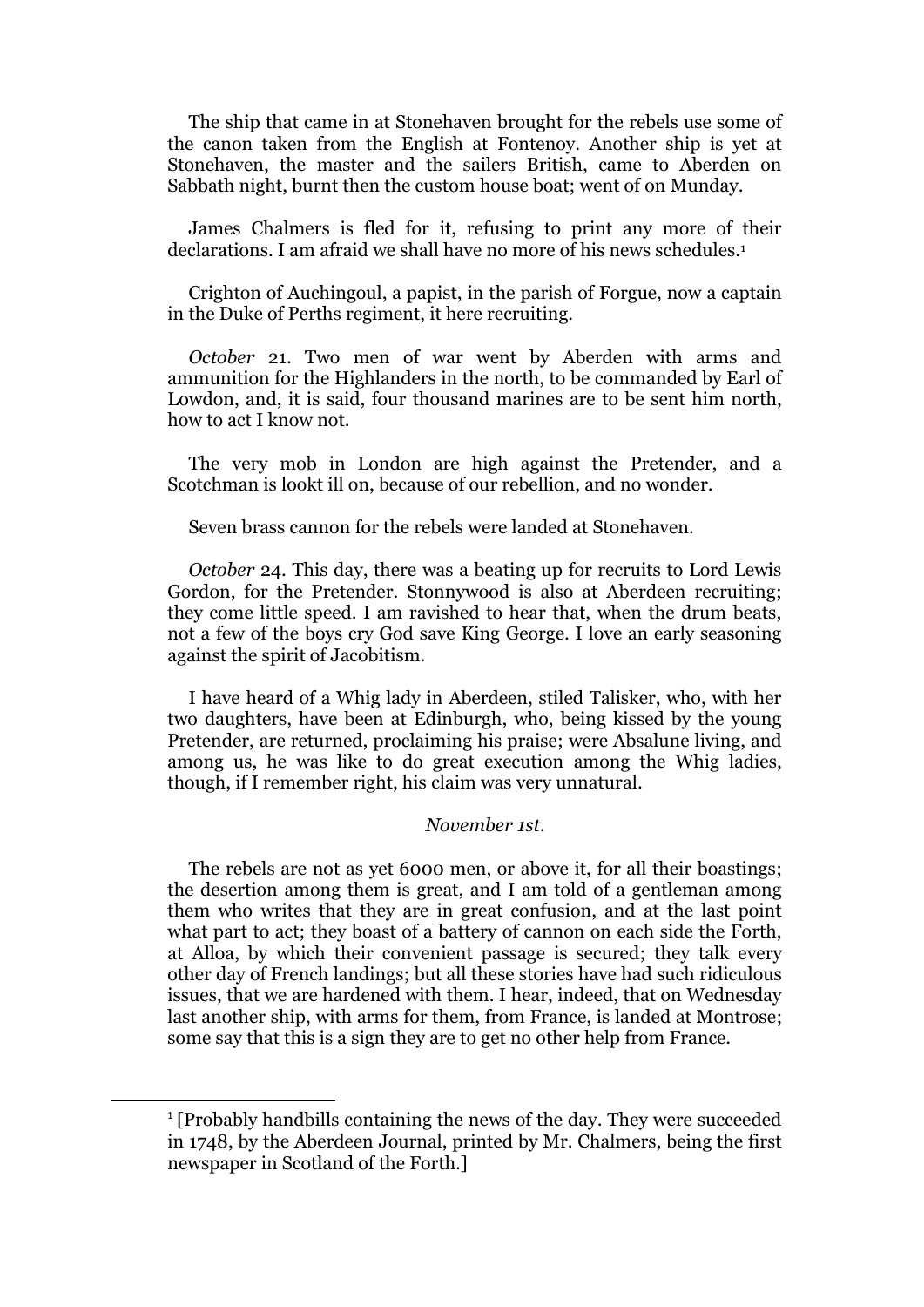Lord Lewis Gordon is north for the Pretenders account, they say, he is coming here every other day to act the part of lieutenant; Stonywood, as under him, made the drum go on Tuesday, forbidding all rejoicings on Wedensday, the Kings birth day. There were many resolute persons here would have rung the bells, if they had got access, but Provost Osb[or]n forbad the ringing of the kirk bells, yea, it is said, took up the keys, so that church doors and gates were lockt, and the presbytery neither mett in the church, nor had any bell rung, so excessively prudent is the Principal at all times; but when the eight hour bell rung in the College Kirk, some went up and continued ringing till late. Although the masters of the Grammar School drop King George name out of their prayers, it rather inflames many of the young people, who, when Mr. Howison was praying this week, upon his ommitting the Kings name, cried out King George; and one of the boyes, after prayer was ended, cried out, None pray for King George, God bless him; but when it comes to the turn of one of the doctors to be hebdomader, if he resumes not King Georges name, I shall offer him no more advice.

I never saw so many bonfires, nor so much incouraged, as on Wednesday, by the young people, and I behooved to have one at my gate, with such a covered table as became the youth. The crys through all the streets, that afternoon and evening, were, King George for ever; down with the Popish Pretender; back to Rome with him. This, with many men through the town firing at guns and pistols; and a convention of them on the Castle Street, before the place where Stonnywood was drinking, did, in the open street, drink all the loyal healths, with a discharge of such arms as they had. In a word, we are disgraced that access to the bells was barred up; I shall believe, after this, that many keep the birth day more out of love to the wine, than loyalty to King George, when they discourage a test of loyalty when it was the proper time to give it; for, in the ordinary course of things, I never affect these rejoicing days, but now was the time, and I am rejoiced to find many here at last so animated. Mr. В––––t hath the honour to be blamed for stirring up the people, though little hath he done that way, but what he attempts seems more acceptable to some than he expected, when he sees others disposed to be Jacobites or anything.

It is said every hundred pound of valued rent must equip out a man for the Pretender, or pay one hundred merks.

When the valiant men who burnt the Custom house boat were conveened, I am told some of the ruffian kind in this place, said to the commander of that party, We wonder ye do not chastise Mr. Bisset for what he hath spoken against the Princes late declaration this afternoon; and got for answer, God damn you, what have we to do with him; the Devil a bitt of him will we medle with. However, when Lord Lewis comes, all are to be put to order.

*November 2nd.* The Thursdayes post came not till yesternight late; brought no English prints, but the Mercury, with little or nothing in it besides reflections on some things in the English prints, boastings of new reinforcements, and two new declarations from the Pretender, one to our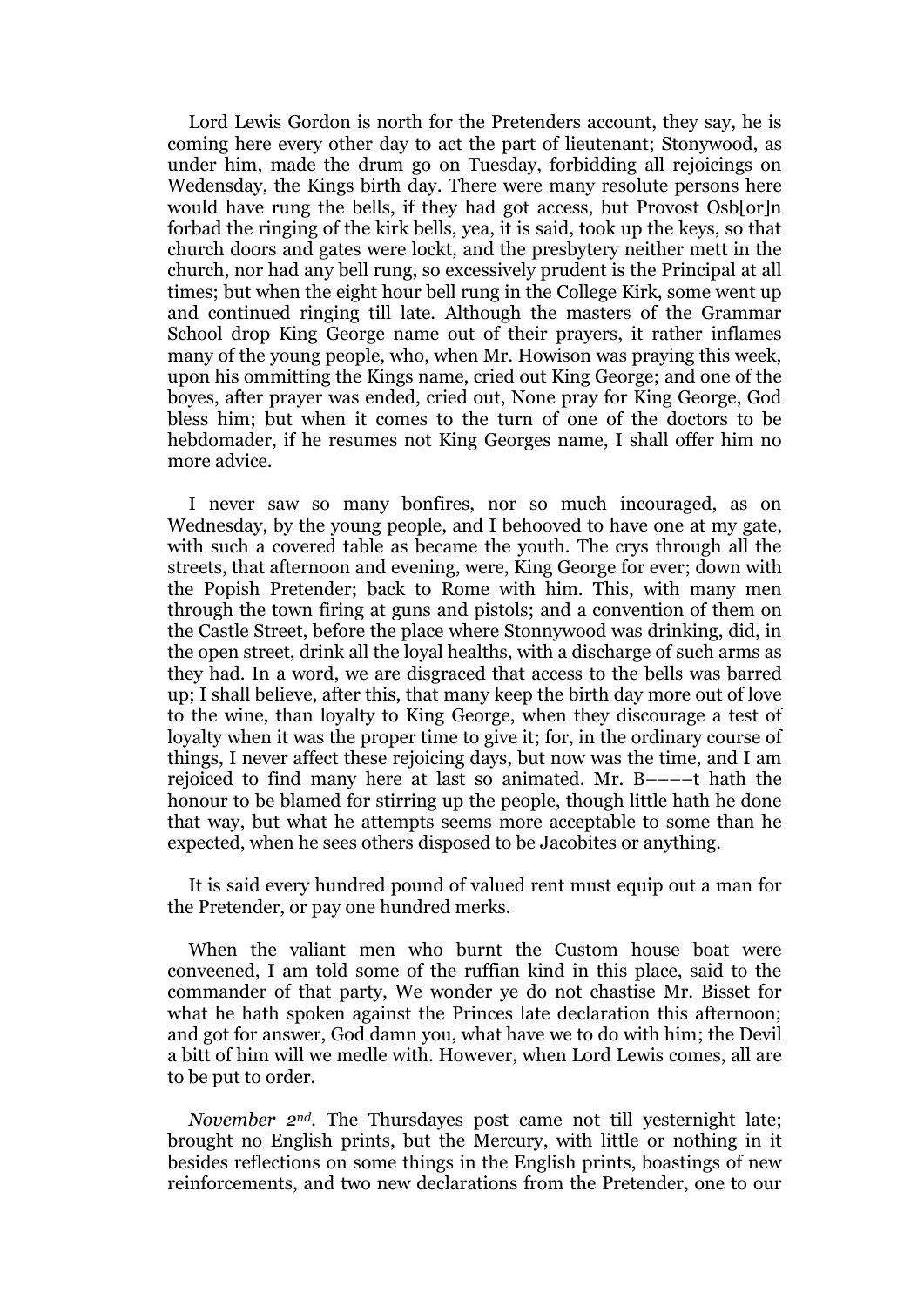Kings soldiers, another to his seamen, who, I believe, will regard these as they did the former. They say, that some of their armour that was got out of one of their ships from France, was, the week before the last, at the Bridge of Dey for the north; but I do not hear that Lord Lewis hath yet made many men to use these arms.

I hear Pr[ovost]t Osb[or]n took not up the keys of the church door, but, what was the same, laid the key keeper under the strictest discharge. This day it is reported here as if the young Pretender had absconded; some fear if he and his army do not face King Georges army, that he will not go abroad, but ly concealed some where or other till the spring, or till he see what help he get from abroad.

I just now hear Mr. Pollock is come, and that the rebels have taken Mr. Farquhars horses, but they are again returned, being taken by some of Pitfoddels men.

# *November 5th.*

Many gentlemen are come north from the Pretender, as is given out, about business. I believe it will be two weeks before the troops get up to Edinburgh, they are expected to be 20,000 men.

Mr. Charles Dun, being at present hebdomader, prays stoutly for King George by name, and against his enemies. I hear Pitna [I doth so, very much, and I am told that Mr. James Dun hath prayed this morning *nominatim*, it is like after the example of another. I know not what progress Lord Lewis makes, but I am told a good deal of the arms which went north to him, are sent to Aberdeen; which would not have been, if he had gotten men to use them.

#### *November* 20.

Whatever hath been reported from Aberdeen, that Lord Lewis Gordon had raised 1000 men in Badenoch and Strathbogy, a letter from Lord Lewis is likewise in the Castle, bearing, that all he is able to make amount only to 50 men, owing to the vile stories of the Presbiterian ministers, but that he had issued out orders forbidding the like hereafter.

# *November* 22.

Yesterday, payment should have been made to Governor Longmey<sup>2</sup> of cess, taxation, and excise, but, not coming speed, they quartered their men

**.** 

<sup>&</sup>lt;sup>2</sup> [Lord Lewis Gordon was appointed Lord Lieutenant of the Counties of Aberdeen and Banff by Prince Charles Edward. He nominated William Moir of Lonmay, to be his Deputy Lieutenant and Governor of the Town of Aberdeen.]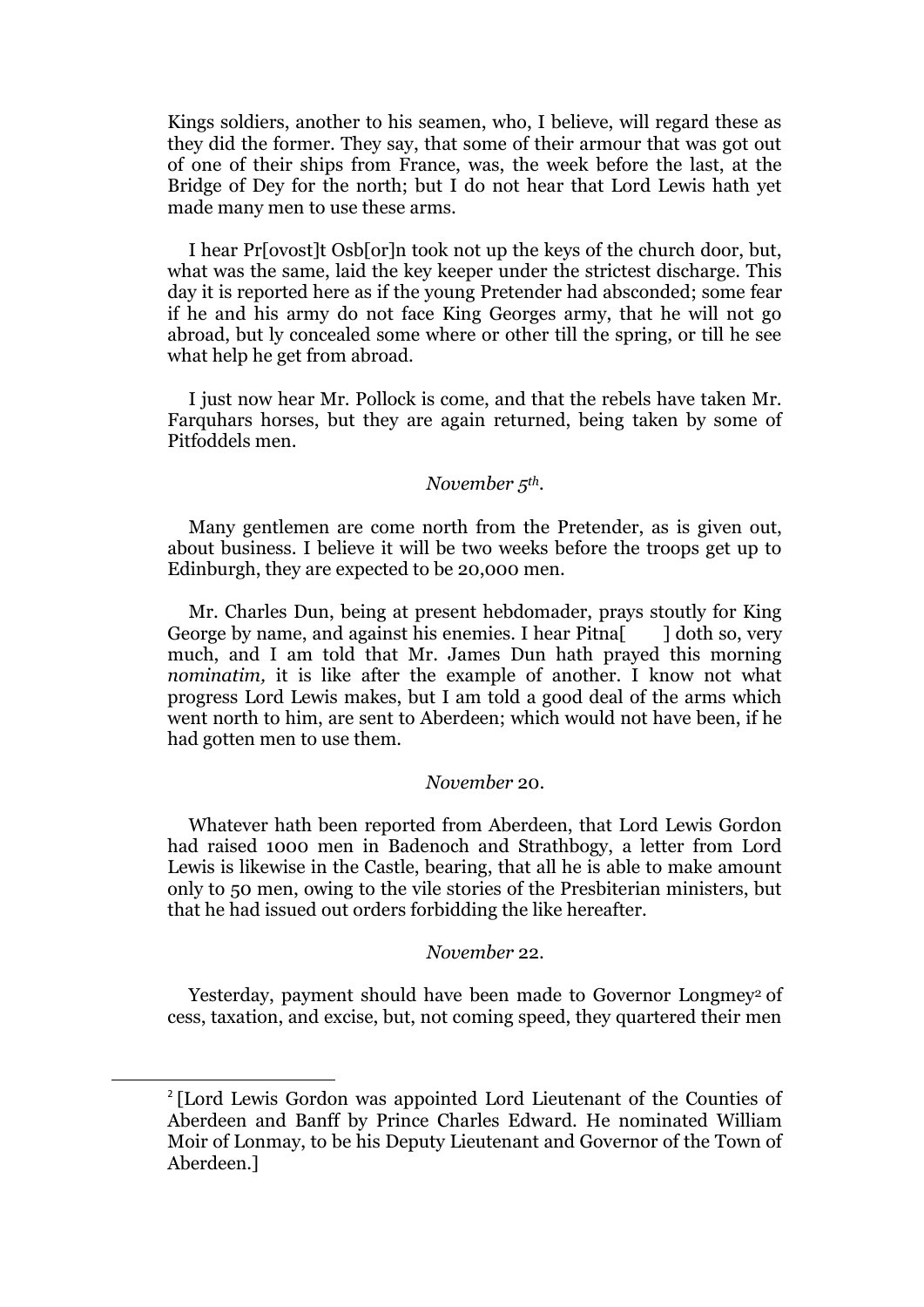upon the recusants. I have heard of some of them, such as Premnay, Cairnbulg, *etc.* 

Poor Chalmers, the printer, is from home, not yet able to walk on his strained leg he got jumping a window to escape the ruffians, Saturday was eight days. This last night they have committed great outrages in his house, breaking open an outer door, when not let in, setting fire to an inner door, and, when let in, scattering his types, searching his house, burning papers, and breaking presses and drawers.

#### *November* 23.

Shetland ship, as they call it, is wrecked near the Hill of Newburgh, on Friday or Saturday last, which is good prey for our new guard. The town being admirals, the new governor manages that affair.

#### *November* 25.

I hear some hundreds of rebels are come to Montrose, have rescued ship taken by the Hasard sloop, the storm driving it to their hand; have staved the Hasards boat, [and] killed one or two of their men.

The most of our people without quartering, and others, after quartered upon, pay up the old taxation, which makes it ly the heavier on those who hold it out; eight, ten, twelve, men being quartered on some of them. The tryal will become general, when they shall impose a new taxation, which no doubt will be done shortly. I am told that ships that come into the harbour, must pay the custom to their new collectors.

There are come this day thirty-six more men. If the rebels at Carlisle return not to Scotland, the seat of the rebellion in Scotland is like to be in Perth, Angus, Merns, Aberden, and Bamff shires. We were fools to think of escaping so easy.

I might write a sheet every day, if I wrote you all that is talked, though I pretend not to vouch all that I write you, as I am not the maker of the stories, so I proof them a day or two before I write them down.

This night, after family worship, a man came from the countrey. and told me that he was this day at Stonehaven; saw a French ship come in their with 100 soldiers, Irish, who were in the French service; saw them drawn up to receive their billets, and required to be ready again to morrow, at eight in the morning. There were likewise 50 officers, and it was said there were four or five more ships coming with men and arms.

Likewise, heard of an express from Montrose, bearing that there was come in there, one twenty and another sixteen gun French ship, who had taken the Hasard sloop.

My news are like to swell disagreably.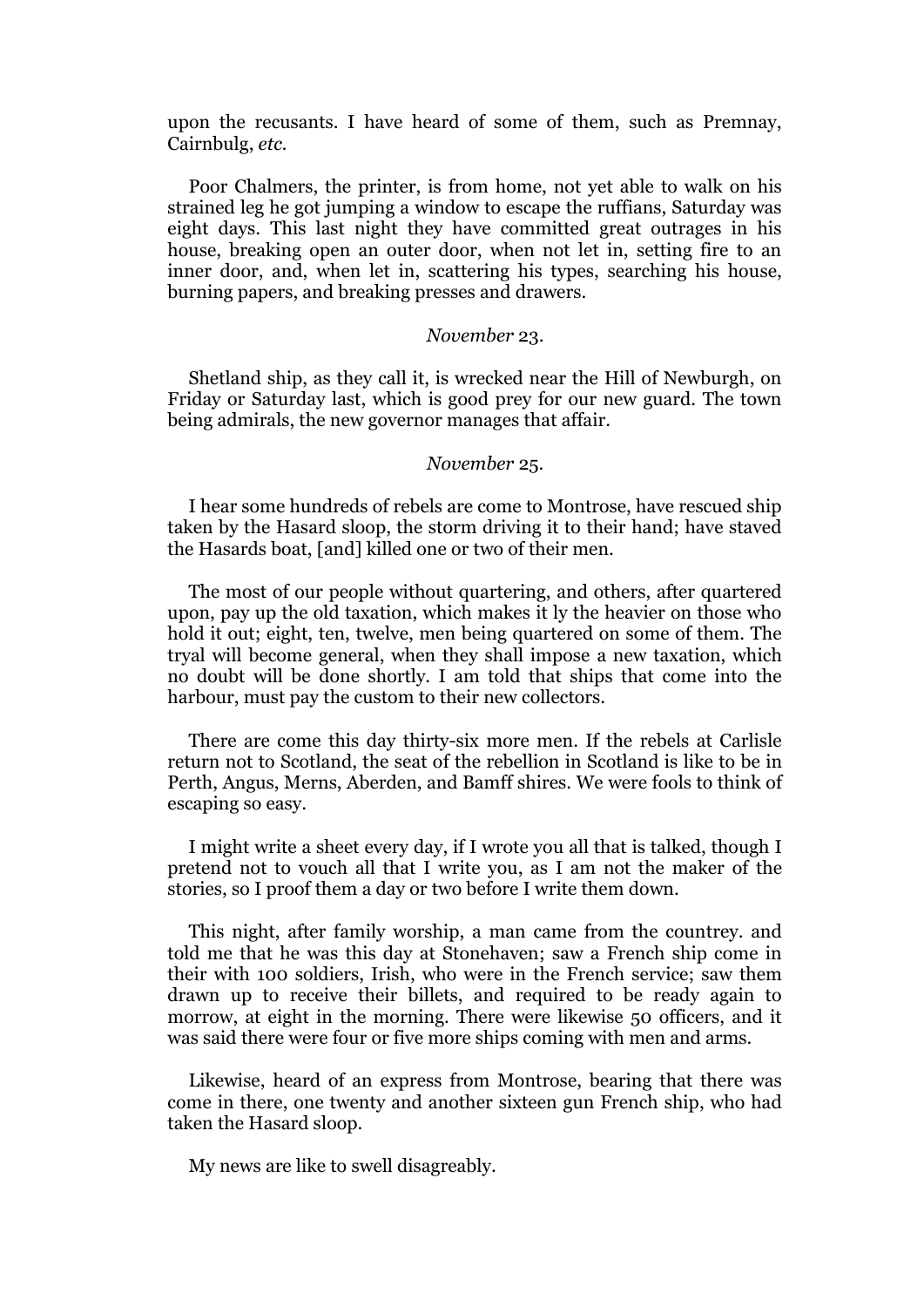#### *November* 26.

Carlisle capitulated. I hear not of any battel at Perth, nor of the Carlisle militia being taken prisoners.

Echt is safe at home in his own house. Neither our conveener, nor any other of our trades, have been forced to swear allegiance to the Pretender.

This, with what I had written before, answers all your letter. I have been immediately preaching, and when I have breakfast, am going forth to catechise, and hear not yet of the yesterdayes post being come, nor have I time to enquire till afternoon, but shall write you a journal of what occurs against Friday.

Had your last scroll waited till this afternoon, you had received more news.

This day, Monaltry and Blelack brought 84 men hither, and there is in our harbour a French ship that came in this day with 40 men, and baggage of a greater number, so that at present we are not under 260 men.

It is talked that two transports are to unload at Peterhead, with more men from France, and that a ship came in yesterday, a French ship, to Montrose, with Lord John Drummond aboard, and no doubt some men. The Hasard sloop is taken there.

#### *November* 27.

This day came in with Auchinhive, between 30 and 40 men, with some omitted in the above account, sent in by Elsick, make about 320 presently here.

I hear 300 French are landed at Peterhead, that there are 1500 at Perth, and a gentlemen this day was wagering there would be from the north shortly at Perth, 2800, with the Earl of Cromarty, *etc.* 

The Hasard is demolished at Montrose. I hear Admiral Bing chased in to the harbour of Montrose the French 24 gun ship, with Lord John Drummond; went not after, but went back to sea and returned again, and is like to revenge the loss of the Hasard.

I was told that yesternight there came an express to Lord Lewis, missing him; Stoneywood and Longmey were enquired for. The express said there had been a battell, but gave no other account; either there hath been no battell, or, if there had, the bells had told us if the rebels had gained the day.

*November* 28.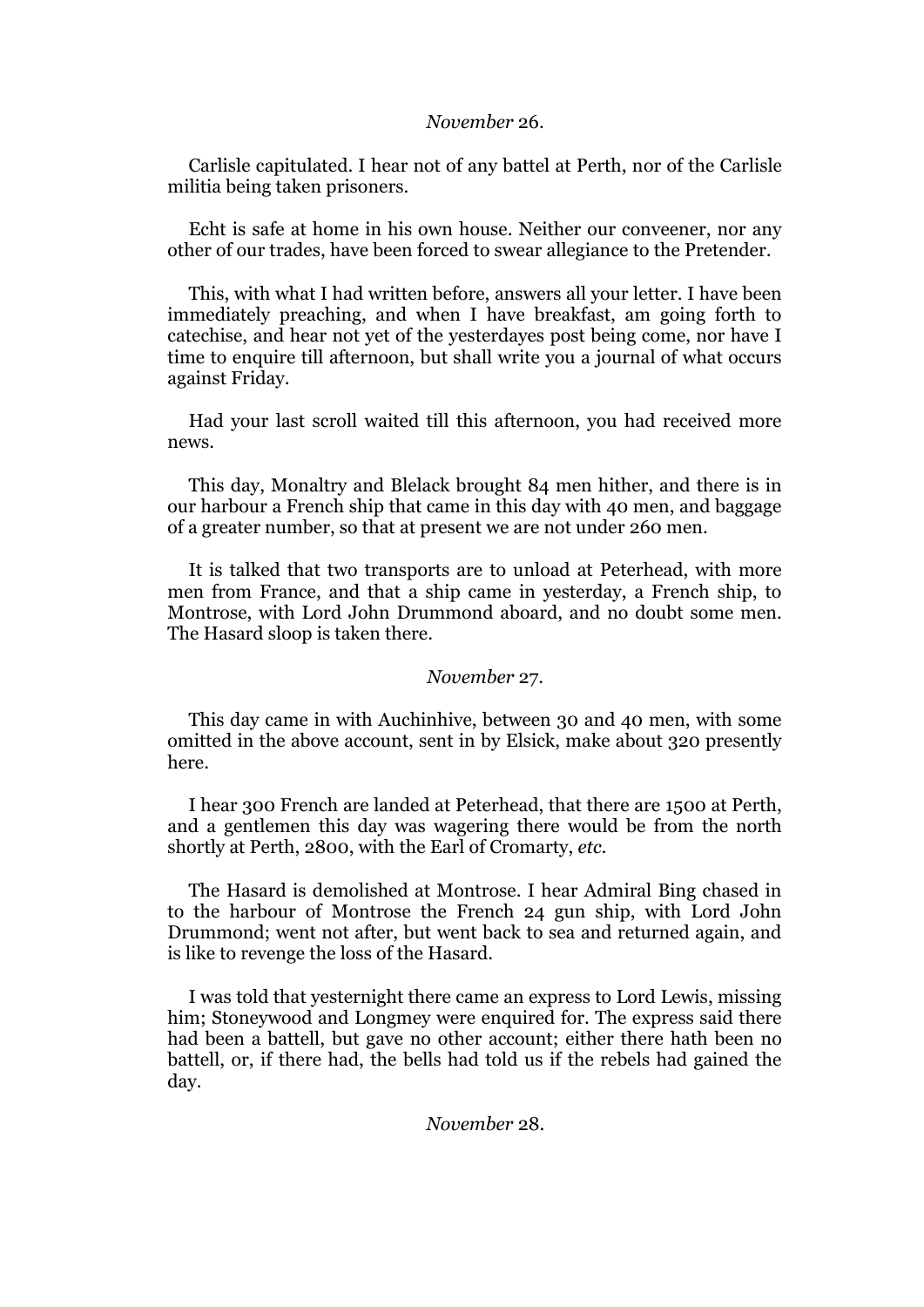The masters of the Grammar School now continue praying *nominatim*  for King George, excepting the old Doctor, who was lately, in his own conceited opinion, on the road to heaven, with such full assurance. I hear he hath been bullying some of the rest, as a man not to be put out of his measures. Whatever be the issue of matters presently in dependence, I shall not expect to see good dayes, unless the churches and schools be purged of such miscreants.

#### *December* 2.

Saturday night there came in here a sloop with more arms, and yesterday 100 of the French soldiers from Peterhead. The ship with arms came from Peterhead. Smith, junior of Inveramsay, and Hary Elphinstone, junior, in Aberden, are taken, and prisoners in Edinburgh Castle.

#### *December* 3.

This day, our French soldiers took their rout south.

#### *December* 4.

I believe I wrote you before of an English ship which hung out a white flag at Peterhead, and got aboard two young men of that place; I hear it now said that some English ships north in the Murray Firth, acting the same part, have got aboard 30 men and a popish priest.

I have it from a good hand, that the man of warr who chased in the French ship to Montrose, aboard of which Lord John Drummond was said to be, sunk the Frenchmans long boat, full of men, and that since that time, 24 dead corpses are cast in thereabout.

#### *December* 5.

I hear the prisoner whom Governor Mergie some time ago took at Stonehaven, and sent prisoner to France, was one of the Pretenders agents, Sir James Stuart, a degenerate plant, in that way to cover his embassy.

I long to hear of the old Pretender his having actually taken on the Cardinals cap. O how honorable and safe will it be for us, our religion, and liberty, to have the son of a Romish Cardinal for our King! Some complain that King George hath a foreign patrimony, that it is hurtfull to Britain; but though the Pope and his Cardinals have lost much of their power, yet nothing of their appetite.

Though the scrapes I send be not much worth, yet designing them as memorandums to my self, as well as informations to you, and not having time to write them twice, I must beg you to keep them, that I may, at a proper time, have them returned; otherwise, I am afraid I find not leisure to send you any more of them.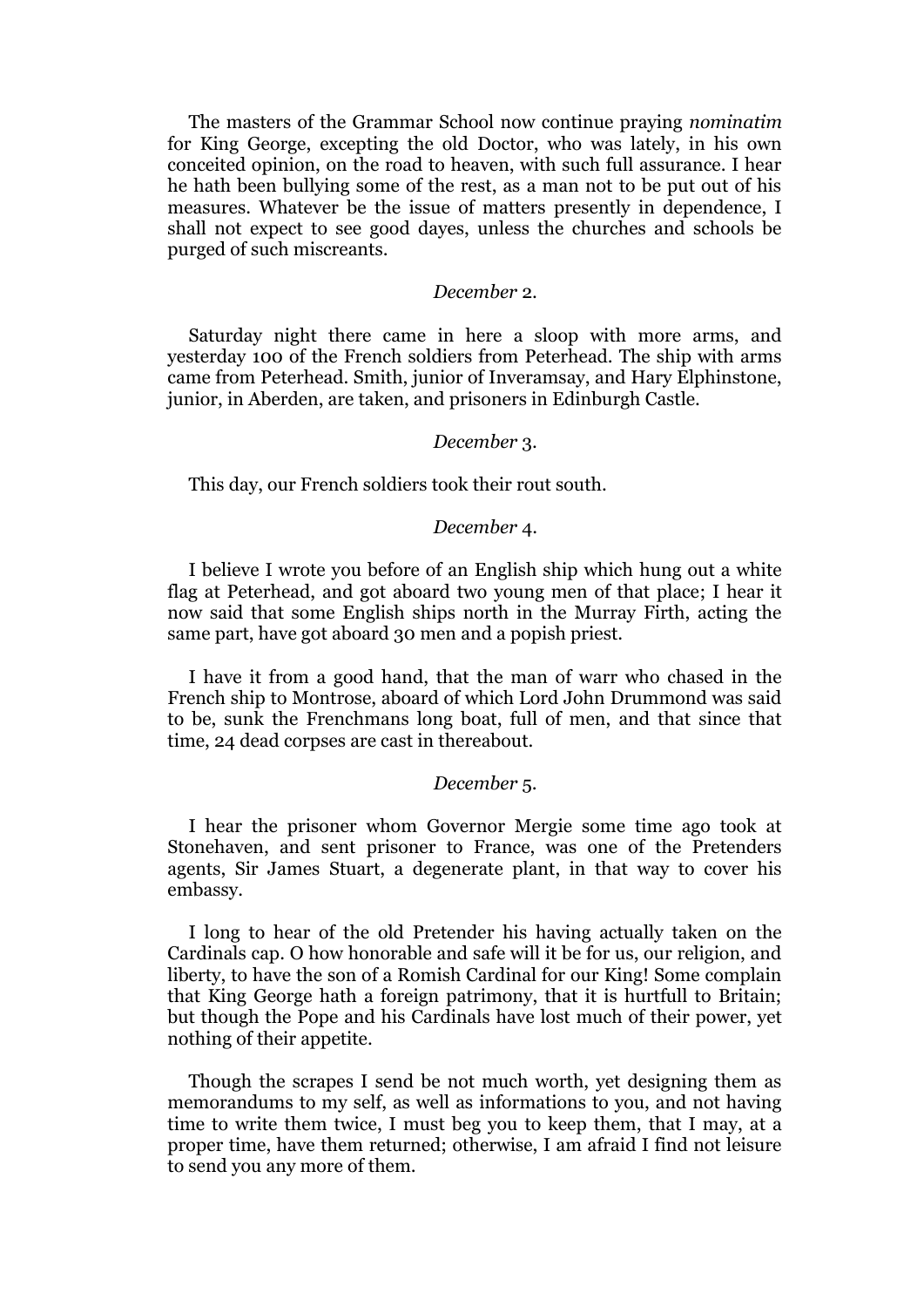#### *December* 9.

This evening, a gentleman told me that the Papists yesterday had mass publickly at Montrose. I said, I hoped they had it not in the streets or in the church, and if not, it was not more publick than in this town, for I hear it was much noticed yesterday, what multitudes, in the most publick manner, came out of Priest Gordons meeting, besides another meeting of that kind, which made a stranger passing by say, was that Pauls Chappel, it being but a few gates from it. But what need I speak of yesterday, when, before this rebellion, the two popish meetings, openly and without controul, hold, their meetings here, and quarterly pay in their collections for the poor house, which, no doubt, they esteem a taking them under protection; and, though this storm were blown over, I see no appearance of this being remedied, unless the Lord raise up men of another spirit than our late or present managers or professors.

#### *December* 10.

I never heard of any hesitation about keeping the fast the 18th. I wish there be will to keep it. I daily have been reckoning with the Jacobites, and think, it my duty then to reckon with my self, and others of our selves. I saw the Kings paper in the news and no other coppy, it is common form. I have no paper drawn up, unless I should *mutatis mutandis* read a former draught, which I have not time to transcribe, nor can another do it, in respect of the write and interlineations, but, if I be well to preach on Sabbath, it is like I will do all by word of mouth, which I think may be as well done as preaching by word, and not by reading.

The Governor here, on Saturday last, hath summonded all who were elected for a new council at Michaelday last, to pay again Thursday next, under the pain of military execution, the subsidy for 1745, amounting to 5700 pounds Scots, which they are not to do. What will follow I know not.

Several men of warr are cruising on our coast.

Yesterday, many cart loads of military baggage went south from this, and, when Lord Lewis comes here, it is said, all are to march south; but I hear that Lord Lewis will not to be here till next week.

# *December* 11.

This day I hear Lord Lewis and Elsick are come to town, and, what is most wonderfull, Lord John Drummond also. By the news, you have him at Perth, and taken in the Soliel, and this day, at Aberdeen. I have been told, that when the present managers made their French officers burghers, Priest Seaton, in this town, got a ticket also.

## *December* 12.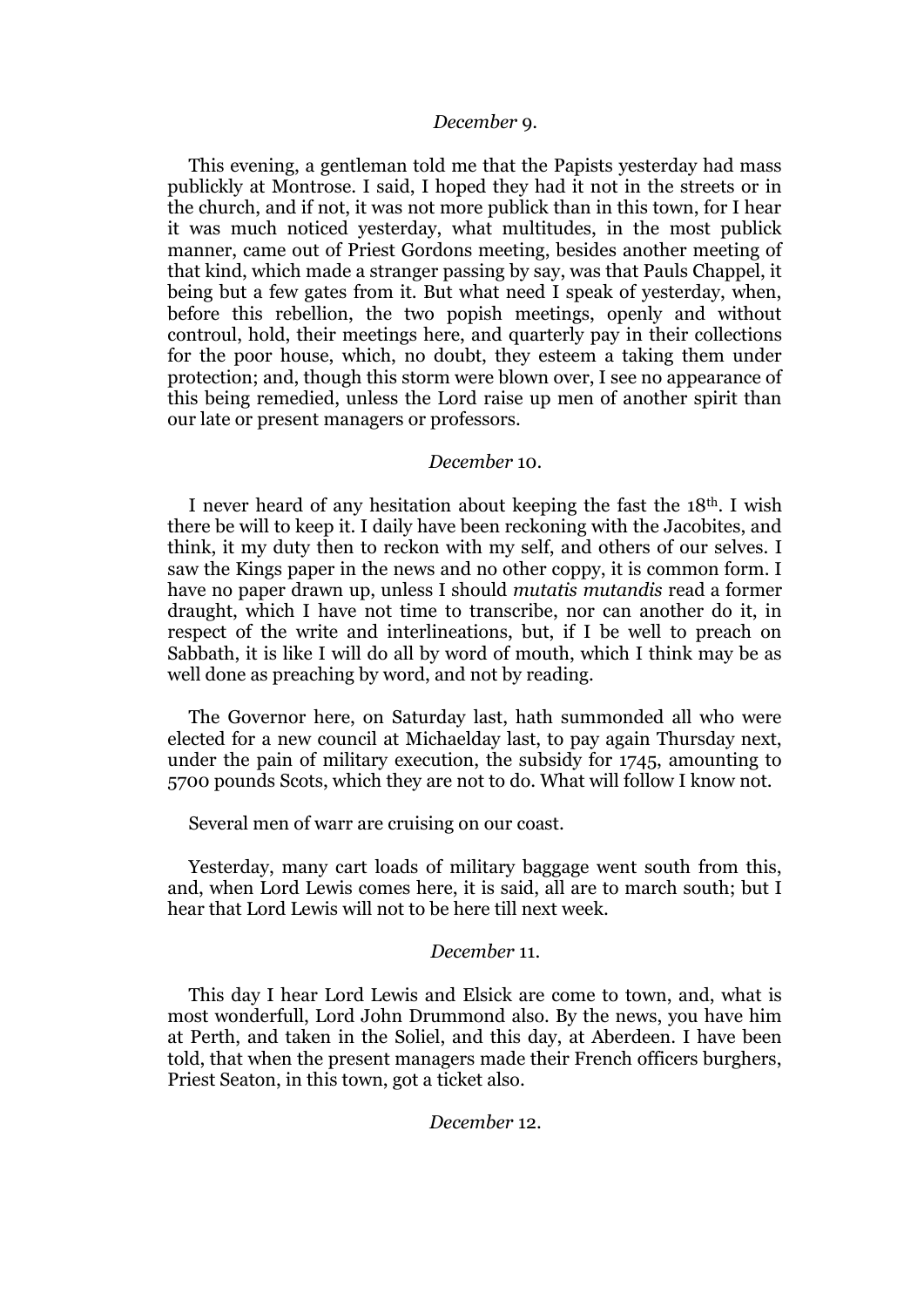This day, the towns drum went advertising the Michalmass elected council to meet with a proper number of Burghers, as is usually done in laying on the taxation, and to  $\lceil \cdot \cdot \cdot \rceil$  for payment of the demanded 5700 pounds Scots, which must be paid against Wedensday next. This is thought a favour in comparison of the first demand, but it seems to be the same thing, excepting a five dayes delay. Advertisement is likewise made for the inhabitants to meet, and stint themselves for each 100 pounds sterling on trade; and each 100 pounds Scots in rent, a man, or an hundred merks.

I hear there are thirty Macgregors come to town this night.

# *December* 14.

He, called Lord John Drummond, is gone south from this; but, last night, an armed force have oblidged Mr. Chalmers boys, himself being on hiding, to print the papers, the one a declaration from Lord John Drummond, commander in chief of his most Christian Majestys forces in Scotland, bearing his orders to attack as enemies all who will not immediately join or assist to their power the Prince Regent, his ally, whom, with the concurrence of the King of Spain, he is resolved to support, dated at Montrose, December 2<sup>nd</sup>; the other, a letter from the Earl Marshal, dated at Paris, November 1st, N. S., to Lord John Drummond, to use his endeavours to raise his friends in Aberdeenshire and Merns, since he cannot immediately do it himself, being oblidged to attend the Duke of York to England with a body of French troops; to which is subjoined a letter from Lord John Drummond to Lonmey, dated Aberdeen, December 11, desiring him to communicate the letter to such gentlemen in this countrey, as are well affected to the Prince Regent, and who retain regard for the Earl of Marishal.

The other is a letter from Lord John Drummond, dated at Perth, December 6th.

#### *December* 17.

It is like both town and countrey will soon pay the cess for 1745; but what is doing, or will be done, as to the payment of five pound sterling out of every hundred pound Scots of valued rent, I have not yet heard. The money for men required here, I am now told, in this manner, in proportion as landed gentlemen pay 60 pound for every hundred pound which payes 14 pounds Kings subsidy; so the Aberdens subsidy being above 5800 pounds, they must pay as many five pounds sterling as there are 14 pounds in 5800 pounds. The Old Town have till Thursday allowed them for payment of 200 pounds sterling; and you will see that this town must pay about 2400 pounds sterling; and this, over and above 5800 twice over, for 1744 once, and for 1745 once, all laid together, will considerably exceed 3000 pounds sterling.

#### *December* 18.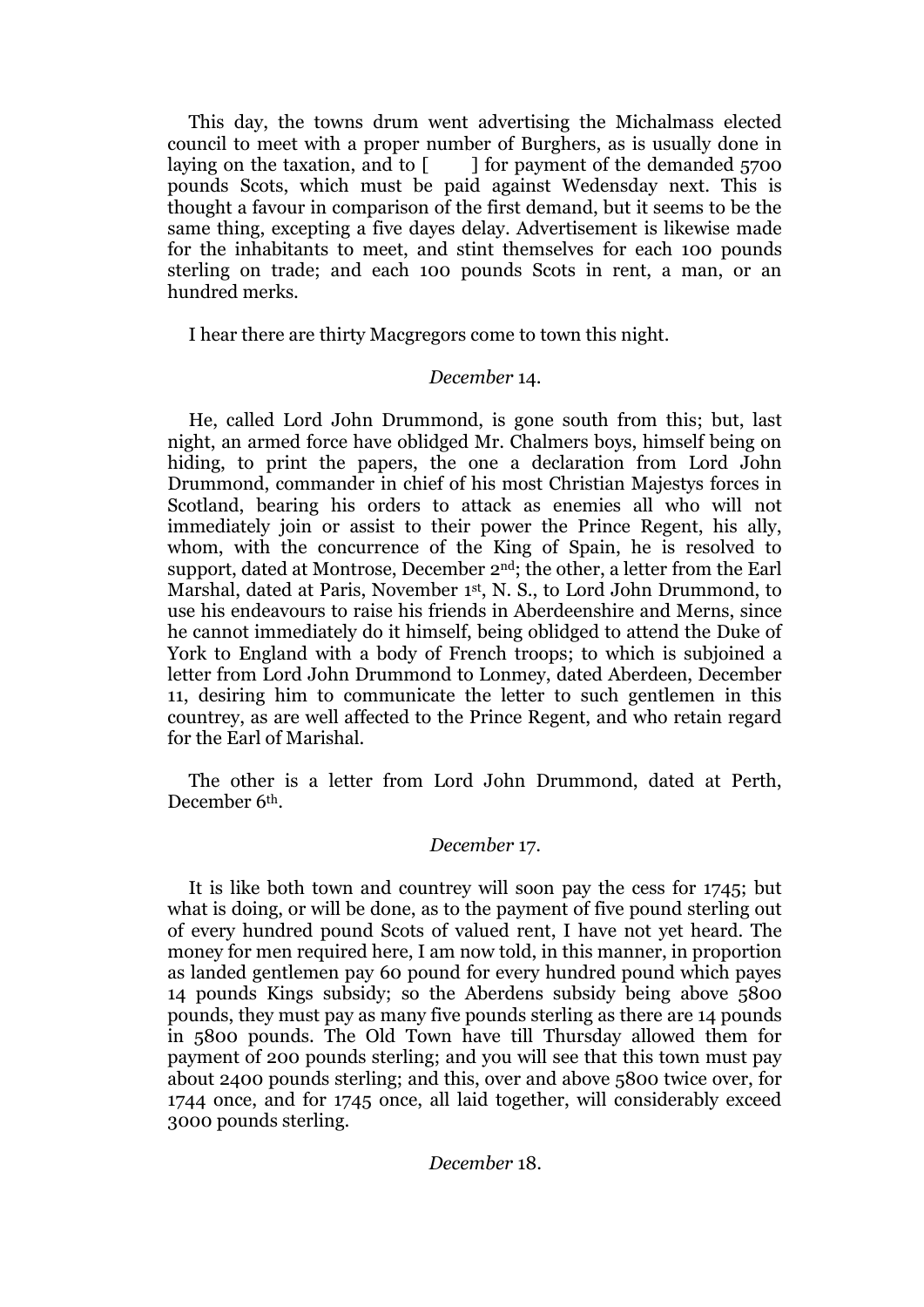The fast was kept; but fore and afternoon sundry people were called out of the church to have their houses searcht for arms. In the afternoon, when I was preaching, Provost Cruckshank was called out of the church, telling him fire was set to his gate, but he did not stirr; and they thought fitt to do no more harm. I preach to a very numerous audience, with usual freedom.

Between four and five, after our congregation was dismissed, I hear some scores more of Lord Lewis men, under command of David Tulloch, came in; and, if we shall believe reports, some of their rebel troops are to be brought north to face Lord Lowdon, who is expected here very shortly; but others think these men are come from the north to be out of Lowdons way, and possibly may move south.

We are said to have a sad rant here on Friday, which is said to be the young Pretenders birth day.

#### *December* 19.

Yesternight, a poor man, lately at Edinburgh about his business, was sent here under a guard from Stonehaven, and was presented to our governor, for spreading bad news; who, being examined, asserted that he was informed at Edinburgh that the Pretender and his men were killed and routed, and that he heard the castle firing, the bells ringing, and saw the windows illuminated on that account.

### *December* 20.

When the rebels were busy here yesterday, ordering parties on the inhabitants for this years cess, they were put through other with news of some hundreds of Lowdons mens being at Old Meldrum, and many hundreds at Inverury, so that a beat to arms was betimes this morning. All the out parties are called in, and I believe, from what I myself saw and heard of, there are here and in the Old Town about 500 men.

I saw about 300 this forenoon, under arms, at the Heading Hill; about 40 came in afterwards, and 140 went to the Old Town. They had on their wallets and pocks, in a posture of marching; and between eleven and twelve no orders were given for the rejoicing, this being the young Pretenders birth day; but either upon intelligence that Lowdon was not to be here this night, or, as others say, that a great rout from the south, of French and others, are to be up with them, to resist Lowdon, they went to quarters, [and] ordered the bells to ring.

It seems certain, what at Inverury and Kintore, what at Old Meldrum, 2200 of Lowdons men, to be lodged there this night, will be in to morrow.

If I shall believe some accounts, Lord John Drummond is to be here this night, with 700 men; and it is reported that the Highland army at Perth, afraid of a descent upon them from Stirling, are to rout northward. I wish Lowdon be well advised and directed.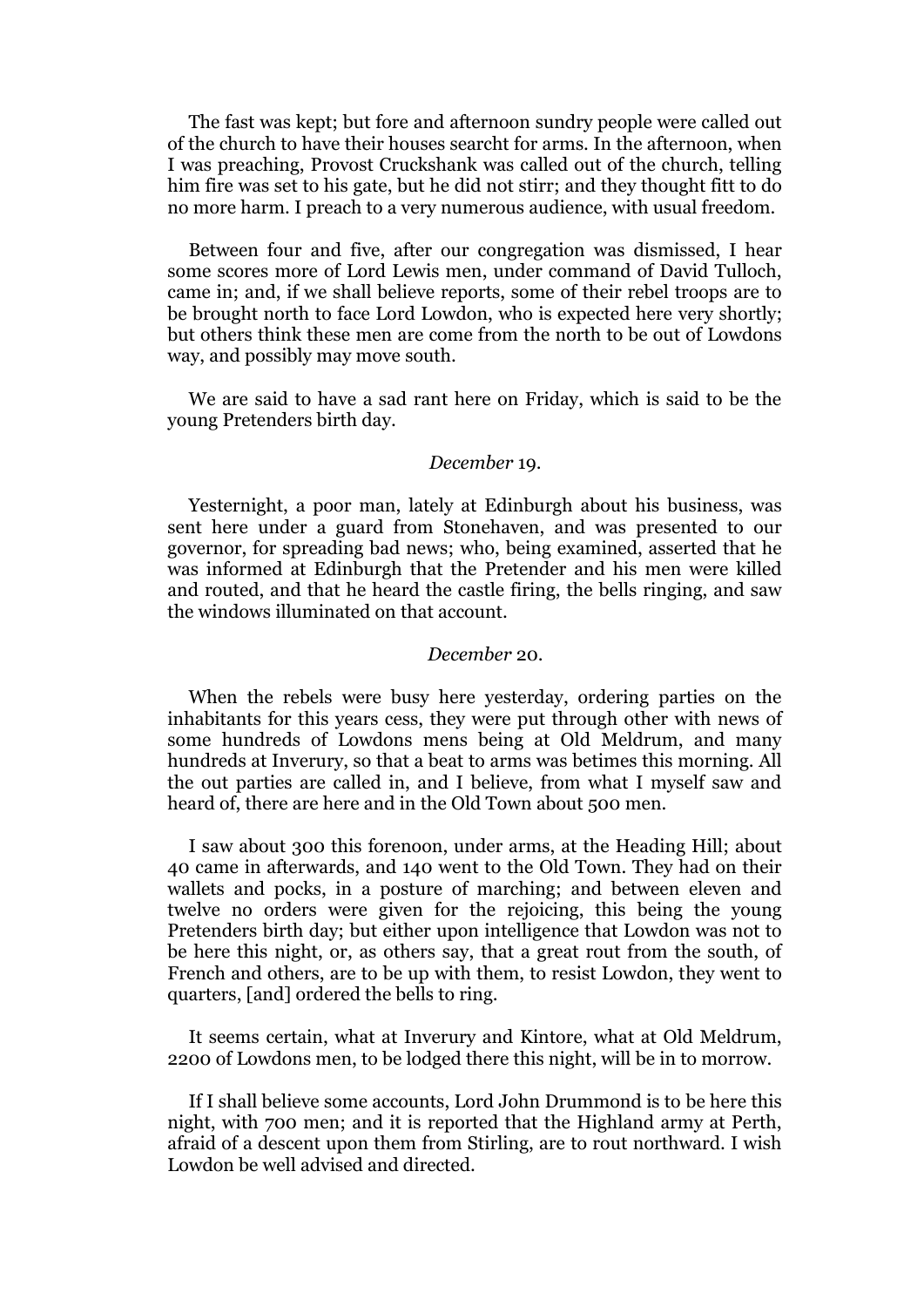#### *December* 21.

This day the rebels marched out of town, with five piece of cannon, taken out of ships; pitched at the Bridge of Don, stiled their cannon, set a guard, and returned in the afternoon, when they were joined by 316, partly French, partly countrey men from the south, and would then be near 900 men.

About five or six at night, there was an alarm as if Lowdons men had been at the ports. Then there was a furious beat to arms, and, after watches and guards set, in and about the town, the rest marched out, in a very bad night, as farr as Cottonis parks, and returned, having met with no opposition.

At night, John Dingwall, merchant here, was brought in prisoner; I have not yet learned where he was taken; as was also David Bartlet with him, who was taken at Inverury, providing quarters for such of Lowdons men as were coming there. These two are kept in different rooms in the tolbooth, so straitly, that with difficulty some necessaries are got in to them.

#### *December* 22.

By the mornings beat to arms, we expected a present march, but it was delayed till two. Worship was gone about here, without disturbance. After a guard left in the town, the whole *posse* marched towards Bucksburn, were joined by 100 French and country men, so that I believe, including the towns guard, they might be between 1000 and 1100. They returned at night to their quarters.

#### *December* 23.

There was an early beat to arms, and they were all marched out before it struck ten, excepting some straglers that followed after, and about 70, who at eleven marched with a few cannon, and some wheel carriages; and a strong guard, not under 50 or 60 men, left in the town.

I am told that the French, with some others, to the number of 300, went the Tyrebagger road, and all the rest the way to Keith-hall, by the Bridge of Don.

This night our guard were very vigilant in the streets, and at the ports, so that I hear some were taken up to the guard before nine, but civilly enough used. I was told that they had five ships cannon planted at the cross, before the guard house; that one of the guard either drew, or threatned to draw, his sword to Baillie Nicol, for looking in about them, between sun and sky. I my self, much about that time, passed through their cannon, and lookt as narrowly as I could both to their men and the position of their cannon, but met with no incivility. They knew I fight with other weapons; and indeed I had no curiosity in the matter, but that I behooved to pass that way.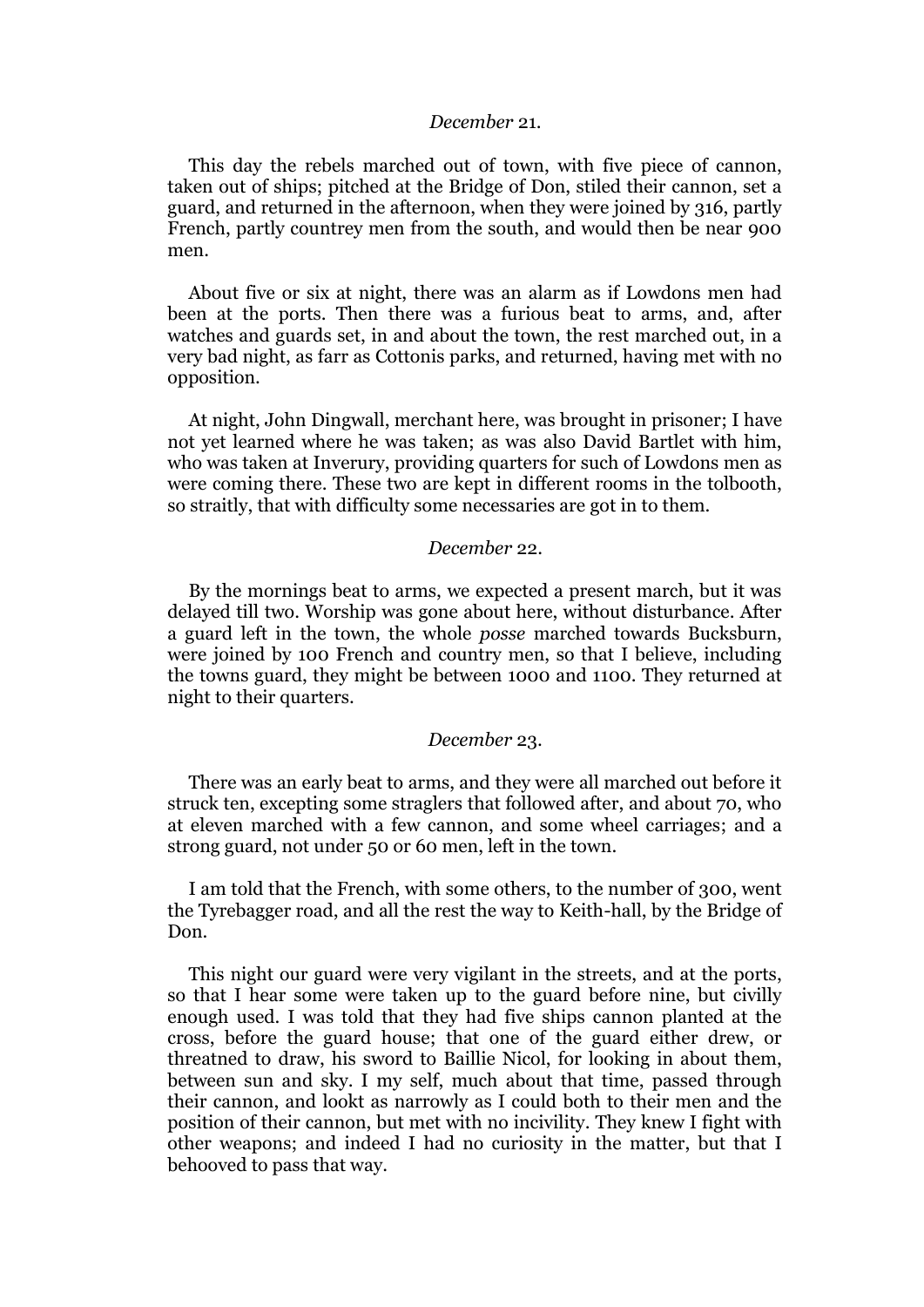I think before nine at night, we were alarmed with accounts of a battel,

#### (page 364 unreadable)

the countrey upon them. Some say he is come to Stonehaven with a force of men, and a young man I hear of, come from Angus to the college, reports that 2000 of the Kings troops are on this syde of Tay; but, till further information, I shall not bid you depend on these things. When any thing more certain of the Inverury action casts up, I shall write it.

This day at one aclock, neither the Thursdayes, Saturdayes, nor Mundayes posts are come; so no news from the south, England, or abroad, is here more than with you.

At three aclock, I saw 150 men, countrey men, come in here from the south, with French officers on their head.

I am told that Lowdon, with his troops, is returned to Inverness; word being brought that Lovat, who was hostage in the Castle of Inverness, had got home, and the event of that was feared. I freely own I was never of opinion that Lowdon should leave Inverness; for this I have many witnesses, and that for two reasons, First, The importance of that post; for though we here might suffer a little, the success of the main cause would bring us relief, and any advantages gained by the rebels at Inverness would retard that success. Second, I feared it would but affront our Aberdens people, who, I was persuaded, would concurr little with any help that might be sent them, and I am sorry I guest so sicker, for I am informed that the men who came to Inverury for our relief, expected to be joined by 300 men from Aberden; and a man of warr and two sloops who lay here last week, had arms for our men, if in any proper creek they had been called for. If this had been done, and they had acted the part of the strangers, you had heard another account of the Inverury action; but instead of this, I know not if there was 4 Aberdens people there. So unconcerned have we been, when yesterday morning intelligence might have been sent, yet there was none till the rebels were upon them, some at dinner, others diverting themselves, and not all of them at hand.

I hear it said, that not a few men from this followed the rebels on Sabbath to Bucksburn, as on lookers, but had good arms under their coats; and I hear it likewise said that, as above 1000 rebels went from this yesterday morning, so, when out of town, were joined by not a few from this, so that at Inverury they were not under 1200, and the loyalists that could be got together, scarce half the number.

I am told a merchant from this, rebelliously disposed, is come home wounded. We may afterwards get more particulers.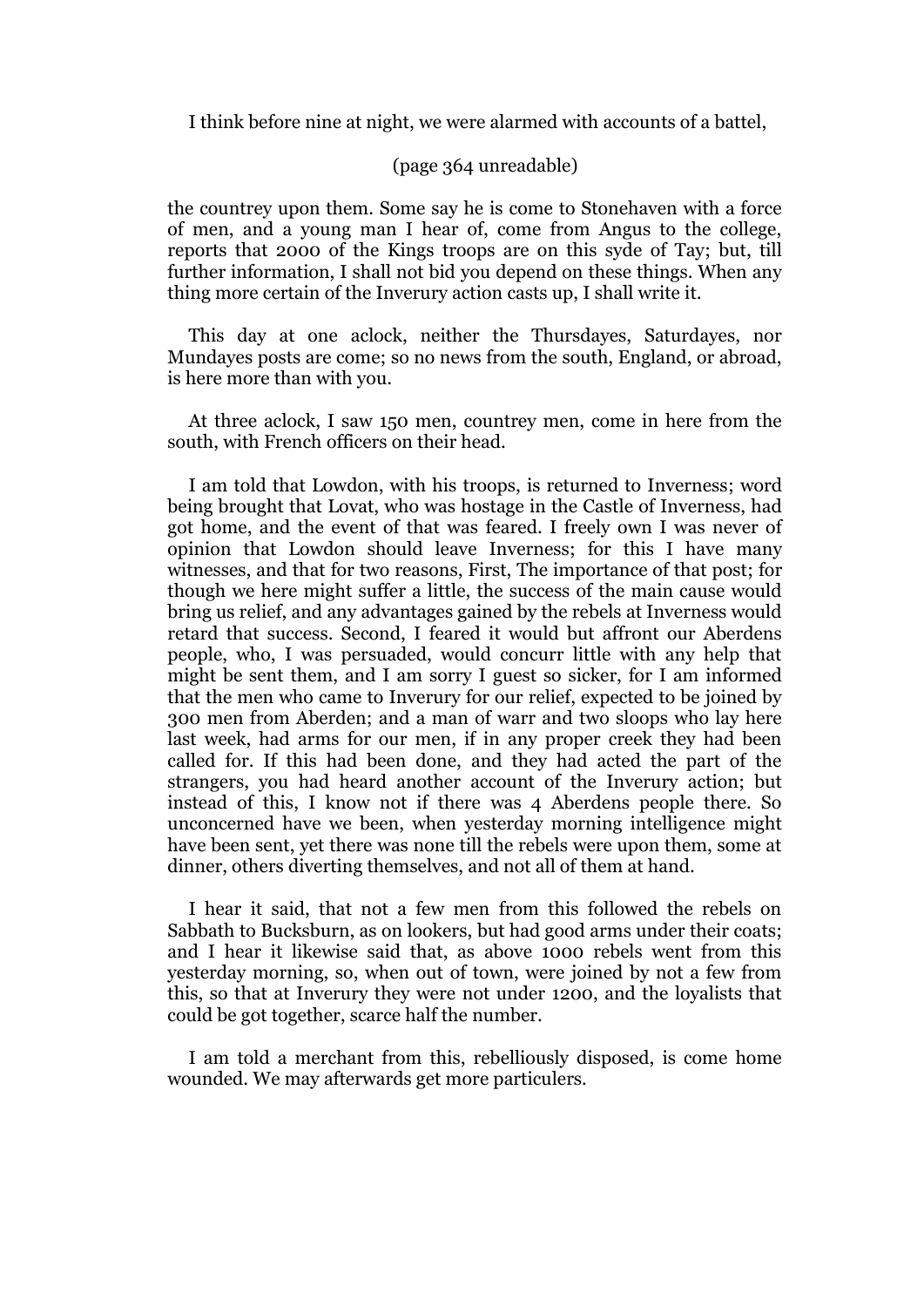that looks that years on the road is Zdinisargh are returned, and fro the "ost office tiere, any "nore or some time forbid to come; why this is I minor too, moves we we move in answers of the Governments care or con-<br>responsionce : we free looking you, is seen to you for news from the south, ence control may see some raving to manual that if I were as well ladden I have as once responsion on the new mem, as long as I were at liberty, serve was not we want I in to

#### $7$  consum  $25$

Undertup to any in the streamers,  $\Phi$  trave Highland men, who have accurred immertial space of the changers. Regress : Mr. Gordon, Ardochs and this uncle, and the mass mass mass were any the escape of his uncle. "meant), and the right, Mr. Massach a Thermodel your friend Echt, with the stripe presences.

this lay now now have from no want, mough called a great hany note, we any '80; I am wave so we much hearger than Munar norming, all that we have put save will not be much more than recruit stud late wen ost, uni soumes a, usi 'ave inserted from, the battle of Invertor.

The trave "Ecollattices from me worm, you may lepsond on it, were not too agagest, they wong soughs to harmal dere men as far as Old Rain, invertiry not write she to manage neu-

#### Country 6

These of our Highlanders here, much the Stratningy baraffice, went  $\pm r$  m una presterviav, una una una viene maissa una Dee sale batallion, so that there we<br>main not use vien as 100 non.

I mak not erms you was from me sortell some will tell you that Lownon a tome the longsh of Klass, were 7000 men, and that such a number of Howcans as I small not name, are assion at Invertises.

I has have news among Wings as well as among Turies, which is the was in that the size and of the guarts I send you do contradict the other. It is now a very difficult matter to get any news, in respect that, though our norm to now go worth, General Guest slows them not to pass the Forth: it seems he sends over post letters, and takes these over from this



(unreadable p. 366) … over most letters, takes these over from this side, but will allow no person to come from the north to the south side of the Forth.

The gentlemen prisoners from this write from Dundee, that they are civilly used, and are allowed the liberty of the town.

The ministers of Dundee, on the fast day, because they would not ingage not to pray for King George, were oblidged to leave the pulpit, and several other Angus ministers were hindred from keeping the fast.

#### *January 1th.*

Our town is now quite evacuate of men to about 50 or 60; I am told 80 went away this day. Though the Mundayes post were come, as he is not, it will be difficult to get news, in respect they are not allowed to cross the Forth to Edinburgh.

To write you reports would be endless. I hear it this day said that Lord Pitsligo is dead; if so, and his son hath not been in the rebellion, the father dying under no sentence, I judge it may preserve the estate and honors to the son, but I may be mistaken.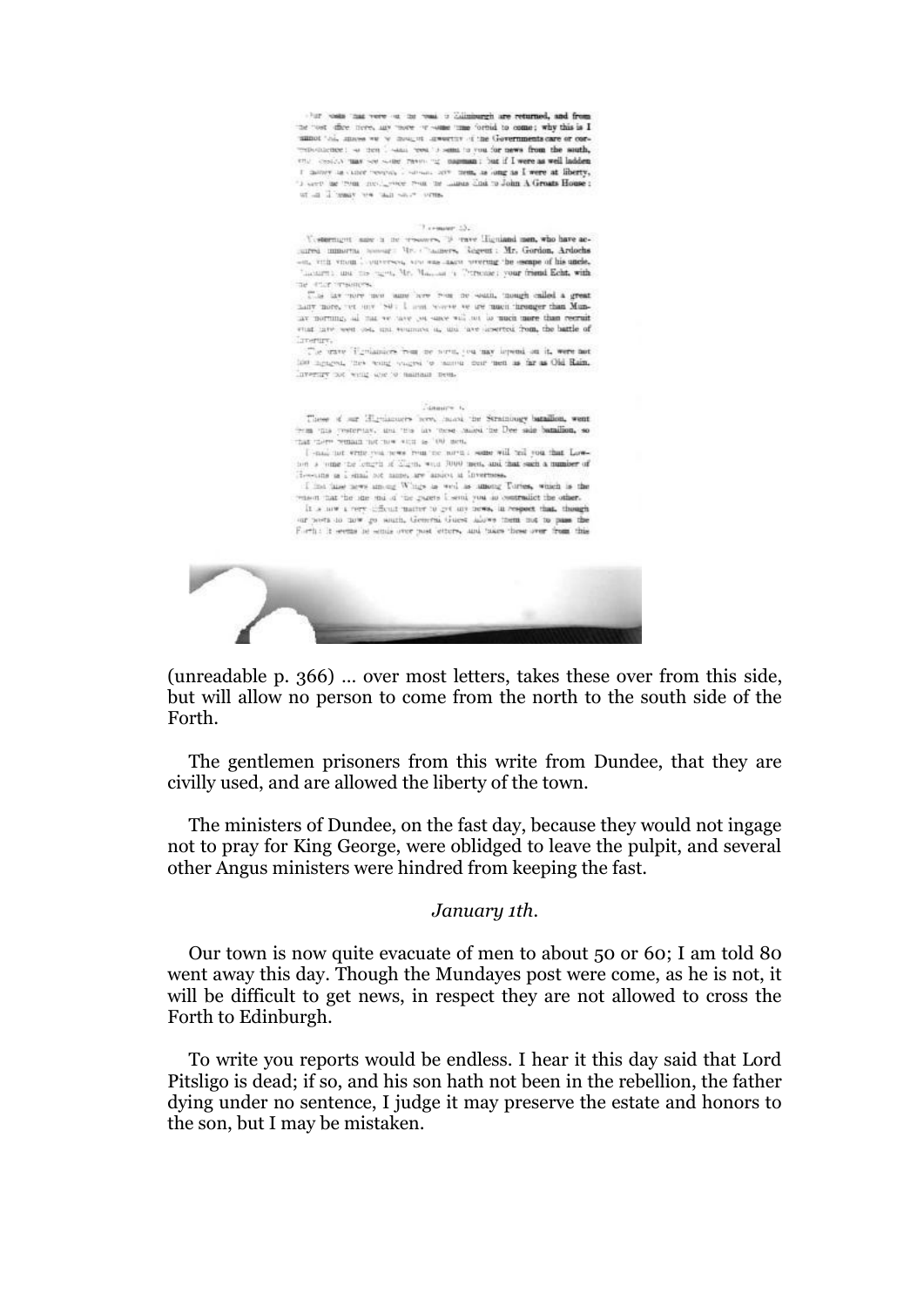I have heard of one Ramsay, in Roshartie, who had a post in one of Lord Pitsligos troops, who went through this town some few days ago, and had escaped from the rout in England, who gives out as if all were lost, and a sad dispersion among the Pretenders men, and this, joined with another report, as if Tonlay had written that they had no more an army in England.

#### *January* 8.

The report of this day is that Carlisle is taken, with 900 of the rebels, and so many more of them are taken in Dumfries. It must needs be a prodigious dash to them that they have been able to make nothing in England, and a dash at their future hopes though France should invade England. You may believe I am disaffected to many things in the Union, but had it not been presently subsisting, we had had at this time a Scots king, and, as a distinct nation, been involved in a war with England, who, in the event of conquest, might have given what laws to us they pleased.

Our town is at present quite evacuate of military men, and the guard house door shut.

I hear it likewise said, but believe it is a story, that one, in the habit of a gentleman, came in the Kinghorn boat to Frasersburgh, asking about Lord Strichen, [and] was told he was then at Philorth, Lord Saltons, whereupon he went immediately thither; the Jacobites in Frasersburgh, repenting they had let him out of their grips, came to Philorth, would have the stranger, who, seing that, called Lord Strichen to another room, gave him dispatches; returning to where they were, gave his watch and money to Lord Strichen, then gave himself up to the Fraserburghers, who made him their prisoner, but finding nothing about him, could have been content they had not made him their prisoner. Immediately Lord Strichen horsed for Lowdon. I write you such stories as an amusement for lack of news, but I have seen the day when the Fraserburghers would not have dared to surround Lord Saltons house. It was a pity they did not carry the two lords with them, prisoners also.

It is now said Lord Pitsligo is come to Glasgow, in the Pretenders chase.

#### *January* 13.

If you have any news, I shall be fond to hear them; but you are not like, for the present, to be much the better of mine, since the post that should have come on Thursday is only returned this day without any news, not having access to cross the Forth, though he waited eight dayes for that end. There returned with him the two succeding posts, judging it needless to go forward; and what they are doing south the Forth, you perhaps know more than I.

I hear 150 of the French have stayed at Montrose, having rigged out the Hasard sloop, and put their baggage aboard, she essaying to go to sea, was turned in by the Glasgow man of warr.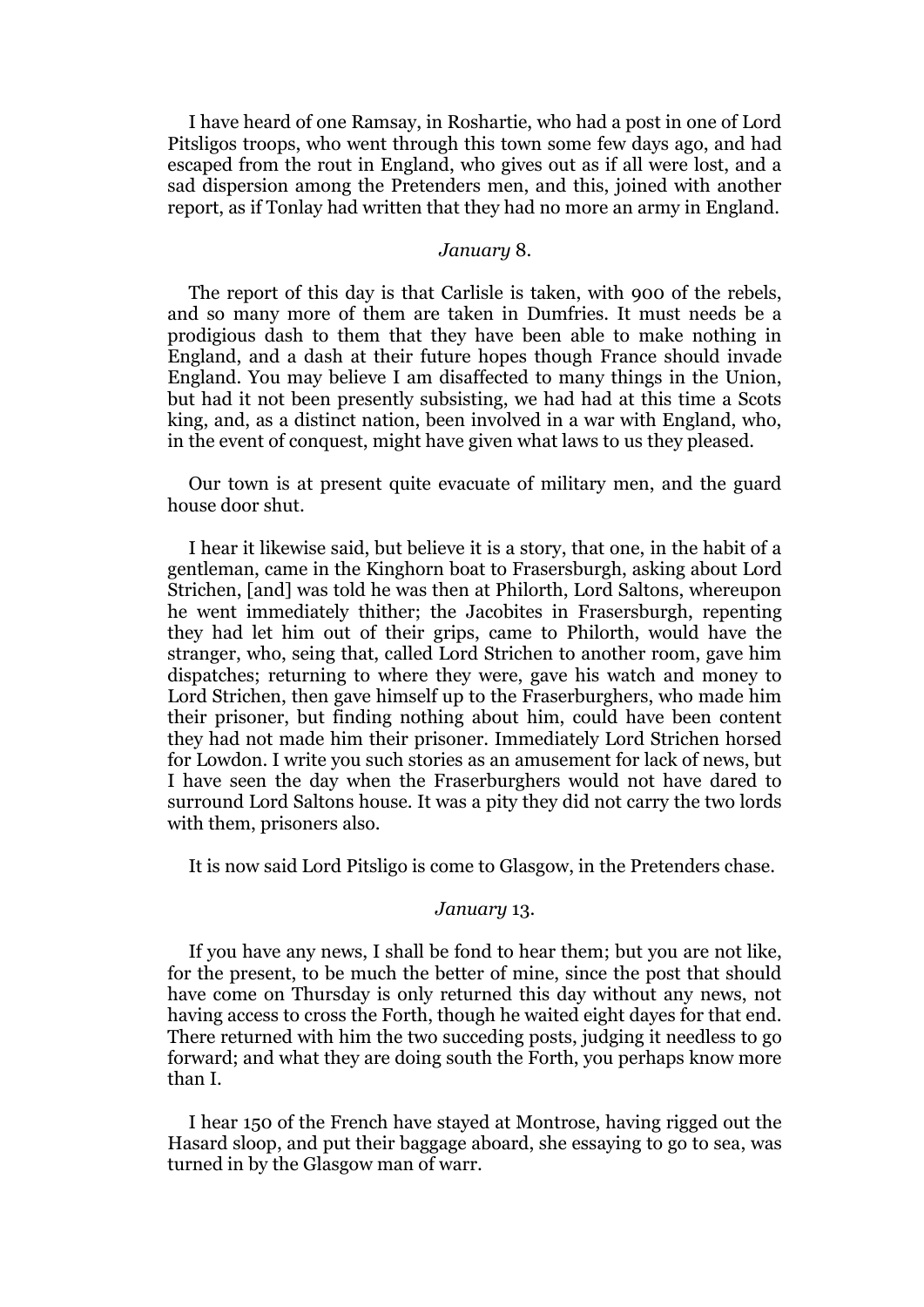#### *January* 14.

This day, a man of warr or two have been afore here; we are so cowed that none I hear of from this have essayed to send out a boat, only I hear Mr. M—d—n, and the college people in the Old Town, had sent out a boat, but I have not heard if it got up with any of the Kings ships.

I am likewise tolerably well informed that Echt and the other gentlemen prisoners from here are, on their proll, allowed to come to Forfar and some miles around it.

# *January* 15.

Another man of warr was this day before, to whom a boat went out, but got no news, she having been many dayes at sea; but a letter to a private hand referred to the ships before this yesterday, to whom no boat went out, so that we lost that intelligence. We expect one from the south, on Sunday or Munday, but perhaps with as little news as any of the former posts or carriers. If the rebels be allowed tamely to take Stirling, it is like they will be as strong as ever; so that our rebellion may lengthen out with the lengthning of the day.

Pitrichie, Echt, *etc.,* are actually come to Forfar, but are not allowed to go without the town. It is good to have the open air, in a quiet place, and free conversation together.

#### *January* 16.

There is a man of warr who is to cruise on our coast for a moneth, which came from Leith Road, Sabbath was eight dayes, and sayes that a deputation was sent south from Edinburgh to the Duke of Cumberland, inviting him there; that he was to come, but others say he is returned to England.

# *January* 18.

One called Black, a merchant in Foveran, well spoken of, whom I have not seen, came this day here from Edinburgh. Reports that when he came away, which was on the Wedensday afternoon, with a pass from Baillie Dundass, the Castle of Stirling was not then taken; at least, no accounts thereof at Edinburgh. That, on Tuesday and Wedensday morning, there marched out of Edinburgh 11000 regular troops, for the west, and 3000 militia, whereof 1000 Sueders; that the Duke was expected that night in Edinburgh, with 7000 men; that the advanced posts of the King and Pretender were within six miles of other, the one, the Kings, at Lithgow, the Pretenders at Falkirk; that probably yesterday or this day, a battell.

*January* 20.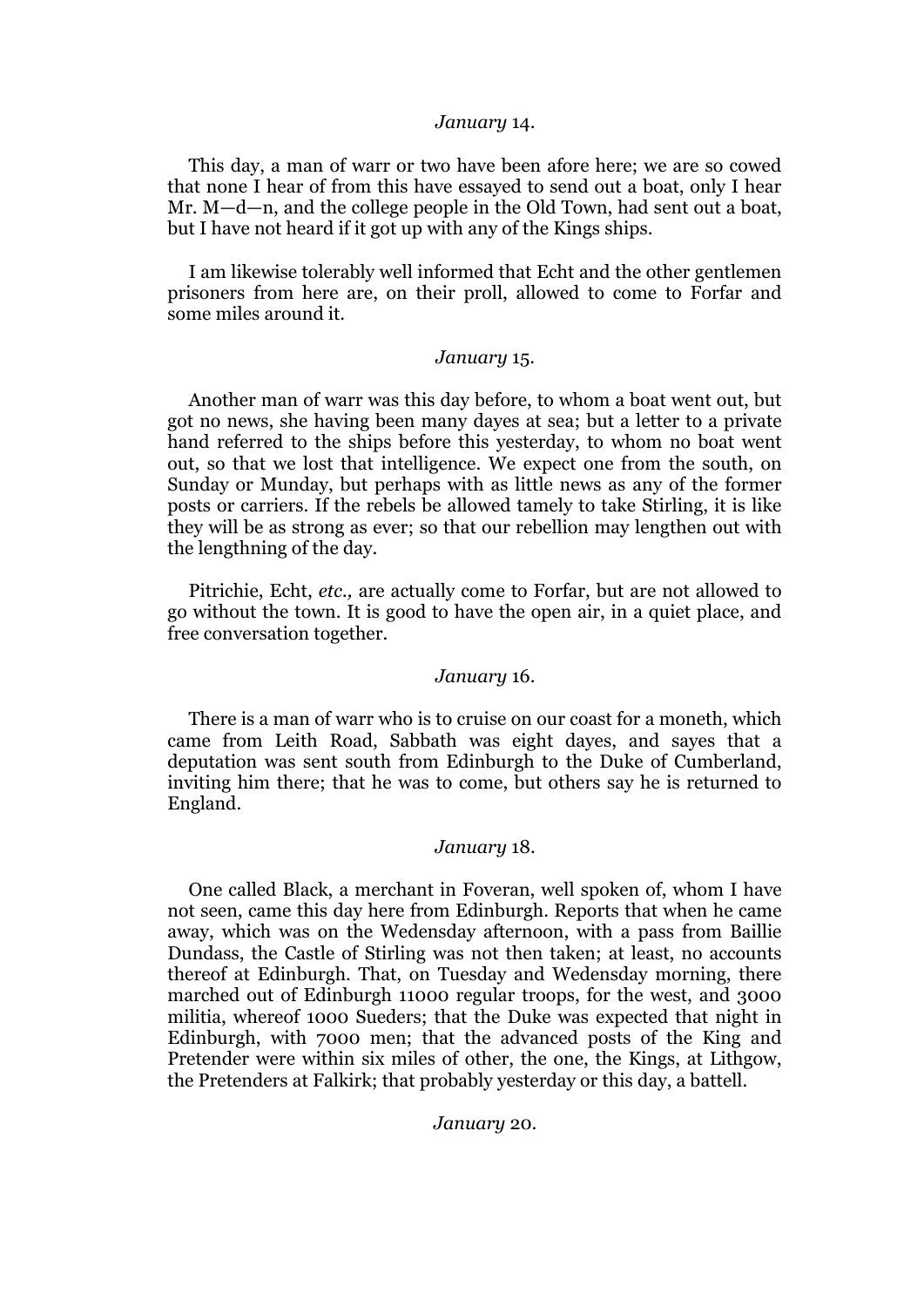All the news I am able to have for this day is, that it being Prince Fredericks birth day, the young people, students, *etc.,* rung the college and church bells, at the usual times on rejoicing dayes, had bonfires, and in crowds huzzad through the streets till about nine at night; after which, I am told crowds of Jacobites made disturbances through the streets, but саше not mу length.

#### *January* 21.

Yesterday we were rejoicing on Prince Fredericks birth day, and this day, at three in the afternoon, our bells began to ring for a compleat victory obtained by the rebels оvег the Kings troops. I cannot yet tell you whether the battell was on Thursday or Friday last, being since Sabbath confined again with the gout. One Daniel Smith, a rebell merchant here, they say, comes from Perth with this account, adding that more than 3000 of the Kings troops are killed, many taken prisoners, with their baggage and artillery.

It is strange a more particularly vouched account from the rebels is not comе here since Friday.

There is some thing in this matter, to us as yet misterious. A post come this day, who came from Edinburgh on Sabbath, sayes, as I am told, that he saw 8000 of the Kings troops come in to Edinburgh, from the battell of Borrowstowness; that they had with them Capoch, and several other prisoners of distinction, from among the rebels, and 300 French, some say 400, with 4 officers.

#### *January* 22 *and* 23.

I hear for certain, that on Tuesday night a good number of men broke Principal Chalmers gate, broke in upon his house, threatning to kill him if they had found him; broke not only the glass, but the timber frames of his windows; were terribly rude in his house. What do I ow to the divine preservation, that, notwithstanding of my continued freedom, unless it was the breaking my street window on their rejoicings for the battell of Prestonpans, and their young Pretenders birth, I never met with a wry look nor a rude word from any one.

I forgot to tell you that, among other reports, it is said their Pretender hath got a wound in the heel.

If you will believe other reports, there were eight Presbiterian ministers killed at the battell; that the Pretender gave orders to bury all the rest of the dead, but forbad to bury them till it should be known to what places they did belong; but this may be as true as the ministers and preachers killed and wounded at the battell of Inverury; but if true, under pretence of knowing to what places they belong, their naked bodies will be exposed to dogs, the fashion in France with the dead Protestants. I wish there be not more of this before long. At a time when French imbarkations were said to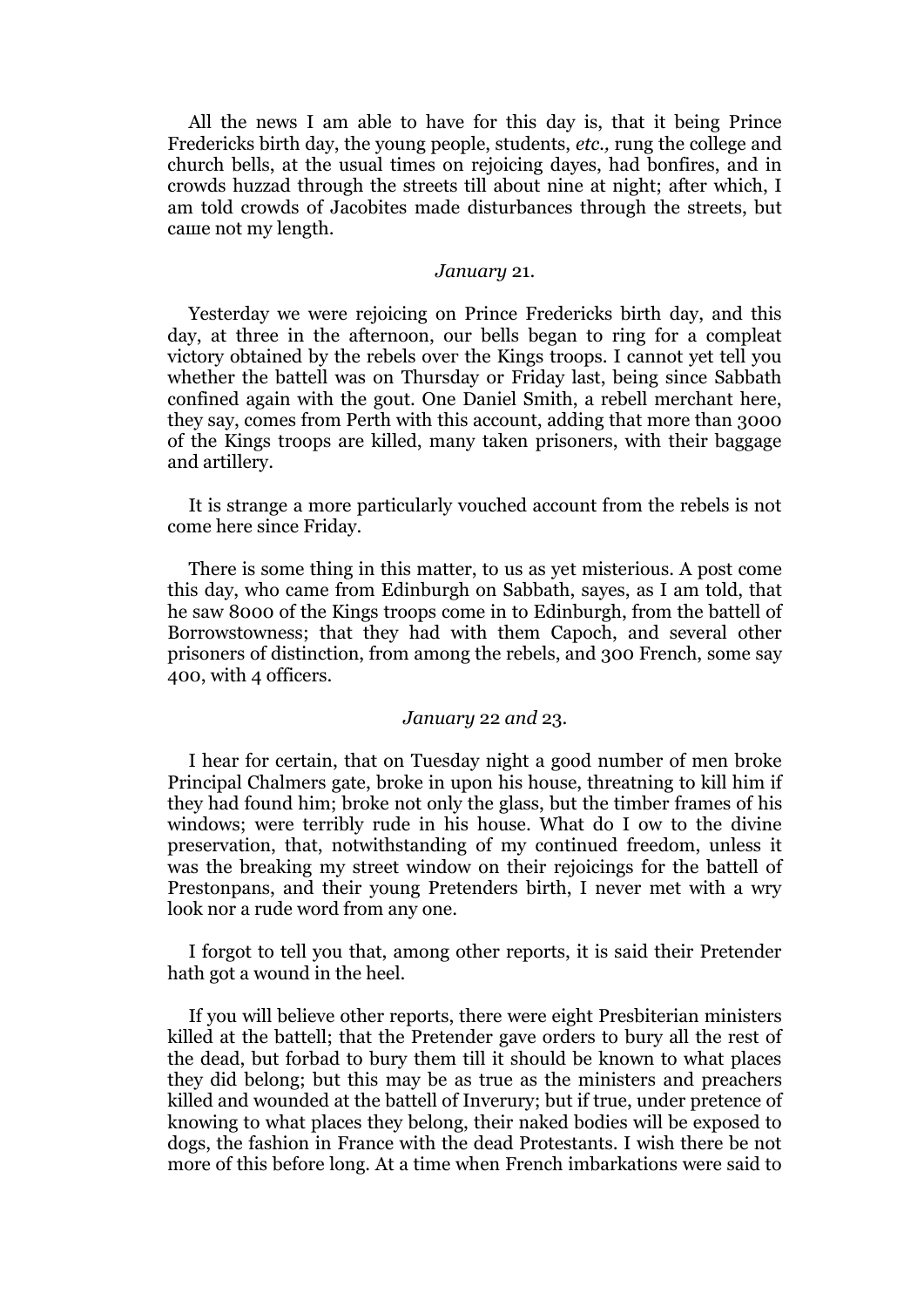be laid aside, we were never in greater hasard from that quarter, which made expedition, night and day, in fair and fowl weather, against the rebels necessary.

#### *January* 27.

Upon Friday last, a French ship came in to Peterhead with money and arms, 3 or 4 French officers, and some gentlemen, who talk of a great many transports, with men of warr, being on the road.

Yesterday sevennight, Mr. Aikin, I hear, preacht at Montrose, and Mr. Bisset, of that place, having come in about St. Ceres, from an English sloop, was taken by the countrey people and carried prisoner to Montrose. Whether the Hasard sloop got out of Montrose harbour or not, as I wrote you, I have not any further information; I wish it were false, since I am informed that the Shark sloop hath come in to Montrose harbour, is unrigging ships, and hath relieved prisoners, among whom is Mr. Bisset.

The above mentioned French ship, at Peterhead is now called a Spanish ship, and some say it is a smuggling vessel; a little time will explain this.

#### *January* 28.

Yesternight came in here 30 men from the south, to be followed by more, no doubt to gather up their Candlemas money.

I hear Governor Mergie had apprehended Mr. Smith, assistant att Garvock, for freedom of speech.

I also hear that, as Lowdons men are increased, there are of them quartered at Nairn, Forress, and Findorn, and all by north Spey is in profound quiet.

I am just now told that the Shark sloop hath gone up to Dundee, but not to Montrose, so that Mr. Bisset will not be relieved.

I hear we have this afternoon got in 80 more men, and that, by their direction, carts are going out to Peterhead for what is said to be brought them in the ship there.

I also hear that Laird of Grant is appointed Lord Lewtenant of Murray, and Earl of Findlater of Bamff, and that we will soon hear of militia being raised in these shires.

It is also told me that the Kings troops kept the field of battell, searched and, I doubt not, stript, of what was worth their pains, the slain rebels, of which they found a thousand.

#### *January* 29.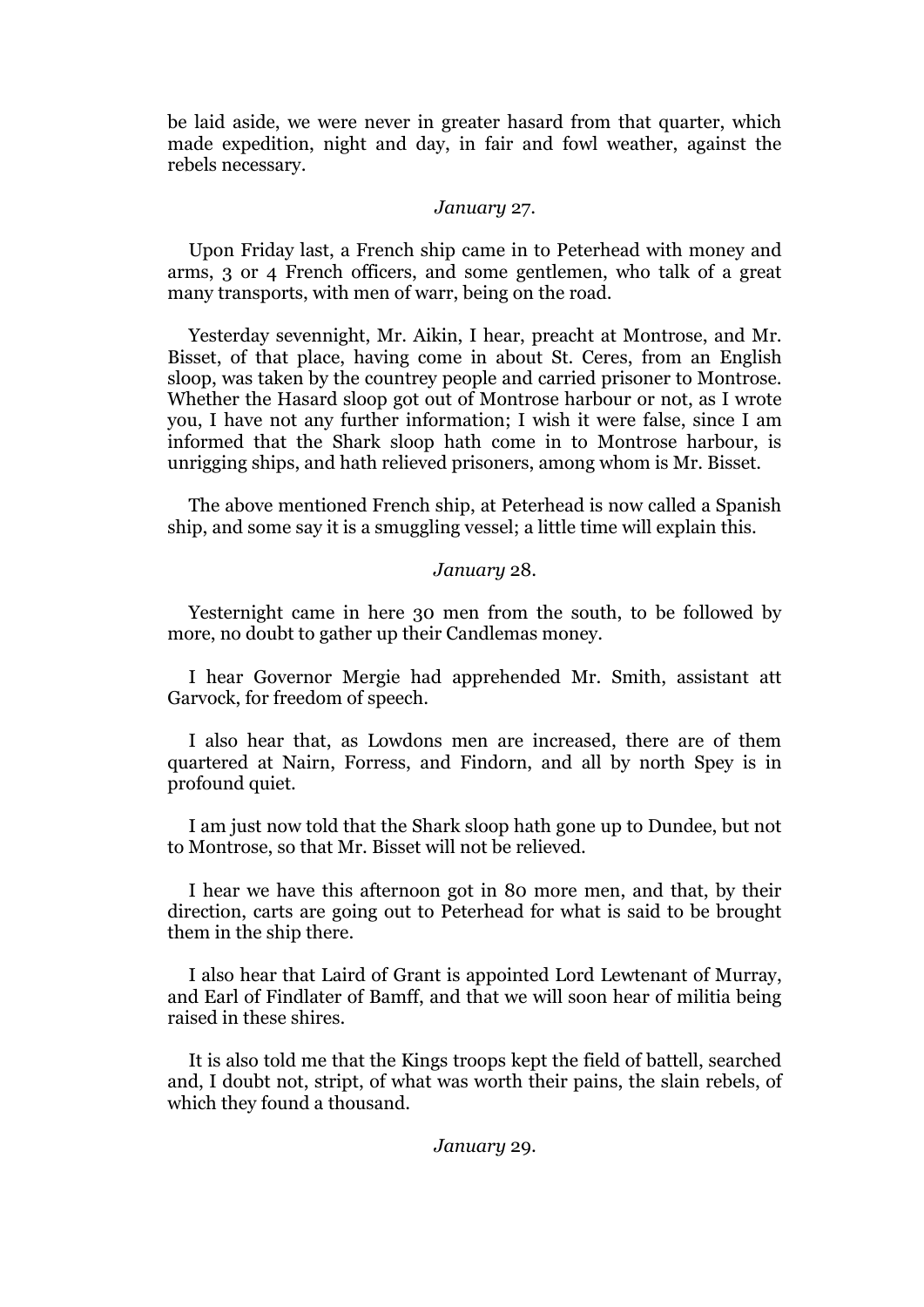If I should credit the clatters of this stormy day, I should tell you that the Duke of Cumberland came to Edinburgh on Fridayes night, and that the Pretender and his men are come to Perth, yea, that the Pretender is expected here this week; but as we have no posts, so nothing certain can be writt you, unless it be that the Macgregors we have got go in to houses, and are more homely than welcome. If we have a visit from the Princely army, the absolute hereditary right men will not, I hope, complain if, from an absolute Sovereign, claim be laid to their goods. If I should add to report, I should tell you that some of our new garison, who actually went north this day, and are actually returned, were said to have gone for guarding the ship come in to Peterhead, but had returned upon hearing of a descent of men by order of the Earle of Findlater, now said to be Leutenant of Bamf shire! But whether so ever these men were bound, I fancy the stormy day hath made them return.

#### *January* 30.

We are like to have no more posts, or hastie returns of some said to be gone south for intelligence, nor doth this day furnish with any noticeable story, unless it be that seventy casks, like twenty pint fuces, are brought in from the Peterhead ship, and, as I hear, was to be secured in the tolbooth, said to be powder, but, after all, suspected to be run goods, though attended by a small guard of Highlanders, who possibly might be hired by the smuglers.

Our new guests not only go in to houses of which they are informed, but to others also, demanding, and what they please, and at night, in the streets demand money, and force people to acknowledge the Pretender. In short we are presently under the government of robbers, and shortly expect more of them to extend their dominion by a more general pillage, though, as yet, I myself have not met with any trouble of that kind, but I know not how soon, perhaps this night, such is our uncertain state under these discretionarey magistrates.

Whatever it be that is in the Peterhead ship, besides what is above, a great many cart and packet carriages, in barrels and boxes, are brought in. A little time will discover if it be arms and ammunition.

Our new guests have last night been in quest of my house, and came rapping at our gate at eleven at night, and no doubt will give us a new visite.

### *February* 1

The ship come in at Peterhead came from the Groin in Spain more than three moneths ago, was detained at the Orkneys by bad weather; came out with three more, two of which were taken by the English, and one no account of, at least as yet; some say they came in long ago at the West Highlands.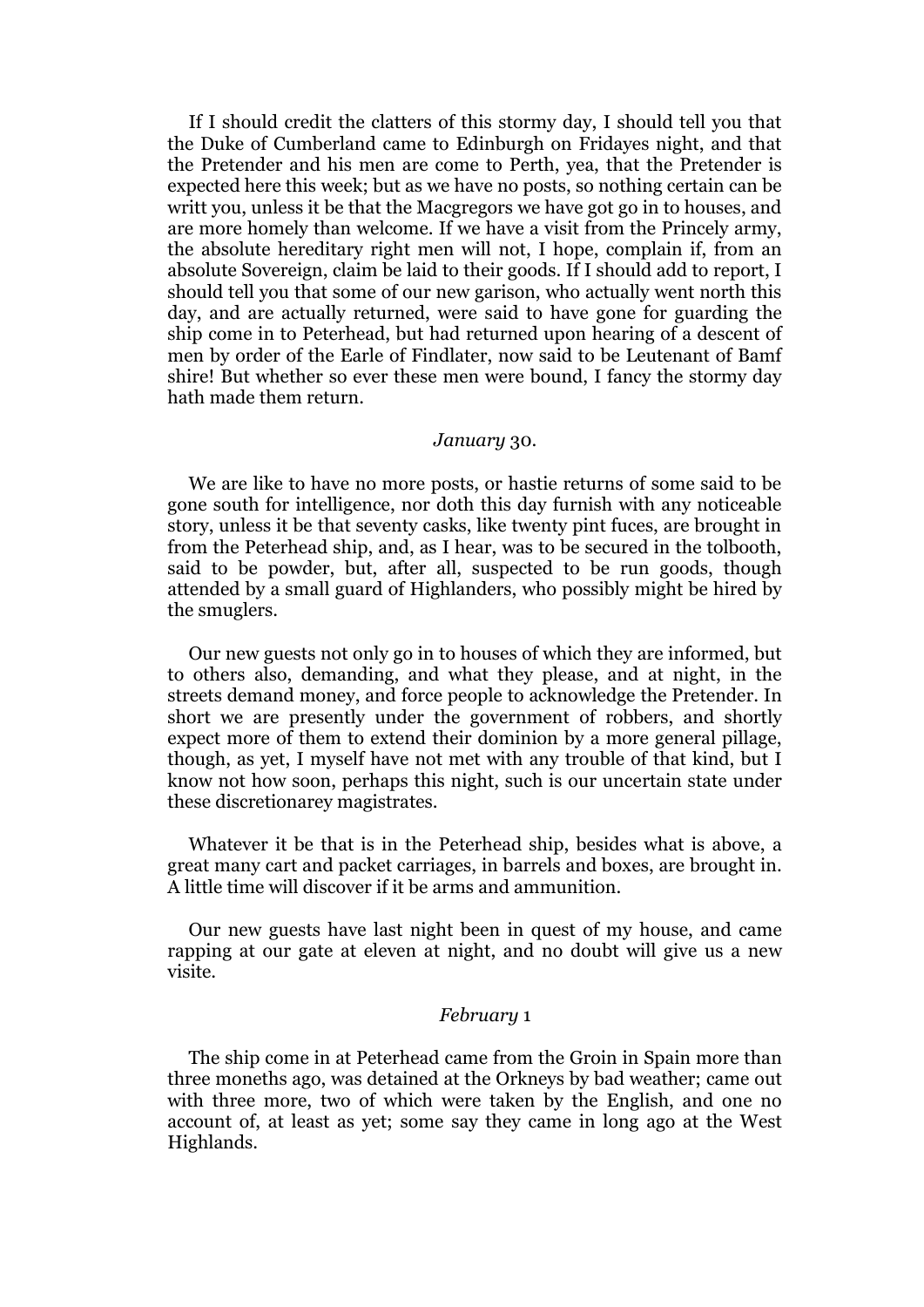This day a part of our sweet guests is gone south with the ammunition and arms as yet brought in from that ship.

The engineer who fled first from the battell, and disordered all, being taken into custody, thought to have killed himself by a stab in his arm, but it was tyed up, and he either hanged over the castle wall or to be hanged.

It seems, since the late battell, a countrey man was driving a cart in to Edinburgh with geese, which are pluckt before they come to the market, some of the Argyle militia, quartered about the West Kirk, would buy some of the geese; the driver said he had orders not to sell any of them till he came to such a house, which raising a suspicion in the Argyle men, they ceised all the geese, and found their bellies filled with letters to people in Edinburgh, where Jacobitism is still rampant, and where the people talk loud that way, notwithstanding of all the military men there present.

#### *February* 3.

Yesterday, came in here from the south, Lonmay, Tonlay, Robert Sandilands, Charles Moir, and one they call Captain Ferrier, and I am told four more gentlemen came at night, whose names or designations I have not yet got.

I hear our Quarter Master hath got orders to provide billets for 1000 men to come in this day or to morrow, though possibly half that number may not come.

This afternoon, there are come by here fourteen boats from Buchan, loaded with the arms and anmunition in the Peterhead ship. These boat fulls, I am told, will load many more horses then went loaded from this with such goods on Saturday last.

This day, the drum went warning all yet deficient in paying their cess, in the name of Lord Lewis Gordon, to repair with payment to the quarters of one Hacket, impowered to gather it up, under the pain of military execution. I wonder the payment is not to be made to Lonmay, who before acted as Deputy Governor.

I write you whatever occurs, or is presumably told on either side, without pretending to decide what is true or false in the most of it. However little worth this journal is, I hope you will preserve it carefully, since I have no other memorials of this affair. Whether I have written you by way of journal or missive letter, you will preserve both. It will disappoint me some what if you do not.

# *February* 4.

I am told that not only the most of the men from this place are returned, but also many of the gentlemen from the shire.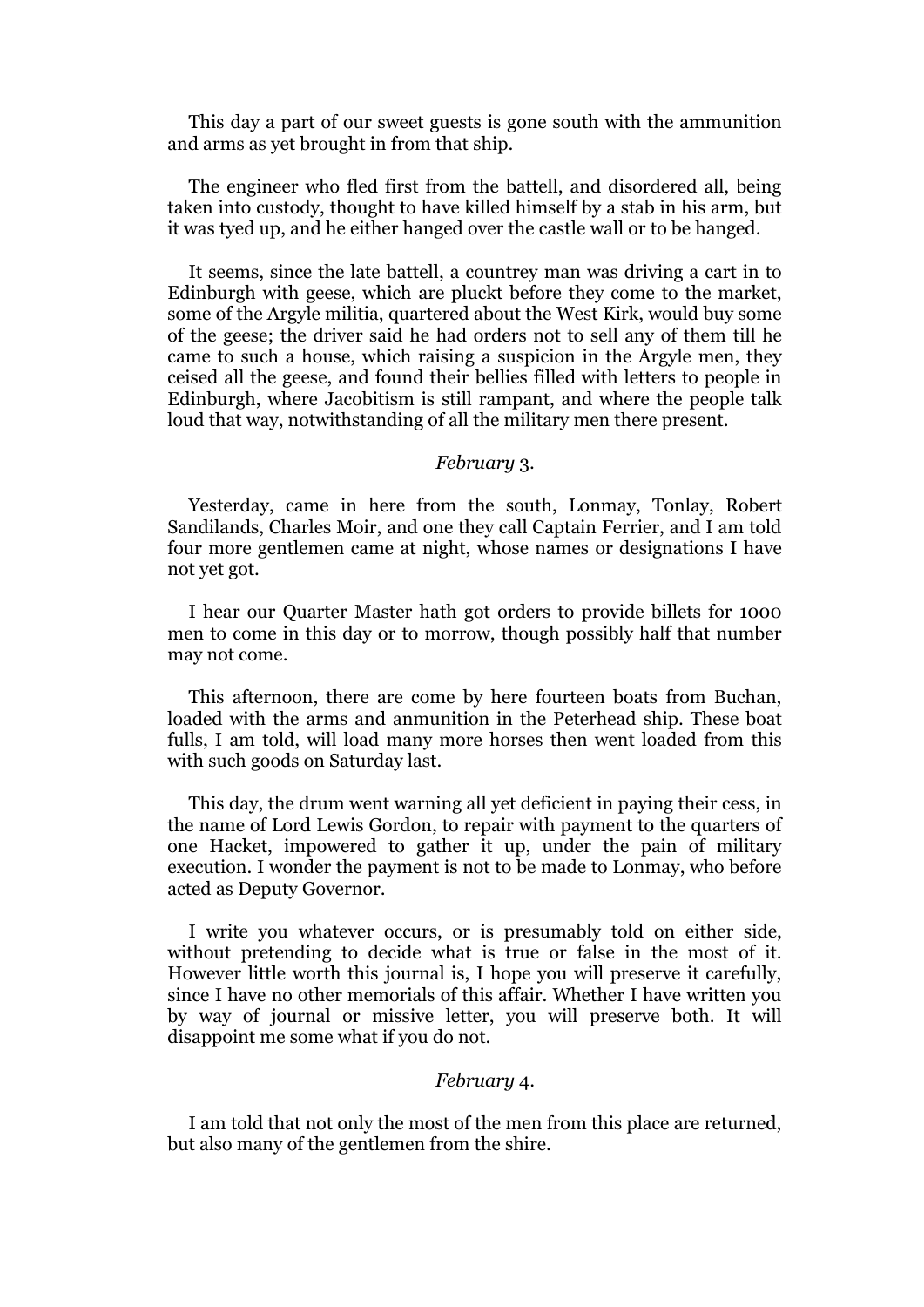Echt, Pitrichie, *etc.* have actually been close prisoners in Stirling. Some of their friends told me this day that they are remanded to Perth, to be kept in some gentlemans house there or thereabout.

#### *February* 5.

This day, a great many of our gentry are come north, and Lord Pitsligo, with the gentlemen with him, are to be here this night or to morrow.

It is now certain the Duke of Cumberland came to Edinburgh on Thursday morning, at three aclock, was to march west on Friday, which hath occasioned a hasty revolution among the rebels, some of whom were for fighting, but the general voice was against it, so that they have taken a rout from Stirling, and if the common reports be true, one division of them goes north to Inverness, another to the west Highlands, with the Pretender, and a third to be here with Lord Lewis Gordon, Lord Ogilvie, Lord John Drummond, with the French; but a little time must explain their rout, since they cannot have many men to divide. Three thousand of their best Highlanders having loaded themselves with plunder, deserted after the battell of Lithgow Muir.

#### *February* 6.

This day continues the confirmation of what we had yesterday. Whether Pitsligo be yet come, I cannot learn; some say he went through this town yesternight, with twenty horses; but late and air the rebels are passing. I saw this afternoon seven or eight horses loaded on each side with cloak bags. If I should believe some reports, the Pretender, instead of the Highland road, is gone to Slains, but the first is most probable.

Lonmay hath been acquainting his friends to hide their goods for fear of a plunder from men to come in this night; but as no body of them is yet come, it is thought this is given out to frighten them in to present payment of the levy money, about which a grand committee met at three. I have not yet heard what they have done; but as it is strange assurance for them, in present circumstances, to demand it, it will consummate this cities disgrace to give it, especially that by Saturday at the farthest a body of dragoons are expected here.

What is become of Echt and Pitrichie I do not hear; but Gordon, junior, of Ardach, Dingwall, and Bartlett, have plaid them the slip, and are got in to Edinburgh.

I begin to think that Lonmay hath been, since he returned, mocking this place with accounts of hundreds and thousands every other day coming here; for since they behoved to have left Stirling on Friday, perhaps Thursday last, having got intelligence four hours after the Duke came to Edinburgh, at the rate of ten miles a day, they had been here this night, but no word of them, or if any be to come here, I cannot tell who they should be; not the Highlanders, for, according to themselves, they are gone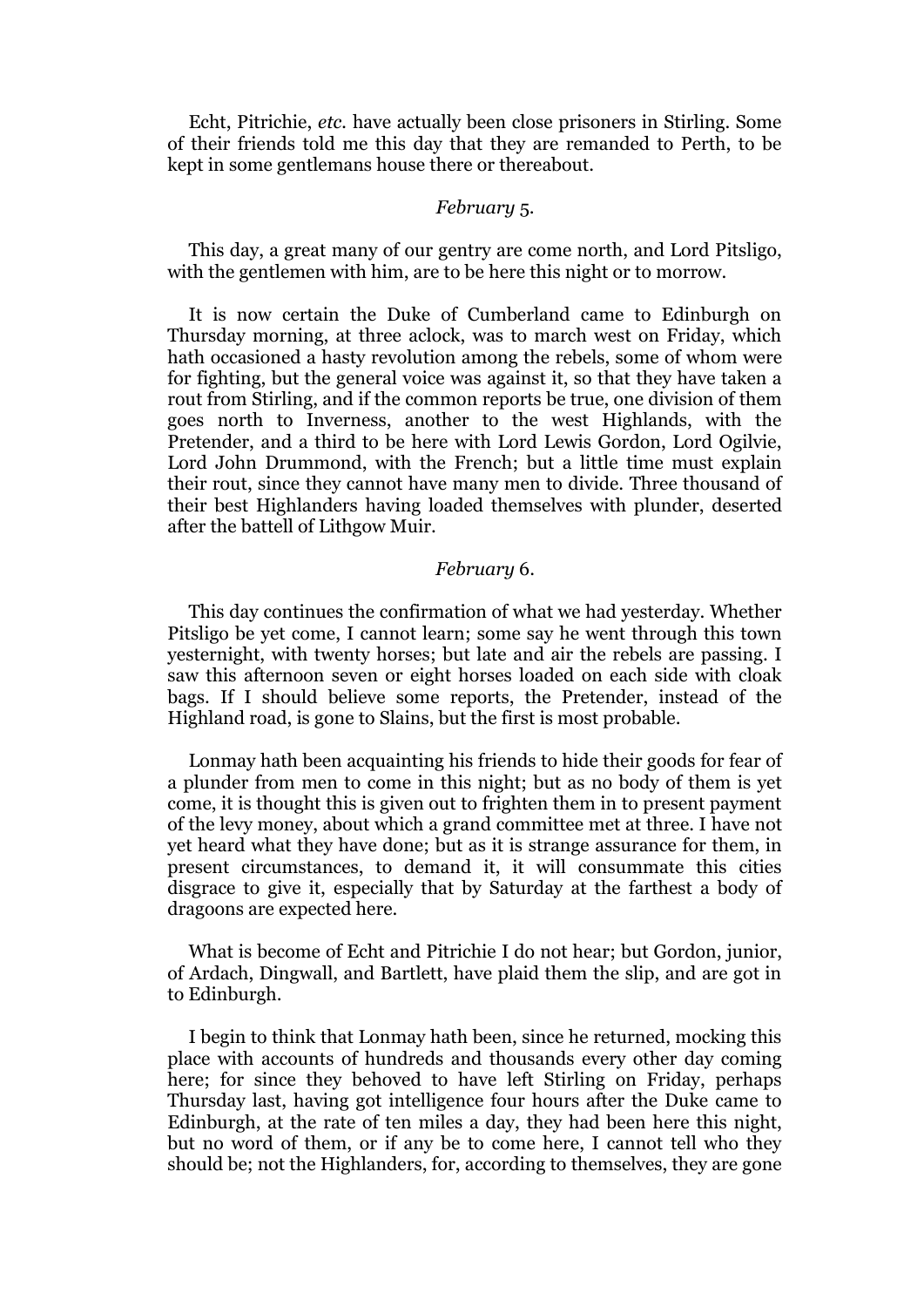to the heights again, and our own and Bamf shire men had most of them deserted home before now, and others drop home daily; not the men by south of us, for they will readily take up with their own homes by the way, unless the rebels have some new project, which, if they have, it is strange to find their leaders retiring home. So that if any body of men come here, it must be the French, who, though they were all alive, would not exceed 500; but I hear many of them are killed; yea, Inverury made a slap among some of them. That story that was told of 300 of them being taken at the battel of Falkirk, seems not to hold; no, nor that they were taken the day before near Lithgow.

You must allow me the common privilege of other news writters, that often the one part of my paper shall contradict the other. I am not confident of the most of the stories I write you; but you will easily guess what may be true, or hath some probability in it.

#### *February* 7.

I have nothing as yet for this day, but that the gentry are alwayes passing through here. What motions are making hither from the south, either of friends or foes, I am not able to give you any sure account.

I hear the payment from this town of the levy money is delayed till to morrow.

I do not yet hear what our old magistrates and counsellors are doing, but were I in their favour, and would they have taken my advice, my opinion would have been that they should have sent a respectfull deputation to wait of the Duke of Cumberland, though it were as farr as Edinburgh, but my  $\lceil \cdot \rceil$  of conversation is with a few poor bodies, whom if I wanted, Aberdeen would crush me quite.

I am pretty well informed that last night not under 100 horse passed through the Old Town, and by what I myself have seen, and am well informed of, not many fewer here, and through this place, this day, the great Lord Pitsligo came this night.

Two men of warr being afore this day, one of them anchored, and some of our well holden guests carried some ships canon to the Timber Head, to fire on her, which might be interpreted rather a bravado than what would do any harm to the man of warr.

Lonmay, I hear, hath this day ordered billets for some thousands, when there seems not ground to expect hundreds; this order is like to continue till the levy money be paid. A pity if that be done.

It is observed that the rebels have better horse, and more of them, than when they went away.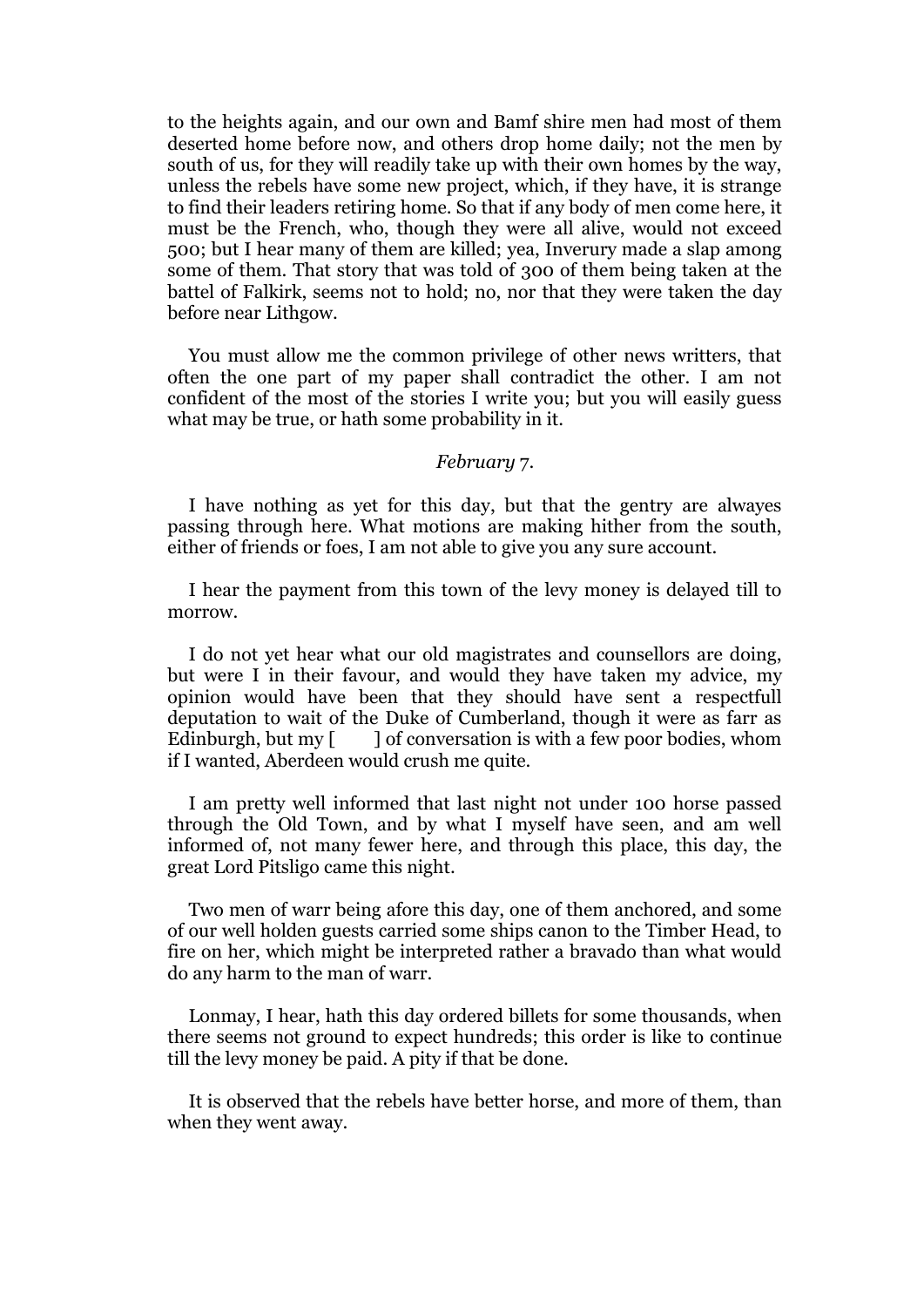The Highlanders who went of after the battel, carried of horses and baggage from their own men, the Lowlanders; so that it is said all Lord Pitsligos baggage is taken.

I hear Pitfoddels eldest son was killed at Stirling, and that Balmurrell came right bad to Perth in a chaise.

I also hear that Echt, *etc.,* are escaped, and can assure you, from eye sight, that horse have gone this day very throng from Stonehaven to this, bringing back the arms and ammunition.

It is said that the Pretender, and sundry of the French, went of in the Hasard sloop from Montrose, Munday seven night, and that the remaining French are in Drummond Castle. We are informed that another Spanish ship is fallen into Lowdons hand at Inverness.

I do not think that so many horse men went from this countrey as have returned this way; there would seem to be many strangers, in respect that many passing through the Old Town, ask the way to the Bridge of Don.

I might have written you before that the rebels had a magazine in St. Ninians Kirk, which was blown up, and severals killed.

I see among the Carlisle prisoners one called John Burnet; I know not if this be young Campfield.

# *February* 8.

No post from whom I can have any news, but still rebels flocking hither and through this place, late and early, and, as I wrote before, many more than at first went south this way; what the meaning is, time must explain.

The motions of the rebels have been, and continue to be, misterious; for ought that appears, we are to have them all, having got, of horse and foot, this afternoon, I am informed, about 1500, and am told before to morrow we are to have as many; and I am sure, since Sabbath morning, there have not under 1000, if not above it, passed this way and through this countrey together. We have got all the French, Lord Ogilvies men, of himself I have not heard, Lord Elcho, Lord George Murray, and Lord John Drummond, and I know not how many. You may guess what confusion is here, they have been since their rout from Stirling, God and themselves knows, which you will think the more misterious, when I tell you that they have come hither this day from Laurence Kirk and Drumleithie, as I am told.

Whether this place shall be spoiled or not, I cannot tell; but this day, the remaining 500 pounds sterling from this city is paid.

Many of the Pretenders Life Guards are seen here with the rest of their army, which occasions sundry conjectures about their master.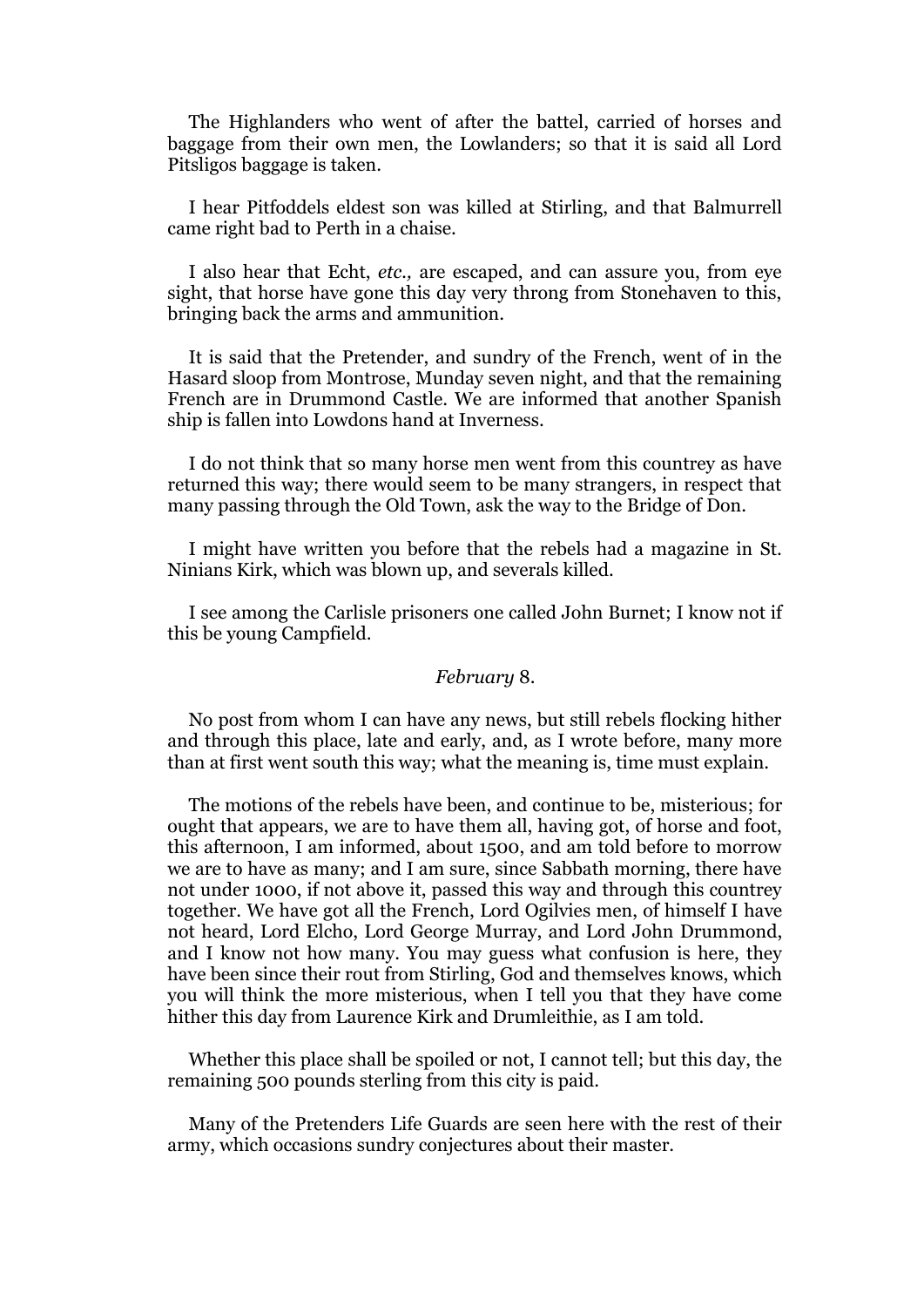You will perhaps think me whimsical when I tell you, that either Wedensday or Thursday last, about noon. I called up my wife, and told her that I was for a good while that forenoon deafned with the noise and sound of pipes from the Green and Back Wynd. I behoved to put her in remembrance of this, when so many of them were sounding loud in these places this afternoon.

I am informed by an eye witness that, after five aclock, there came up the Nether Kirkgate above a dozen of horse, finely accoutred: there was riding in the midle a young gentleman upon a fine gelding, and wrapped in a scarlet cloak: all his attendants had their swords drawn, but no sword in his hand; before him rode one well mounted, with a French horn; immediately before him, with drawn swords, rode some bare headed; at some distance behind, a boy, richly mounted, beating a brass drum: and one lodges at Kirkhill with truste guards, and none got in without a pass. It is easy to guess who is this. It is said the quarters was changed to Hallheads.

If I believe some accounts, we have this night 2000 foot and 500 horse, but I believe we are not altogether so many. This night, Mr. Ogilvie hath got 2 officers to quarter with him, and I hear some got billets on the Principal. Some of them merely sought a billet on me, but I have not as vet got any of them, though I know not how soon, especially if more come. Principal Osborn hath also got lodgers.

#### *February* 9.

I preached this forenoon in this ??? church. I had occasion for some usual freedoms both in lecture ???...???, the prayers proceeding as usually. There were many common Highlanders in the church, severals of the French, and not a few of their officers, among them a Life Guard man; they all behaved decently. I feared no disturbance, and I met with none, and I give them no thanks who would endeavour to discourage me by lying stories.

I hear we have got here also Lord Ogilvie. I know not how many the Life Guard consists of, but there are many of them here, and a servant of a French officer told one that their Prince was come along with them.

My wife was made uneasy yesternight by a story that one of the Life Guard was swearing to shoot me in the pulpit; as for myself, I reckoned it a base ly, and, tracing it to the fountain, found it so. You may think I would not have been very easy, when one of the Life Guard came in the time of my lecture, and, not pleased with sundry seats, moved about till planted opposite to and very near the pulpit. But the gentleman behaved decently, as did some other of their officers, though I hear one of them, who lodges with my neighbour, alleged I might have spared some things, especially the insinuation in my prayers as if they were broken, which he said a few dayes would explain.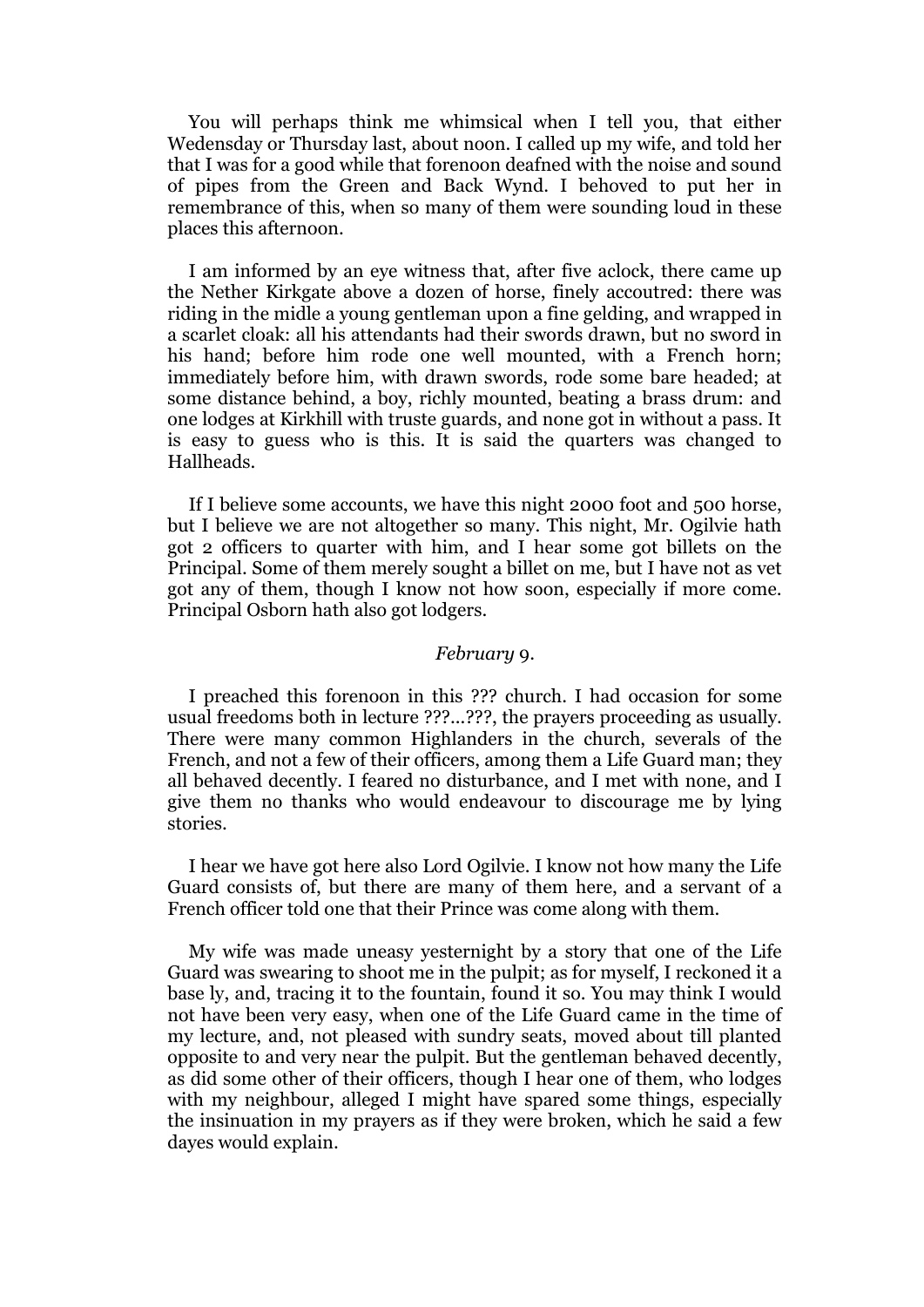#### *February* 10.

Yesternight and this day, a good many more of the rebels are come to town, among whom is Stonnywood, in good health. I have not heard of Blelack.

A good many of them went out of town, to guard their baggage; the greatest part of which consists of the arms and ammunition brought from the Spanish ship. I know not if they have come your length to press horse, but they have gone the length of New Machar.

This day, two Life Guard men were billetted upon me. They got a share of our dinner. It seems the one of them was not pleased with the expressions of loyalty he observed with old and young in my house, so that after dinner, I saw him no more; but the other came in at tea time, and stayed in all that night, and would have been a guard to my house if any attack had been made upon it; but he got not that ado. I never was more moved with compassion to one than to this sweet youth, a gentlemans son nigh Dumfries, I believe drawn in to this measure by bad influence, and since their retreat from England. After all the arguments I could use, I hung upon him as if he had been my own, he became very grave and …

(page 380 unreadable).

| TE RELETTA LES MENSES LAT.<br>$-1/8$                                                                                                                                                                                                                                                                                                                                                                                                                                                 | $-254$ |
|--------------------------------------------------------------------------------------------------------------------------------------------------------------------------------------------------------------------------------------------------------------------------------------------------------------------------------------------------------------------------------------------------------------------------------------------------------------------------------------|--------|
| THE R. P. LEWIS CO., LANSING MICH. 49-14039-1-120-2                                                                                                                                                                                                                                                                                                                                                                                                                                  |        |
| THANK AN OWNER TO THE ATT OF CHANGES THEY IN THROUGHEES IN THE                                                                                                                                                                                                                                                                                                                                                                                                                       |        |
| R. Golf H. T. H. P. T. How J. HALLEST TIMBERT TO COMM. CON SAME CALIFORNIA                                                                                                                                                                                                                                                                                                                                                                                                           |        |
| we had a family of the control of the second and the second controller                                                                                                                                                                                                                                                                                                                                                                                                               |        |
| AND THE R. P. LEWIS CO., LANSING MICH. 49-14039-1-120-2                                                                                                                                                                                                                                                                                                                                                                                                                              |        |
| provided a second control of the condition of the company of the company of the property                                                                                                                                                                                                                                                                                                                                                                                             |        |
| or a risk of start as interest                                                                                                                                                                                                                                                                                                                                                                                                                                                       |        |
|                                                                                                                                                                                                                                                                                                                                                                                                                                                                                      |        |
| THE R. P. LEWIS CO., LANSING MICH. 49-14039-1-120-2012 CO., LANSING COMMISSION, LANSING                                                                                                                                                                                                                                                                                                                                                                                              |        |
| $\mathcal{A}^{\mathcal{A}} \leftarrow \mathcal{A}^{\mathcal{A}} \leftarrow \mathcal{A}^{\mathcal{A}} \leftarrow \mathcal{A}^{\mathcal{A}} \mathcal{A}^{\mathcal{A}} \mathcal{A}^{\mathcal{A}} \mathcal{A}^{\mathcal{A}} \right) \quad \text{and} \quad \mathcal{A}^{\mathcal{A}} \leftarrow \mathcal{A}^{\mathcal{A}} \mathcal{A}^{\mathcal{A}} \mathcal{A}^{\mathcal{A}} \mathcal{A}^{\mathcal{A}} \mathcal{A}^{\mathcal{A}} \mathcal{A}^{\mathcal{A}} \mathcal{A}^{\mathcal{A}} \$ |        |
| award controlled and controlled a controlled the controlled and controlled and controlled and controlled and controlled and controlled and controlled and controlled and controlled and controlled and controlled and controll                                                                                                                                                                                                                                                       |        |
| which a collect the company of the collection of the collection of the collection of the collection of the collection of the collection of the collection of the collection of the collection of the collection of the collect                                                                                                                                                                                                                                                       |        |
| $\overline{\text{min}}$<br>$-1.01$                                                                                                                                                                                                                                                                                                                                                                                                                                                   |        |
|                                                                                                                                                                                                                                                                                                                                                                                                                                                                                      |        |
|                                                                                                                                                                                                                                                                                                                                                                                                                                                                                      |        |
| $- - 798.77$                                                                                                                                                                                                                                                                                                                                                                                                                                                                         |        |
| '-wether that all materials with "concess we was as                                                                                                                                                                                                                                                                                                                                                                                                                                  |        |
| as Taun administration and the second                                                                                                                                                                                                                                                                                                                                                                                                                                                |        |
| THE REPORT OF A REPORT OF A REPORT OF THE PARTIES. A REPORT OF A STRUCTURE OF A REPORT OF A REPORT OF A REPORT OF A REPORT OF A REPORT OF A REPORT OF A REPORT OF A REPORT OF A REPORT OF A REPORT OF A REPORT OF A REPORT OF                                                                                                                                                                                                                                                        |        |
| an over the water from the state wave serve a social field was the                                                                                                                                                                                                                                                                                                                                                                                                                   |        |
| an ann an comhair agus leach a guilt an amhair ann ainm anns anns an air                                                                                                                                                                                                                                                                                                                                                                                                             |        |
| pathology and the contract of the contract that is a firm to the contract contracts we                                                                                                                                                                                                                                                                                                                                                                                               |        |
| R. Lat. All Charles.                                                                                                                                                                                                                                                                                                                                                                                                                                                                 |        |
| ji se kot na ni na zamazi na Smedala su dolini zavgo za p <del>aga</del> s                                                                                                                                                                                                                                                                                                                                                                                                           |        |
| a contra de la convertera de la contra mais de                                                                                                                                                                                                                                                                                                                                                                                                                                       |        |
| where the second is a main from the second term and we                                                                                                                                                                                                                                                                                                                                                                                                                               |        |
| former and a community with June 2012 Sudmitted and the                                                                                                                                                                                                                                                                                                                                                                                                                              |        |
| where it continuously indicated and the state of the contents of                                                                                                                                                                                                                                                                                                                                                                                                                     |        |
| A THE CONSTITUTION CONSISTENT OF SAN TENNIS COMPA                                                                                                                                                                                                                                                                                                                                                                                                                                    |        |
| were a security and the Car Time Car a Gale an                                                                                                                                                                                                                                                                                                                                                                                                                                       |        |
| Here we have faced hard the control facebook of Combarged                                                                                                                                                                                                                                                                                                                                                                                                                            |        |
| the contents in a free of remains the fillest conditions and                                                                                                                                                                                                                                                                                                                                                                                                                         |        |
| Ab - chair raining                                                                                                                                                                                                                                                                                                                                                                                                                                                                   |        |
|                                                                                                                                                                                                                                                                                                                                                                                                                                                                                      |        |
| The control control was controlled to assume the same of the same con-                                                                                                                                                                                                                                                                                                                                                                                                               |        |
| n in strictly counts do connect ( papage paper of the counts                                                                                                                                                                                                                                                                                                                                                                                                                         |        |
|                                                                                                                                                                                                                                                                                                                                                                                                                                                                                      |        |
|                                                                                                                                                                                                                                                                                                                                                                                                                                                                                      |        |

# *February* 12.

I hear the men who came in yesternight are called Stonywoodis men, and are said to be 100. It is like Lord Ogilvies are yet to come.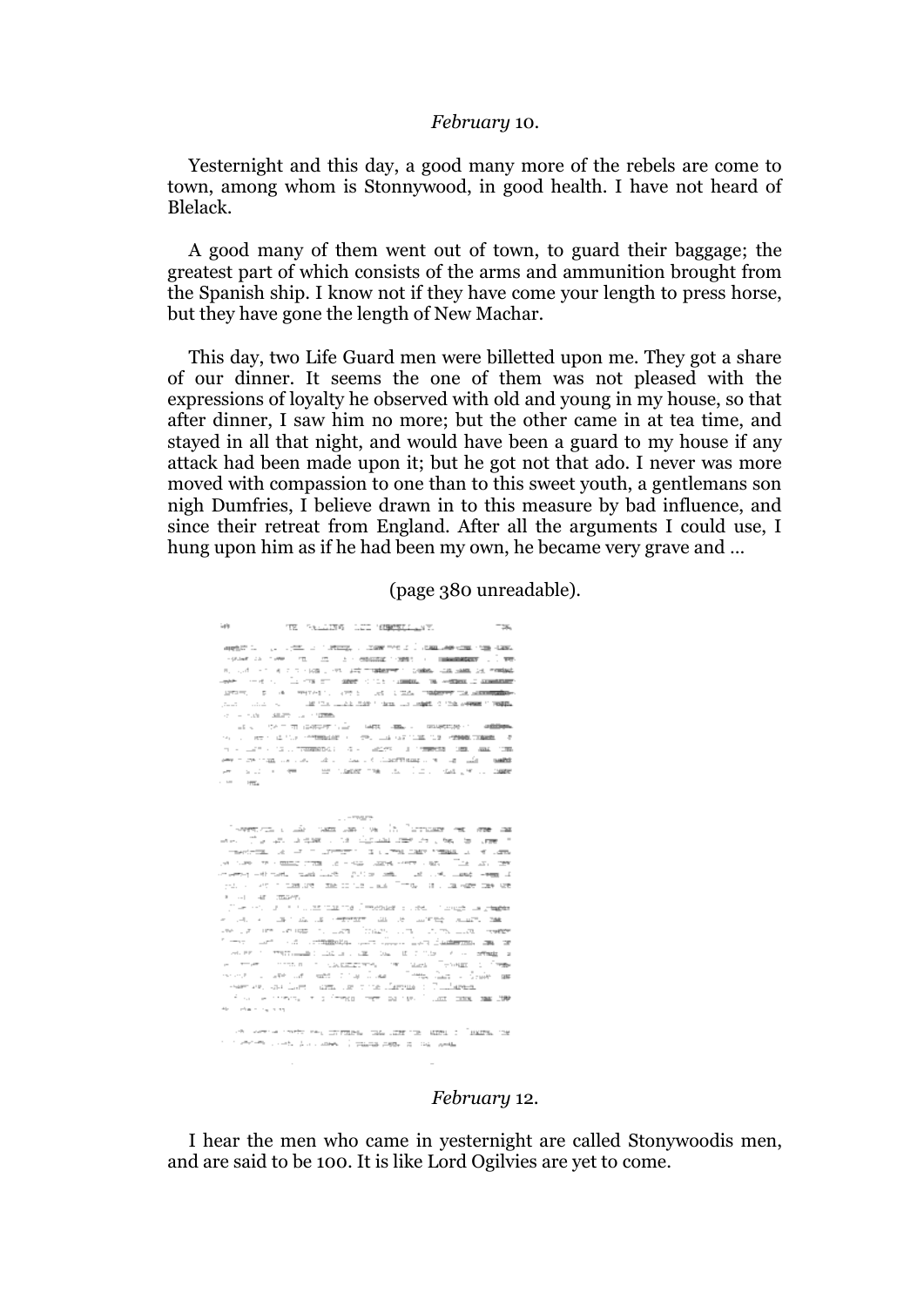Earl of Kelly is here indisposed, and if Kilmarnock and Nairn have been here, you have them all, except Tullibardin, who they say is indisposed.

#### *February* 14.

No post either from south or north, but some people from the countrey report that parties of the rebels are gone to Peterhead, Frasersburgh, the midle parts of Buchan, to Old Meldrum, Inverury, Strathbogie, Turreff, and Banff; and not under, if not above, 500 in this town.

This day, there is brought about here, in a boat from Stonehaven, several arms, two canon, nine pounders, for the rebels.

# *February* 15.

This day, six or seven score of our Highlanders are gone north from this, as I am told, the way to Old Meldrum. I doubt not but we will have about 500 behind. They are at present pretty calm.

I hear the rebels carried their arms and ammunition to Strathbogie, and again from that to Banff.

Several of the Angus men have this day deserted, for want of pay, and I hear more of them are threatning to do so.

Our hairy caped Hussars are not like to travel so far south as Montrose, in respect a man of war hath landed some marines there.

## *February* 17.

Yesterday, the rebel Hussars came from the south, amusing their own and other people, as if some advanced parties of the Kings troops had been come the length of Stonehaven; but that seems to be as true as if some dragoons, Thursday last, had been at Montrose.

We expected, this day, the remove of them all from this place, their drums beating a march from six to ten this morning, but, as I am informed, only about 100 removed.

I hear daily of deserters, for lack of pay; and they prove rude to severals in the streets, though I own I have never as yet met with ought of it.

#### *February* 18.

This day as yet produceth little or no news. We have as yet no post from south or north. Our accounts of the motions of the Kings troops are uncertain; only they, with the Duke on their head, are expected here some time this week. The Duke is to lodge in the College; the hall will admit many to see him. I am told 320 of the rebels went from this north, this forenoon; I dont think we have now above 100, excepting Hussars, who as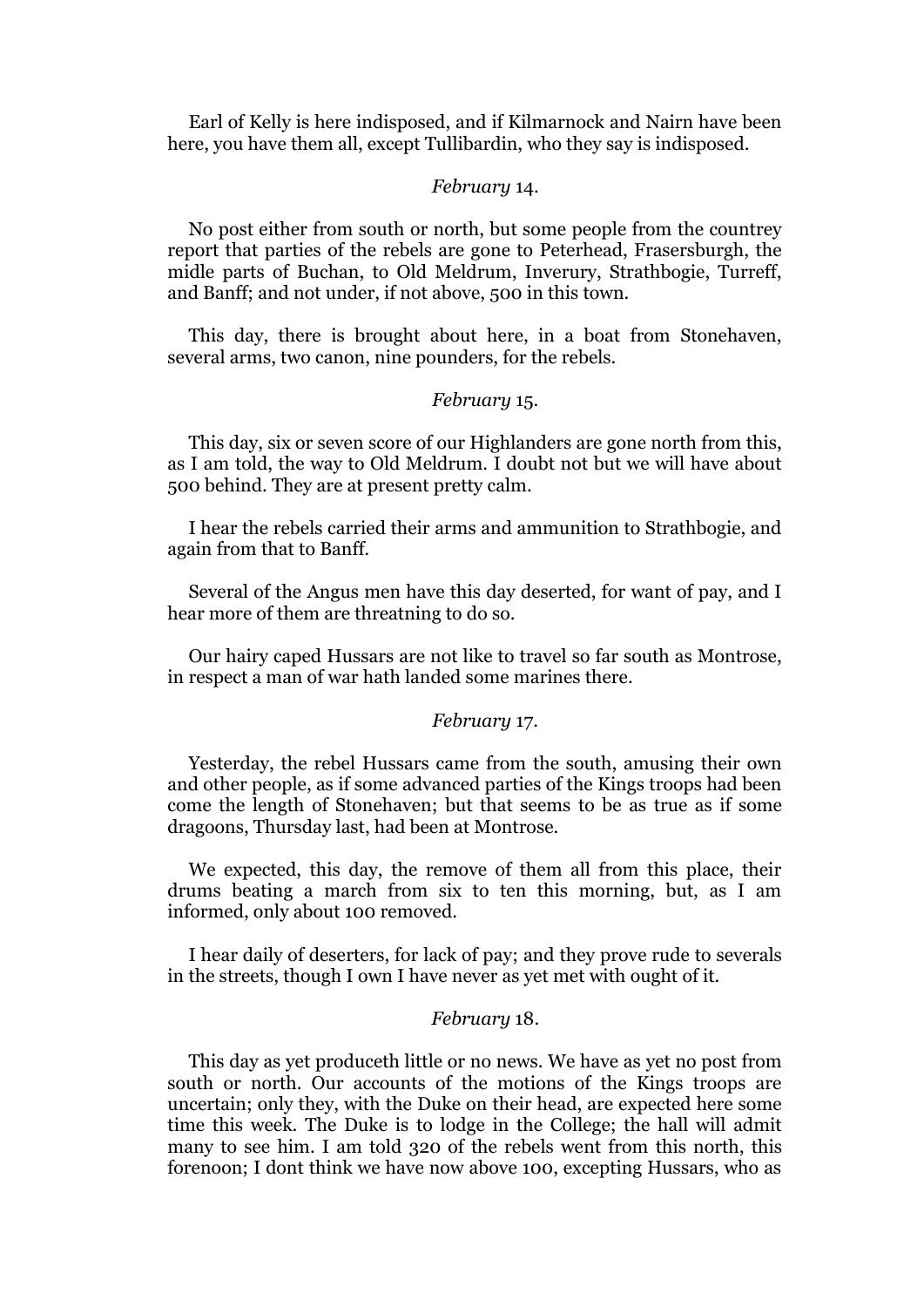yet continue to travel south and north; whether any shall return upon us from the north, as some give out, I cannot tell, only it seems pretty certain that all who have passed this way are as yet in the shires of Aberden and Bamf, and, for ought I can learn, not many of them as yet in Bamf shire.

This day, two large men of warr are afore here; and I am told this evening that a great part of our garison are gone down to the Block House, fearing a landing of marines.

#### *February* 20.

No posts as yet from south or north. It is to me a strange thing that when the rebels have their Hussars travelling south for intelligence, the Kings troops send no parties north for intelligence, especially that it were easy for them to make the few Hussars retire.

I wrote you before that this day, as I heard, was to be the rendezvouse of the rebels either at Bamf or Keith, more probably at Keith than Bamf, and I shall make no doubt but then they shall make 4000 strong; and if the West Highlanders come again, they may make up their old number.

To support what I say, of their making 4000 without the West Highlanders, let me assure you that Abachie went through Tarland on Wednesday, last week, with 200 men, and Lord Ogilvie having gathered together his Angus straglers, as did Monaltry and Blelack theirs, they went from Tarland on Sabbath last, with 300 men, and add to these those they will pick again up of deserter.- and others in Strathbogy and other northern places.

The 200 men with Abachie ??? Lord Ogilvie, Blelack, and Monaltrie, marched from T??(page 382)??rummie.

I am informed the Bamf post reports that a great body of the rebels that were at Bamf, moved yesterday from that, as he sayes, toward Spey; but presumably to the designed rendezvouz at Keith this day. I do not think that Keith is above ten miles from Bamf.

I am also informed that a man from Strathdon reports that he hears that the Spanish arms and ammunition, carried about with them, is to be brought from Strathbogie to the old Castle of Corgarf; if so, they infallibly design to wheel south about again from Corgarf, through the head of Glencairn, Crathie, Brae Marr, Glenshee, Strathardle, and Athole, through which places a great body of men can never follow them, if other methods be not fallen upon than as yet.

I must still beg you will carefully keep all I have written you since this affair began, for I must have all again.

*February* 22.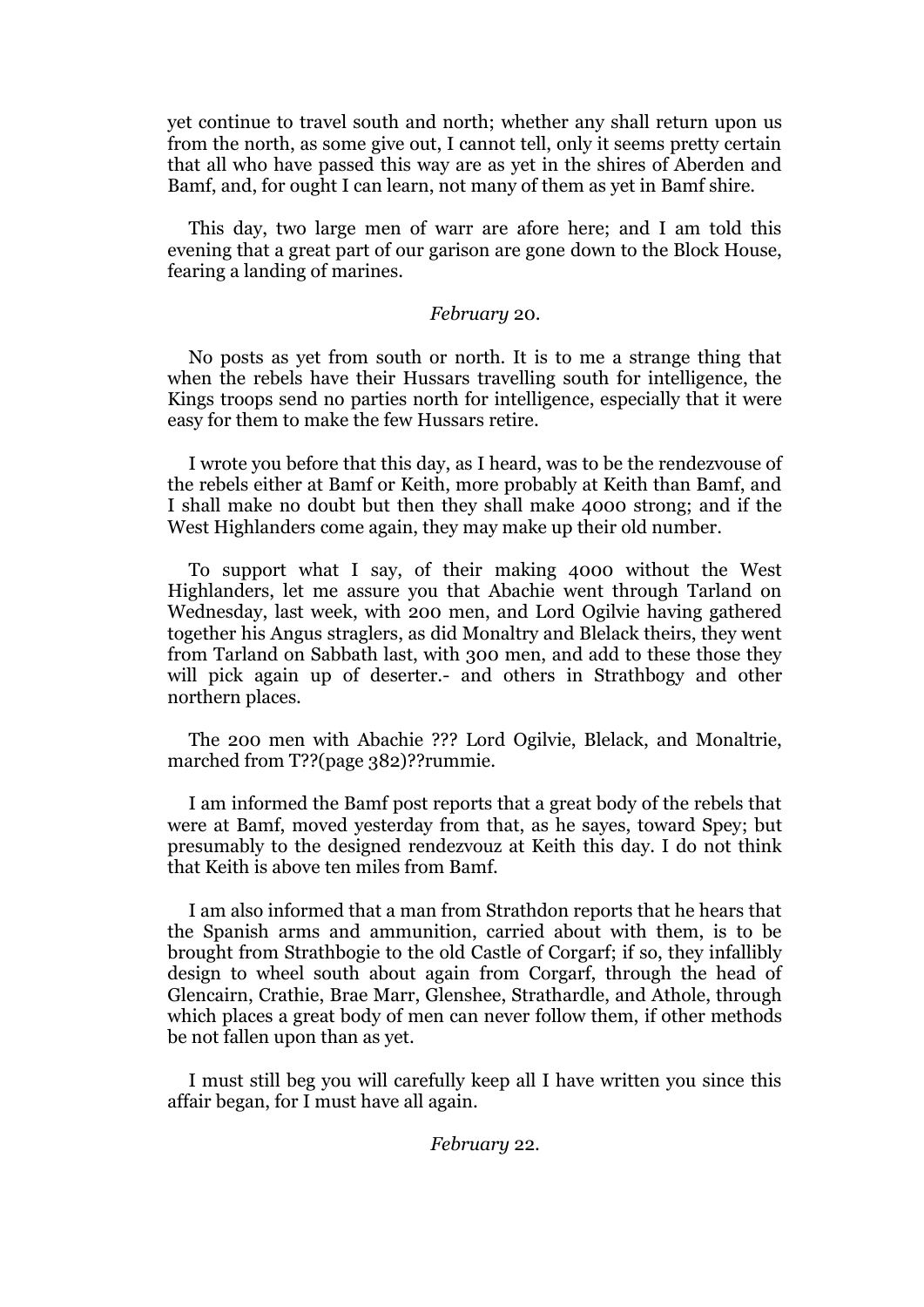It is certain that the large ship afore yesterday, from which a landing of marines was expected, is a French ship, from which an officer came in here yesternight, who reports that they have many men aboard, and that there are other five nigh the coast with men aboard, if we shall believe them, to the number, in all, of 1800, though possibly not a third of that number; but if a third of that number, judge ye what incouragment that will be to the rebels, and how that will be magnified in order to influence a new rising. The guests here, immediately for fear of what they were in little hasard of, of word being sent south, set watches on Dee side, from the mouth of it to a good number of miles up the river.

Our guests who, for certain, were yesterday designed to evacuate this place; after a march was beaten this morning, and all ready for the march, are gone again to their quarters, from which we may conclude that none of the Kings army will be here this day.

I just now hear that a letter is come from Echt, dated at Castle Grant, who is said to have escaped out of the hands of the Highlanders, at Badenoch; more particulars of this may be afterwards heard of. I also hear that Regent Chalmers, John Dingwall, and David Bartlet, are coming along with the Kings troops. I have not yet heard of Pitrichie.

This night, at nine aclock, we have got, as they say, 200 French from Stonehaven, this day landed there from a French ship, and it seems there are more French ships hovering upon our coast.

This night, it is reported, but how true I cannot tell, that the rebel army that went from this and from other places, and rendezvouzed, as is now said, att Fochabers, are got safe over Spey, which I believe themselves expected not, and every body thought would have been disputed with them. This night, there are centries set up Dee side, and all around the town, without the boundary of which none in this place can pass without leave, for fear of carrying tydings south, of which they need be in little fear.

## *February 23.*

The French who came here yesternight made not one hundred in number. This day betwixt two and three, this place is once more clearly evacuated of these rebels, and that in some hurry. It is reported that some of the advanced parties of the Kings troops had this day killed one of their Hussars.

### *February 24.*

I am now beginning to tyre, in good earnest, in writing any more journals; our disappointments are so many, and our informations so uncertain and contradictory.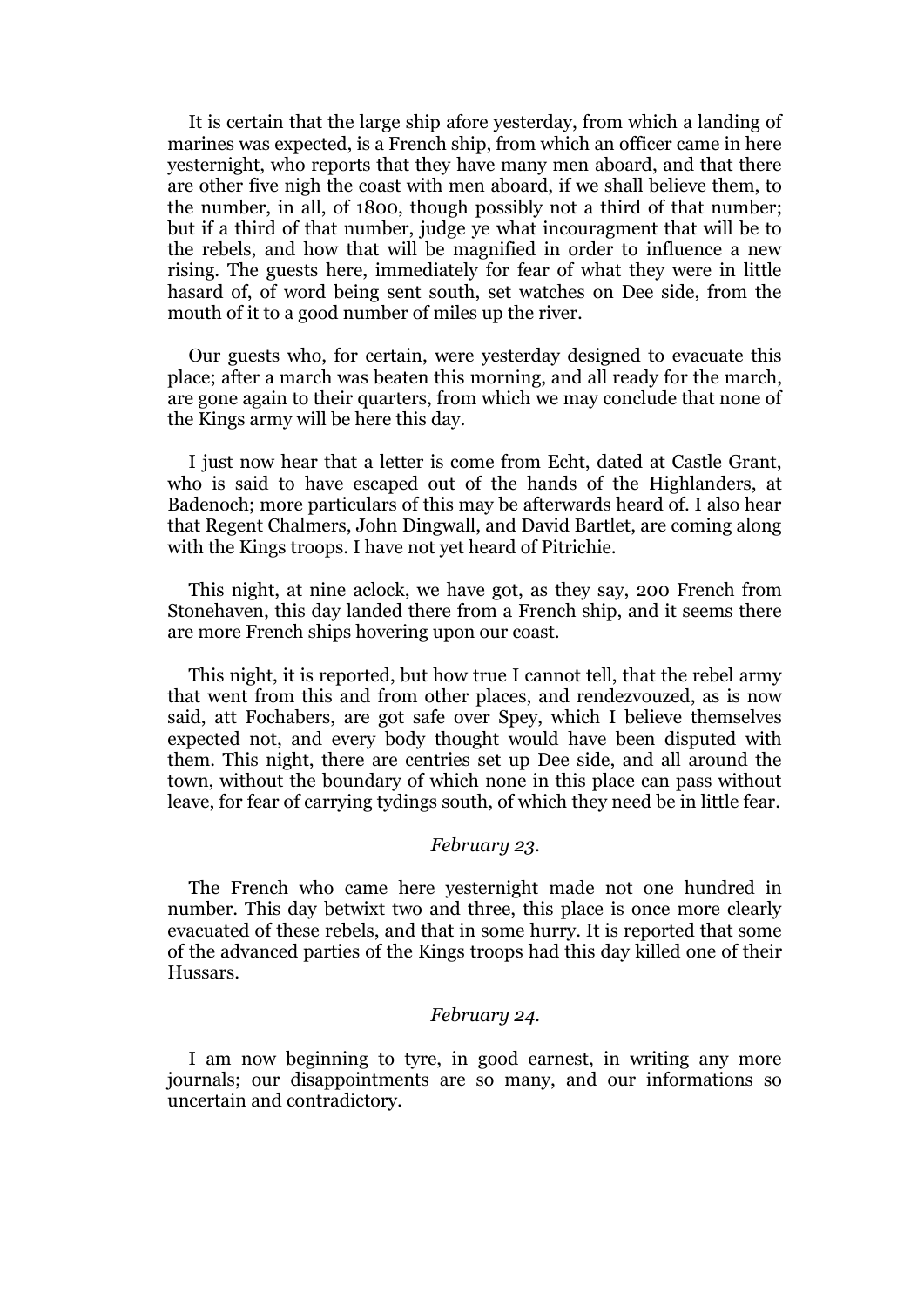We expected some of the Kings troops this day for certain; none of them are yet come. I wish any of them come to morrow, and when the Duke and the rest of the army will come, I shall not say till they be at hand.

Boats that have gone out to them, report that two ships afore this day are French, the one of them a large vessel, and the other of them a lesser one, who, being informed that the Kings army was drawing near, said that then they would steer to another port. I hear it is written from Peterhead, that 60 French are landed from a ship there, which hath on board some heavy artillery.

Before I went yesternight to ??? I was informed that one of the ships afore here was ??? and had ??(page 384)?? Frenchman in chace, and now it is taken. As to ??? being taken ??? are not sufficiently assured ???

This afternoon ??? of dragoon??? Three regiments of foot. Excepting a guard here, they are quartered in the Old Town, and parish thereof. Brigadier General Bland is in this town.

#### *February* 26.

The three foot regiments that came here yesterday are the Royal Scotch, Puttneys, and Flemings, with two troop of Blands dragoons.

This day we have got Ligoniers, Barrells, and Blackneys regiments of foot, and have a report of another French ship taken.

#### *February* 27.

This day came here three regiments of foot. As I am told, they are Wolfs, Blighs, and Batteraus, and the rest of a regiment of black horse. There came, I am sure, at the least, 1000 Argyle Highlanders, pretty men, and in fine order.

There are for certain two French ships taken, but on what part of the coast I cannot tell; but there are in them 300 French soldiers, 5000 pounds sterling, in a military chest, besides the officers privy purses.

Yesternight, some officers wanting access to some rooms in Pitfoddels lodging, for their accommodation, they happened to be Priest Seatons. By special order, I hear, they were opened, and some papers, mistically written, for five or six years back, found.

#### *February* 28.

This day, I am told, a very considerable body of horse and foot are marched this morning over the Stockwood head, as are the Campbels the Bridge of Don road.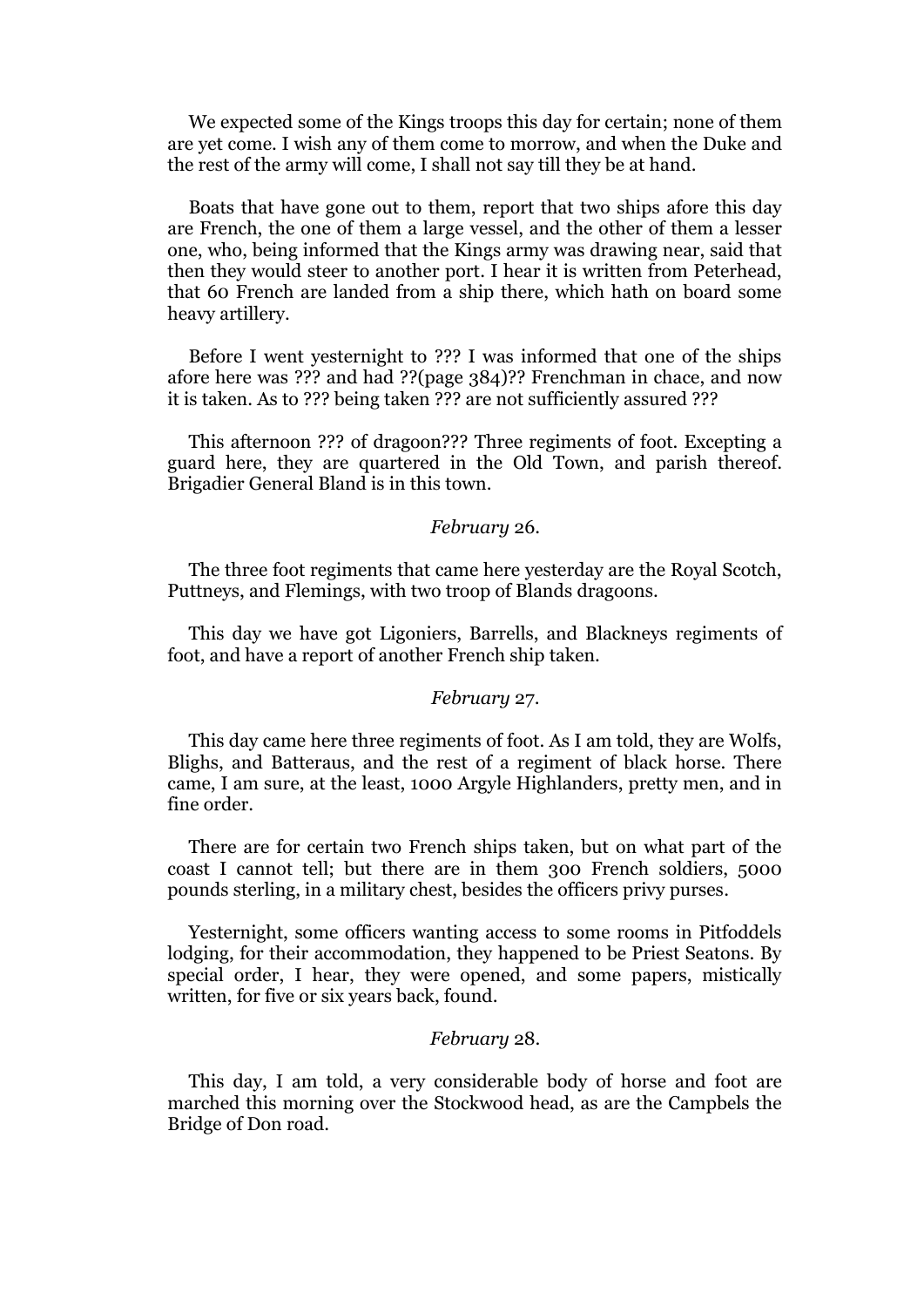Though some are confident that the Pretender went by Athole, the [news] in the latest prints begins to be doubted but that he came this way, which is my opinion.

Another French ship, with men and arms, is driven by a man of warr to the sands of Cruden, or Slains, and a party of men are ordered out thither.

I was invited, yesterday, to wait on the Duke, with the ministers of the two towns and the two colleges; but when I found that the message was only sent for access to the colleges, I did not choose to go with them, this day, at eleven o'clock; nor did I go with the synod, but told Mr. Windham, the master of ceremonies, that I had reasons for being alone. He promised to introduce me to the Duke, but wished I would come with the synod. I told him I would not. I went in alone to the drawing room, where was the Duke in the midle. Provost Aberden did me the favour to reach his hand to Mr. Windham, who telling the Duke, who asked who I was, I made up to his hand. He came forward a step, stretched it out; I kissed it, made my speech, and retired back, till I heard the moderator of the synod express himself, in a few words; after which, they came in one by one to kiss his hand, and then retired.

This day we have got three more regiments, Howards, Prices, and Monros.

Mr. Bruce of Kennets son is setting up for clerk to the Assembly.

#### March 31.

On Saturday evening, two rebels were brought in from Stratbbogy. The one, a spy, was hanged, at the Bridge of Don, on the branch of a tree, with a paper on his breast bearing his crime, for the terror of others. His name is Daniel Campbel, from Argyle, a stupid fellow. I am sick of attending him, as of being, on his account, also at the Gallow Hill, till he should see two of the Englishmen, who robbed Mr. Howie's house, hanged; two men monstrously stupid; denyed their crime with their last breath, though the stollin fang was found about them. Four were pardoned.

I stood out by at a side with one Mr. Ross, minister of Fern, in Ross. A regimental chaplain read prayers to the Englishmen; and upon all these am both sick and weary.

# *April* 1*.*

This day the synod met, chose Mr. Pollock moderator. It seems they made such dispatch as that there was a committee of bills in the afternoon, from which came the case of the settlement of Cushny; Cushny and others complainers, of the presbyteries refusing to make a list at the moderation, but insisting that all they had to do was to ask if they had any objections against the presentee. If any ecclesiastick management at present would astonish me, some of the answers given to the reasons of complaint would.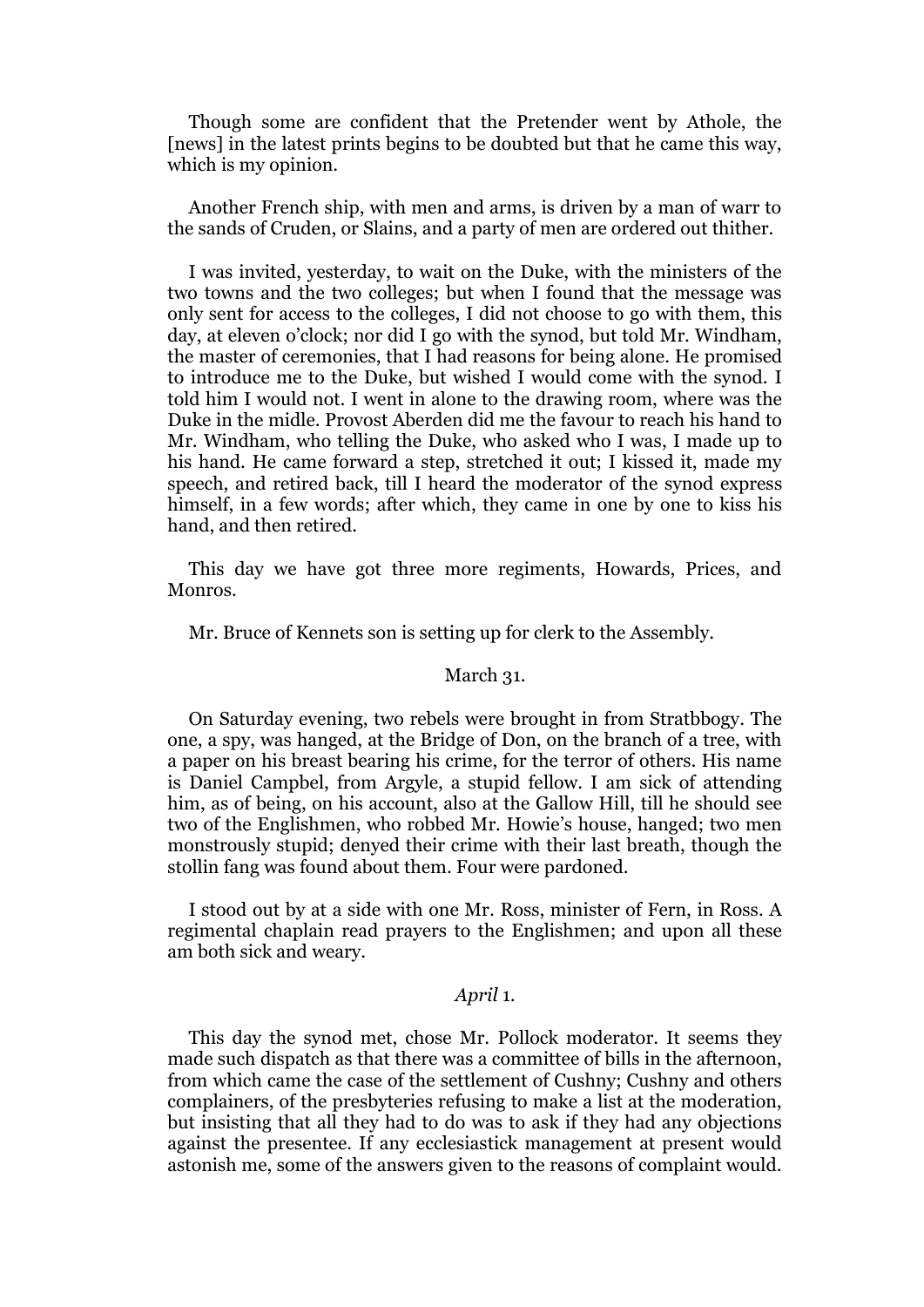However, the synod, after a whiles hearing of parties, without a vote, confirmed the presbyteries procedure. This is of a piece with the presbytery of Aberdeens conduct in the settlements of Fintray and Belhelvy, last year. What could you or I do in such judicatories as these, unless we were quite to renounce our presbyterian principles. Not one member argued in the contrary.

# *April* 2.

The synod debated some time about a proper censure on Mr. Whyte, who was on tryals before the presbytry of Deer, but since a captain among the rebels. Some moved summar excommunication; in my opinion, a proper censure. Another moved to neglect him, alleging a rope and a tree would be his fittest reward. I frankly own, if I could not have obtained the first, I would have been for the last; but both were overruled; and in the depth of their wisdom and zeal, it was concluded to declare him for ever incapable of a license, and that no presbytry might take him on tryals. This is to be published in the news, which will be matter of scorn and laughter to many readers, when it will afflict others who shall observe such trifling.

#### *April 5.*

What shall I write you, when I am told of such a ridiculous story is written from Dundee, that an hundred spies should be taken up at Aberden, in womens cloaths.

# *April* 7.

All was in a great hurry here yesterday, in expectation of the armies marching this day; but as yet no marching, as it seems, was designed.

This afternoon, there came in about 500 men, made up of men who had been tender, or had been upon parties in the south; so that here, and north of this, there will be fifteen pretty full regiments, two of horse, about 1000 Campbels, and the Duke of Kingstons light horse.

(Page 388 unreadable).

Mr. Innes is carried prisoner with the armie; whether the way of Old Meldrum or Inverurie, I do not yet know; there are three with him, but it seems of little consideration.

The priest Falconer, of whom I wrote you, is put on board a man of warr to serve there.

I am told Kirkhill is bailed for 1000 pounds by Skeen, but yet to be kept under guard in his own house.

*April* 9.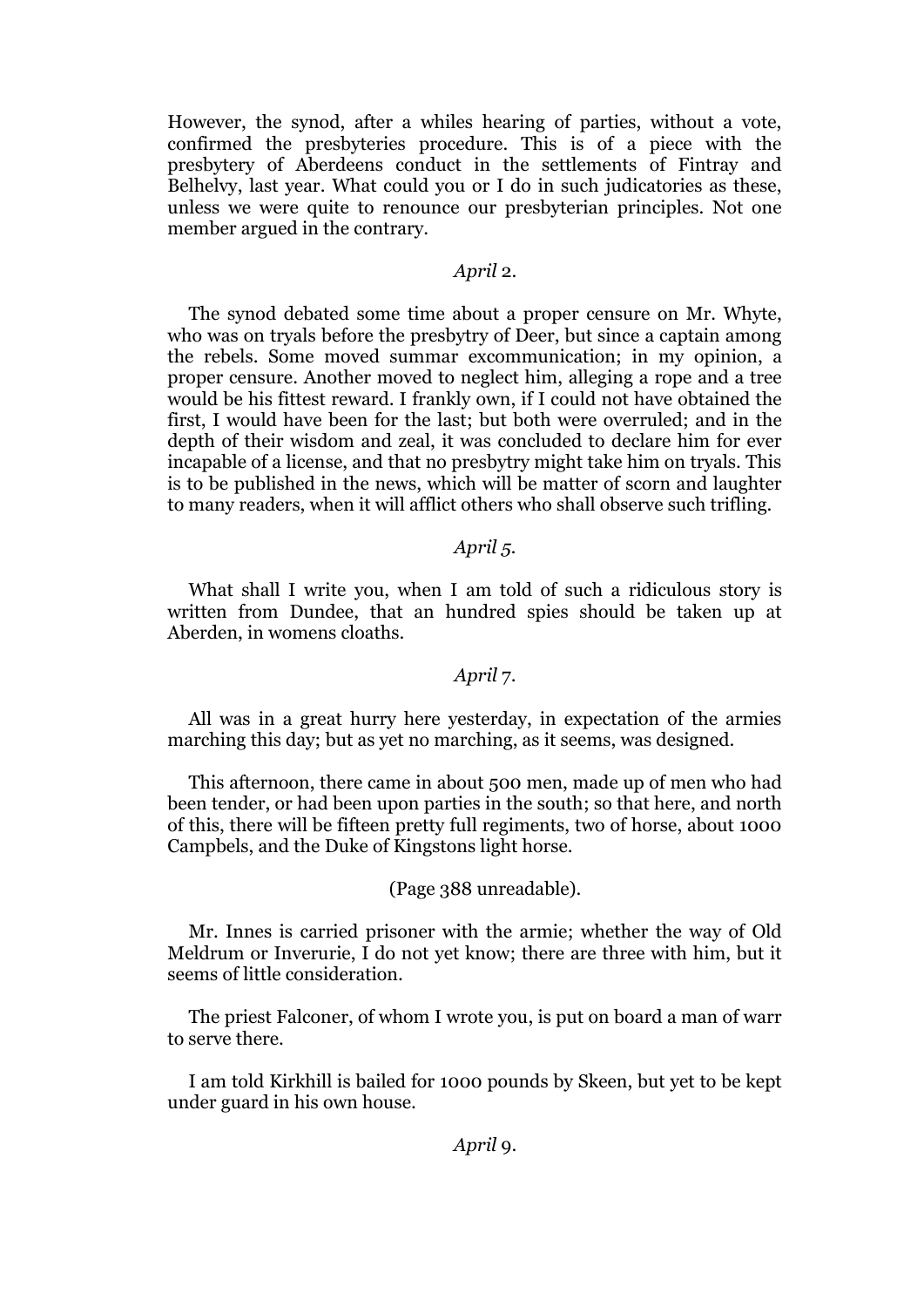Yesternight, the Duke lodged at Meldrum, and it is said the army that marched that way are to be at Bamff this night; a long march, perhaps they go not farther than Turref.

A good many ships were seen pass by here on Sabbath; it is said that it is the transports with the regiments coming from Lowdon, who, now that the Duke is gone from this, will no doubt land at Bamff, or at any coast place where his quarters may happen to be.

I hear that on Sabbath night, a party of the rebels came as far as the Bridge of Cairnie, three miles north of Strathbogy; such of the Kings scouts that were posted there, retired to their head quarters at Strathbogy, but it is said that one of Kingstons Light Horse sticking in a mire, his rider and another man fell in to the rebels hands.

You have heard that Gordons Hospital is garisoned; a well is made in the closs, ramparts and palisades are made about it, so that they may defend themselves against a good body of the rebels, should they be attacked; but should such a body of rebels come here as that garison could not chase away, I am afraid these crafty rebels let them injoy their fortification, since, at the same time, they could spoil this town at their pleasure. If any parties of them come here, which God forbid, though I am not without fears of it, it is like I must seek for another lodging, lest if the rebels attack the fort, they possess my house as one rampart to them, or lest, for preventing that, the governor in the fortification be oblidged to demolish mine and some other houses.

I beg you will listen to no idle reports to make [you] uneasy about how we shall set about the blessed memorial; for, if I have access to preach, through the Lords grace, I design to set about that work, even should the rebels return. If I should listen to every heedless report, I shall hear it said but I know not how it comes, that some of these strollers expect to hear sermon here on Sabbath; but I hope they will not be so hardy, at lest I earnestly wish they be prevented.

This day came in 200 Marines, who go aboard some men of war in our road there; came along with them 100 of the York Shire Blues, who are to follow the Duke.

# *Aprile* 11.

I hear the Duke was on horseback at Meldrum on Wednesday morning, for Bamff that night, with such of the army as have marched that road, and the whole army will be soon joined, I suppose, at Fochabers, where, if the rebel army advance, we may shortly hear of a bloody action. May the Lord, for his names sake, for the sake of his cause, make it happy and prosperous, and give good counsel and conduct to the Duke. O how much depend upon the issue of this expedition.

# *Aprile* 12.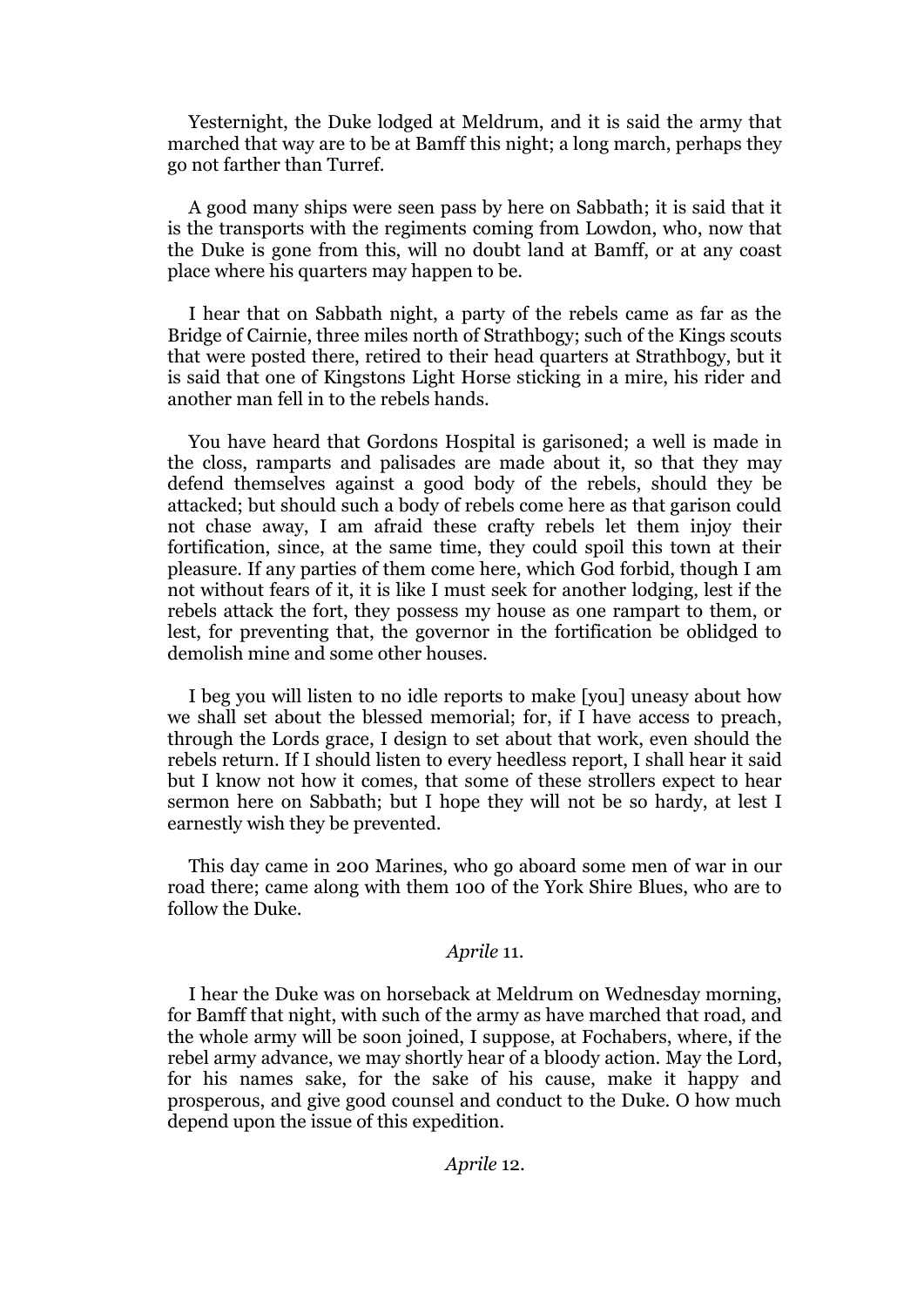The reports of this day are very agreeable, may they be confirmed, *viz.,* that the Duke, with the army at Cullen, was to be at Fochabers yesternight, joined by the army from Strathbogy.

That the rebels are not to stand it on the Spey; instead of that, 400 of the Irish Brigade have come and laid down their arms at Spey side, I suppose to the army from Strathbogy, who might be there a day before the Duke, otherwise an account of such an event could not be here as yet.

Unless it be the dragoons that landed at Stonehaven the Saturday before the army came here, to the number of 60, and such as escaped from a ship run in upon the sands of Cruden that week, I know no more troops the rebels had from abroad, besides the few remains after the rout at Stirling, unless there hath been an accession of more; I question if they all would amount to 400, and if not, such a number have not laid down their arms at Spey. I wish there be truth in the story, though there should be some difference as to the number.

# *Aprile* 14.

Yesternight, accounts were brought to town that on Saturday last the Duke, with the army, crossed Spey, without the loss of a man. What number of the rebels might be on the north side of the river, is not certainly told, only that they were not many hundreds; four or five of whom, among whom one Major Glasgow or Gladsmuir, were killed by the fire from the army on this side the river, the rest took to their heels. The Duke came to this side the river all night; whether he lodged in Gordon Castle, or in the ministers of Belly, I am not yet certainly informed.

It is informed by Mr. L–––– of Towie, that Glenbuckett was last week above them with some men, and had sent and searched a gentlemans house in Towie for arms. What these unhappy rebels mean to do, I cannot as yet learn, no, not by conjecture.

Last week, the rebels on Spey side went down to Garmouth, thinking to receive a ship, as they apprehended, coming with stores to the army, but were disappointed by a broadside from the Saltash man of warr, which having made some havock among them, they retired with more haste than speed.

#### *Aprile* 15.

This is a day of great joy here, as being the Dukes birth day. It is reported to day that the Duke lodged at Elgin, Saturday night.

You see how uncertain our accounts are at a short distance; if he was at Elgin on Saturday night, I believe by yesterday he shall have been at Inverness, and shortly we must expect some important news.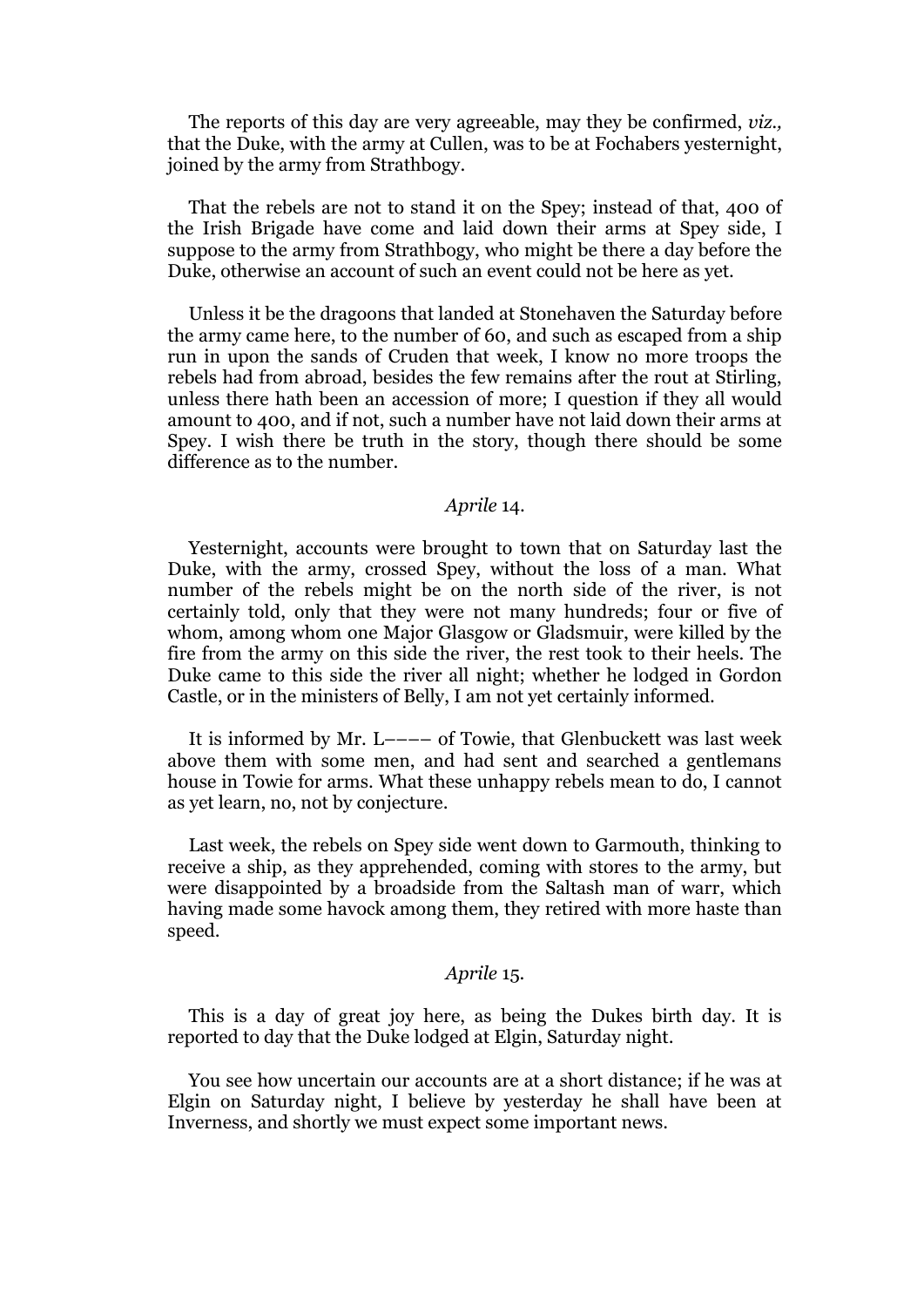I heard it reported this day, that Glenbucket hath warned the Earle of Aberdens tennants in Cromar, to carry some hundreds of bolls of the Earles meal to some place, but whether I have not been told, and that under the pain of fire and sword.

# *Aprile* 16.

I can assure you that the whole army from this incamped on Sabbath day south of the Kirk of Alves, half way betwixt Elgin and Forress, from which they had only twenty-four miles to Inverness, which they might have reached yesternight, if there was no impediment.

It is not worthy of writting, that after the camp was pitched by Alves, that there was said to be several of the rebels in the Den of Rothes, since I am told that some hundreds of the Grants came to Elgin on Sabbath night, which they could not have easily done, if thousands of the rebels had been in the Glen of Rothes.

As little is it worthy of writting, that the Pretender is dead and buried; he is but a mortal man, but, were he dead, that would be kept an absolute secret, or his rebellious followers would disperse.

I hear one Innes, a dyster in Bamf, for treasonable informations, was hanged there last week, and another at Boyndie.

The boats at Spey, by Fochabers, being all destroyed, the army rode and wade through, and luckily the water was pretty low, so that I hear of no loss but of a dragoon, his wife and child, by the horses falling in the water, and a bread cart that went down the water; whether the horse was drowned, or the traces cut for his relief, I have not been told.

# *Aprile* 17.

It is certain the Duke and the army incamped at Nairn, twelve miles from Inverness, on Munday afternoon; but it seems on Sabbath night the Campbells, Kingstons horse, with some dragoons, went up to Nairn, surrounded that little town, killed 3 Hussars, took 7 prisoners, and so surprised the rebels as to prevent their carrying of a granary they had there of above 2000 bolls of victual.

It is said the rebels are to make a stand at a place called the Claans, three or four miles from Nairn to Inverness, where the highway lyes betwixt a lake and a mossy marishy ground.

Our garrison here is not numerous in the new fort, but our new militia are very vigilant and upon honor, and as they who judge in such matters say, on the Dukes birth day, fired better than the regulars.

If I should write you an idle story of this day, it is that Pretender Charles, or Pretender Edward, or, if you please, the man with the many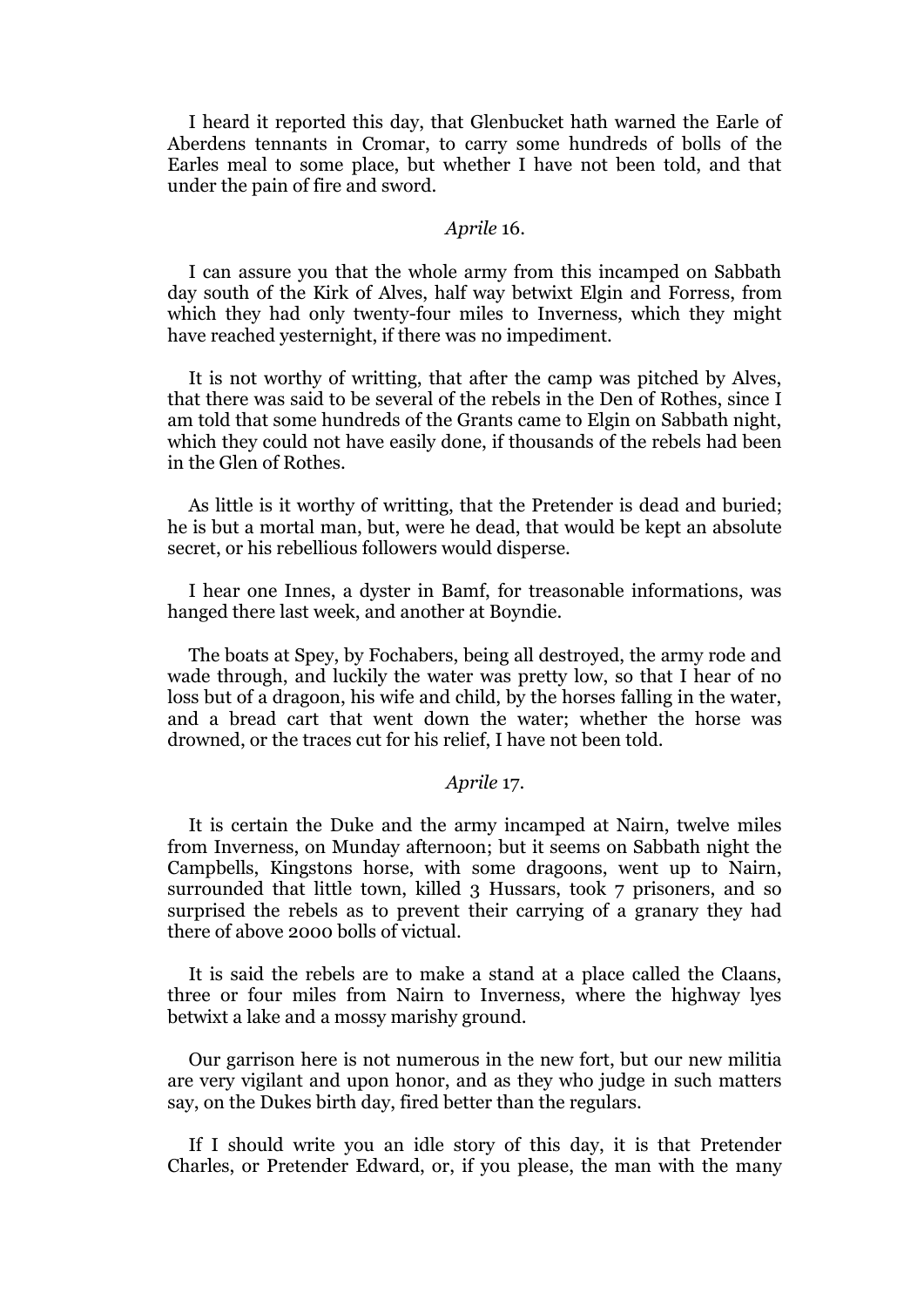names is not dead, but so bad of a flux as to be carried about in a bed with his troops.

We are now abundantly impatient for news from the north.

# *April* 18.

Our town is now pretty quiet, and our houses free of strangers.

The Lady Arnage offers her compliments to you, and expects your lodging with her while you are in town, on our ensuing solemnity.

# *April* 19.

This morning we have got yet a more favourable account of the battel south of Culloden. The rebels having left a garison in Inverness, the Dukes army was in sight of them, the 16th, at twelve at noon, as is now said, half way betwixt Nairn and Inverness. The rebels being advantagiously posted, having a strong battery of cannon, the Kings army marched and countermarched, to three afternoon, till the rebels were got out of their advantagious ground. Two lines of the Kings army were formed, when the canonading began. The rebels cannon did little damage, being pointed too high. The Kings cannon soon dismounted theirs. The army discharged thirty coehorns and royals, which did great execution. The Frasers and Macdonalds came down on the Kings left wing, and attacked the regiments of Barrel, Monro, Pultney, and the Fusileers, who gave the rebels two fires, on which they run confusedly, on their firing, and charging them with their bayonets.

The right wing of the Kings army was not ingaged. On the flight of the rebels, the light horse and dragoons pursued, and gave no quarter; by which more were killed in the pursuit than in the battell.

The army arrived at Inverness at five in the afternoon, the Duke and all the general officers well; Lord Robert Ker, second son to the Marquise of Lothian, the only officer killed; Colonell Rich, and 4 subalterns wounded; 53 private men killed, 37 wounded.

The rebels had killed in battell and pursuit, 3752; of private men, about 500 wounded, of which severals dyed before the declarant came away; there are also 1500 taken of the rebels prisoners.

Of their killed, Duke of Perth, Lord John Drummond, Glengaire, and some others; prisoners of note, Glenbuket, Lords Kilmarnock and Elcho, and a large room full of prisoners of distinction.

The cannon and baggage are all taken in the field and at Inverness, seventeen in number.

(page 394 difficult to read)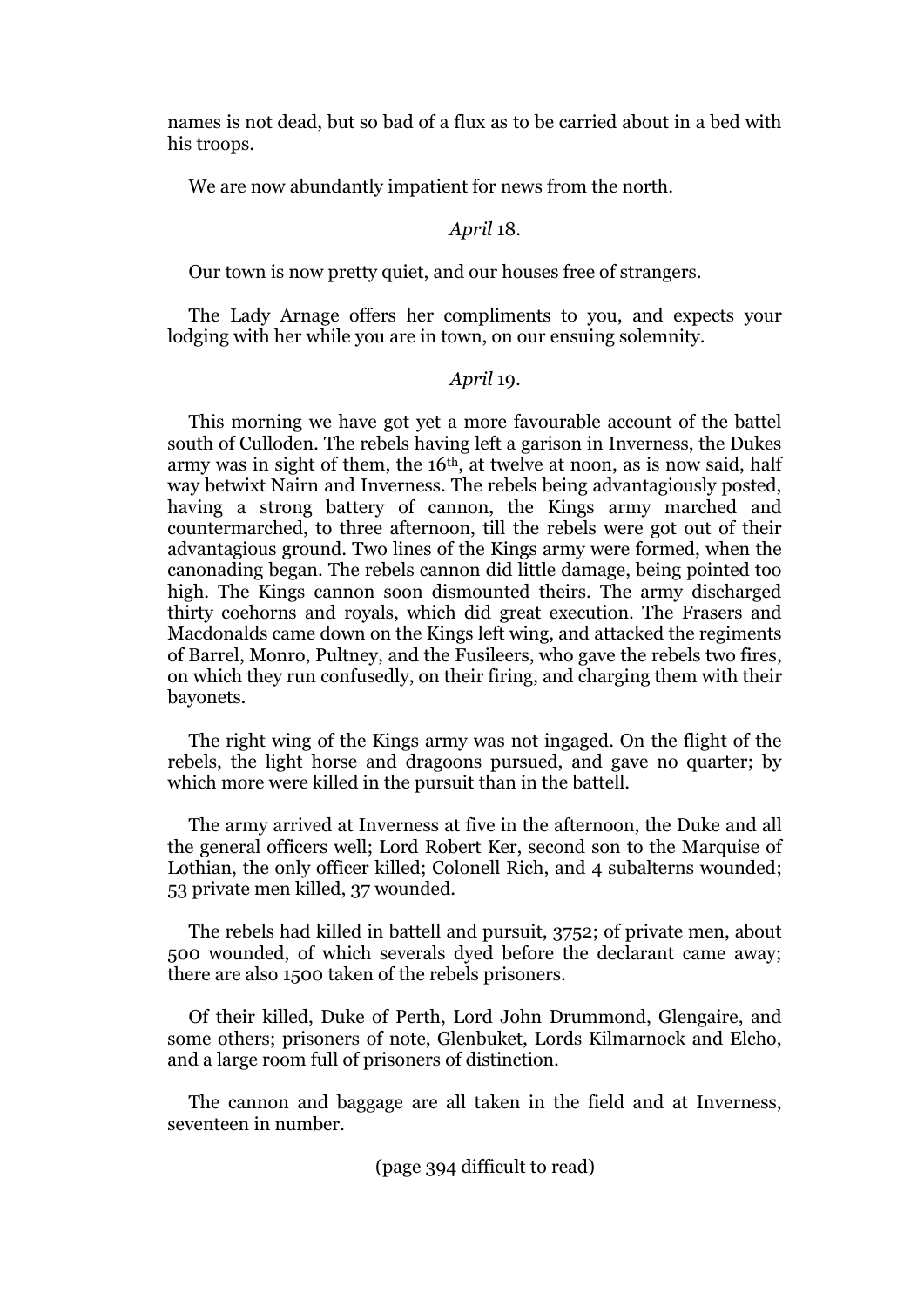It is further declared, that not above ?6600 engaged with the Pretender, who is wounded in the thigh.

The above account was brought in to the Duke by those he employed for that purpose.

# *Aprile 21.*

Whether all the above account shall hold or not, I cannot tell, but a great victory is certain, as I saw yesternight, in a letter from James Chalmers ???, dated at Inverness the  $17<sup>th</sup>$ , but so stupid are all the accounts, that they tell us not the name of the place where the battle was, only James Chalmers letter bears that it was four miles on this side of Inverness.

He condescends not on numbers, but that they have more prisoners than they know what to do with.

He says 454 French, in the Castel of Inverness, surrendered on the Dukes approach; so that, reckoning those who would be with the young Pretender at the battle, the army of 491??? laying down their arms at Spey be notoriously false, for they had not near as many to surrender.

He writes that Lowdon hath defeat the Earl of Cromarty with his ??? but tells not when or where, but promises more particular accounts afterwards.

??? make the account to be as above declared; some others come to town, make the killed and dangerously wounded 2000, and the prisoners 3000 ???, but that there are many more prisoners of distinction than in the yesterdays declaration; any of the ways, the event is great. I wish they may soon ??? hard, till, if possible, they catch the mischevious instrument himself, and render those who have escaped incapable of gathering to any ??? again.

Mr. Chalmers writes that he fell on a granary of the rebels, consisting of 600 bolls of meal, besides bear, wheat, and beef, which will be of great use.

# *Aprile 22.*

I will need give over writ??? more about wh??? of the young Pretender, since I must ??? story. On??? lared before our governors, that on??? He was at ??? Badenoch, with 100 horse, who took??? The Pretender??? Lord Pitsligo, presumably he may be in Buchan, concealing himself in some place near the sea, since it is assured that Lord Pitsligo lodged at Bridge of Gairn, on Friday night, no doubt he would come from Ruthven to Brae Marr, and from that to Bridge of Garden; he went by Craigivar on Saturday, lodged in some friendly house of his on Don side; others say he was seen at Lumphannan on Sabbath. This marching and counter marching, if true, may be to make it less credible where he may be.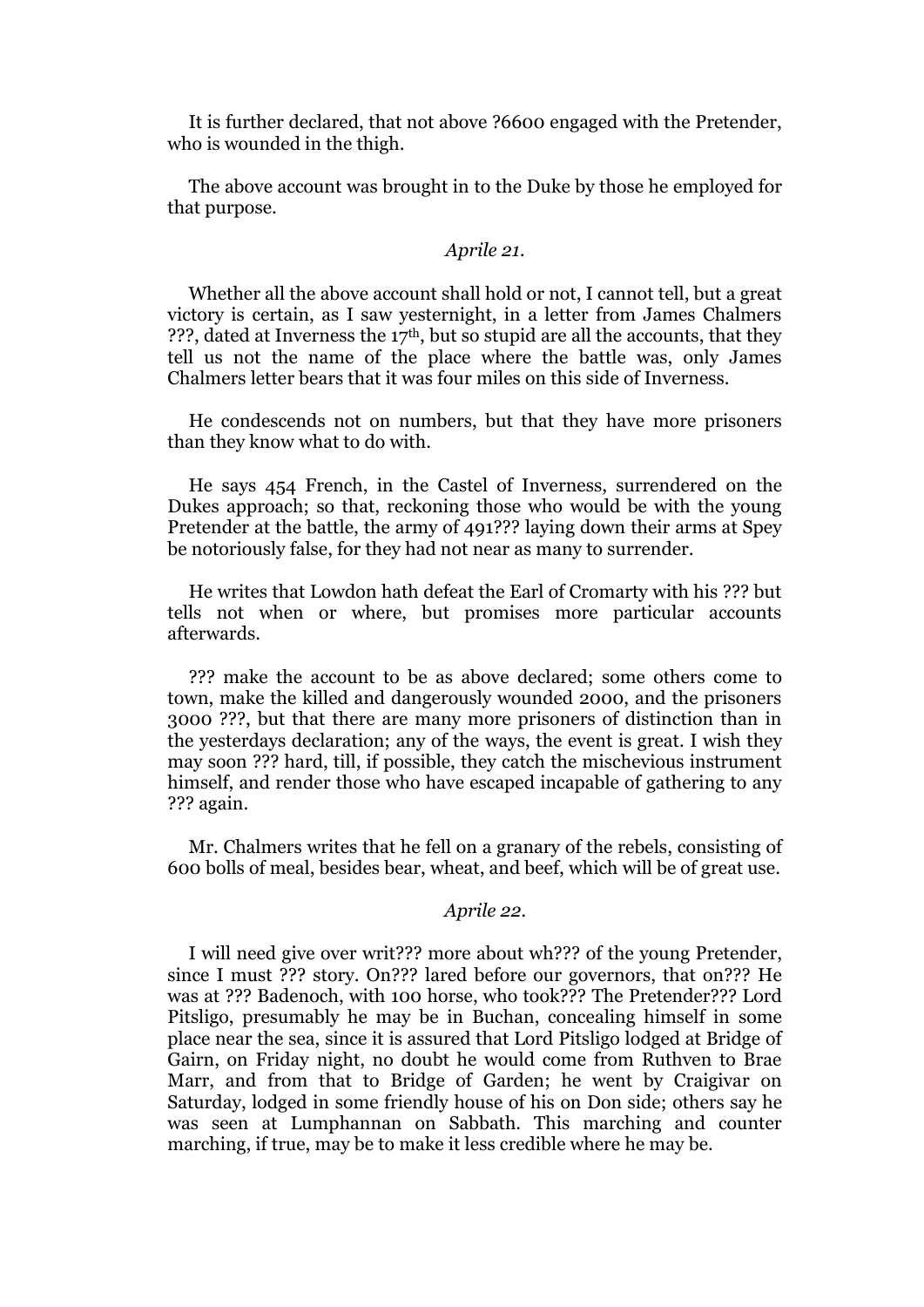Lord Lovats house at Castle Douny is burnt, and there the amazonian Lady Macintosh was taken.

# *Aprile* 23.

Our militia are, upon honor, very alert, daily taking up the rebels as they return here. Our prison is like to be soon crowded; I believe the poor fellows who went from this place expected not such handling at their return.

# *May* 14.

It is said that many of the rebels are going about in the habite of beggars.

The rebellion appears to be effectually quelled, and yet matters from abroad appear vastly misterious, at least in the accounts of them.

A proclamation from the Duke was yesterday read over our Cross, for all in publick trust their apprehending the rebels, and against recepting them under high pains; and for ministers of the gospel giving up accounts of the behaviour of their parishioners, and of the haunts and places of abode of such rebels as may be lurking in their several neighbourhoods.

#### *May* 15.

This day were brought in here, under a guard of soldiers, about 63 prisoners from Angus and some places south of this, of whom about 17 or 18 horsemen, who are gentlemen, and had been officers in the rebel army. I have not yet got their names, unless it be Sir James Kinloch, his two brothers and brother in law, and Hunter of Burnside. I hear the prisoners in our tolbooth are to be carried with them, and all of them to Inverness, to be shipped of there for London.

# *May* 19.

I hear two of the Shepherds and Mr. James Lumsden have written to our governors that Skeleter and other gentlemen have some body of men in Strathdon; their letters are sent to the Duke.

Yesterdays afternoon, our militia searched two houses for Romish priests; came on priest Gordons lodging, as his congregation were dismissing from their sacrament; he escaped by a back gate. This evening, his books and trumpery were carried down to the Clerks Chamber.

The Commissioners of Supply having met to choose a Collector, have issued out orders to the Buchan gentry to send in victual to Aberdeen, as ordered by the Duke, but have excused the Countess of Errol, Faichfield, Lonmay, Kininmount, *etc.* I wish you would give in your informations to Sherriff Grant or these noble justices.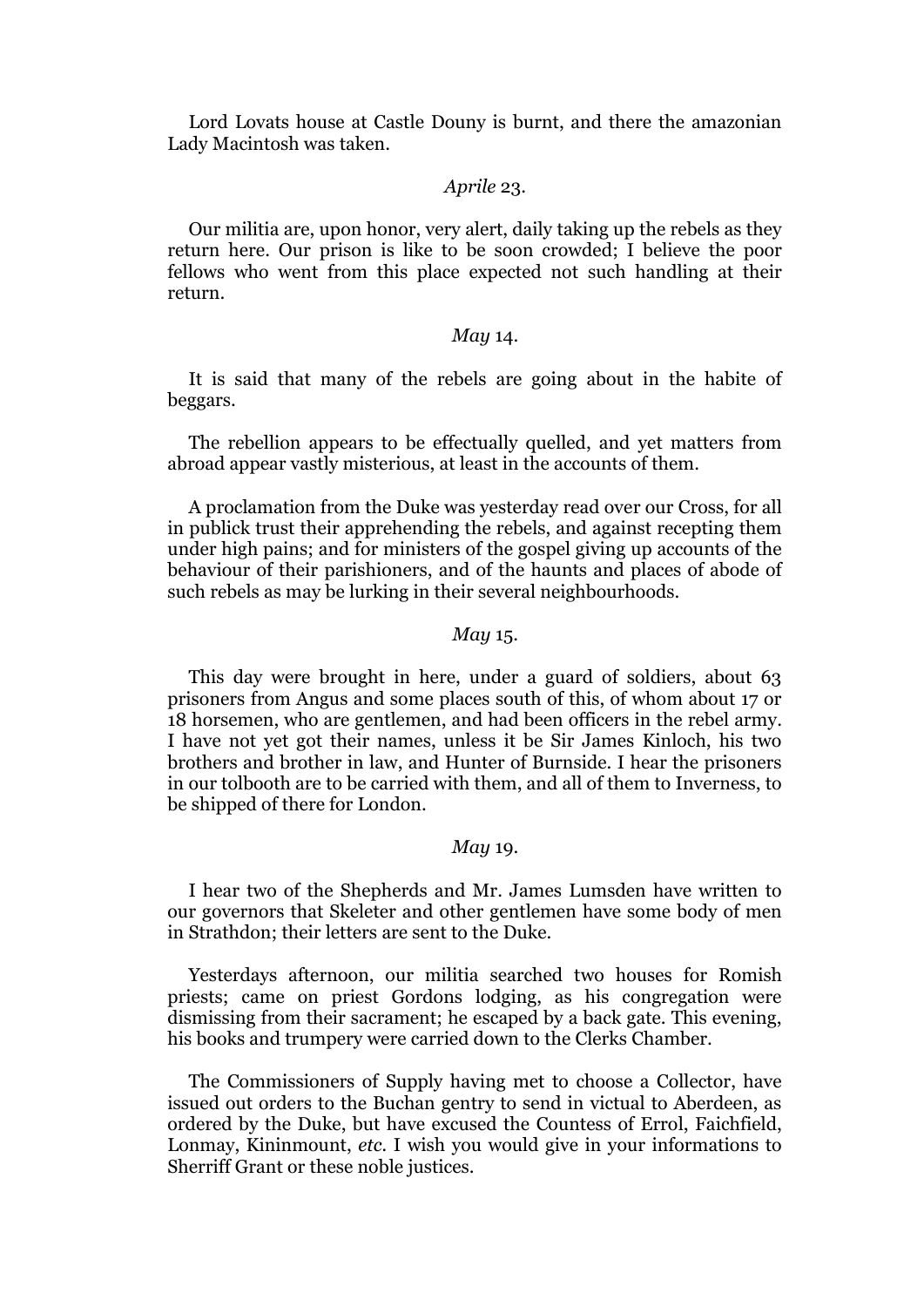#### *May* 21.

John Elphingston is walking the streets again, but I have not heard as yet on what terms.

# *May* 23.

If you have occasion to write any letters to Deer, you will remember that the Lady Kinmundy hath given it the name of Dear William.

I hear John Elphingston hath been at Edinburgh, and hath been admitted to bail by the Justice Clerk.

There are sad reports here of the extortion of merchants from this place, who either went to Inverness or sent goods thither; they have been obliged to make great returns of their extortion to the soldiers, so that I am told that one core of soldiers had no less than 30 pounds sterling of compensation money for their share.

The Duke is yet at Inverness.

# *May* 26.

Yesterday, between twenty and thirty transports passed this place, in which were many of the rebel prisoners. Also, came here under a small escort, 26 or 30 French officers, taken with the rebels on their march south.

# *June* 30.

Another instance of the mad insolence of these Jacobites I had from one Mr. Murdoch, schoolmaster at Kinetles, who is not safe to keep his school, because, about five weeks ago, he reproved some men whom he saw carrying goods on a Sabbath evening, which he did only as they were guilty of breach of Sabbath; but it happening to be rebels goods, they suspected him, and afterwards, on broad day light, insulted and threatned him. I said he should have continued at his school, and complained of them. He told me he was not safe; and, from the first instance, I see he was not. This Kinnetles, it seems, is not farr from Glamis.

I am told another story, that the Jacobite gentlewomen in Montrose, on the 10th of June, got on white gowns and white roses, made a procession through the streets, where the young boyes had put on bonfires. I hear the soldiers would have been restraining them, but their officers, from complaisance to the ladies, hindred them. It is said the Duke hearing of this, is so offended that the commandant is broke, and he [threatens] because the inhabitants are nourishing up their children to rebellion, to cause them to be whiped at the Cross, to frighten them from their bonfires.